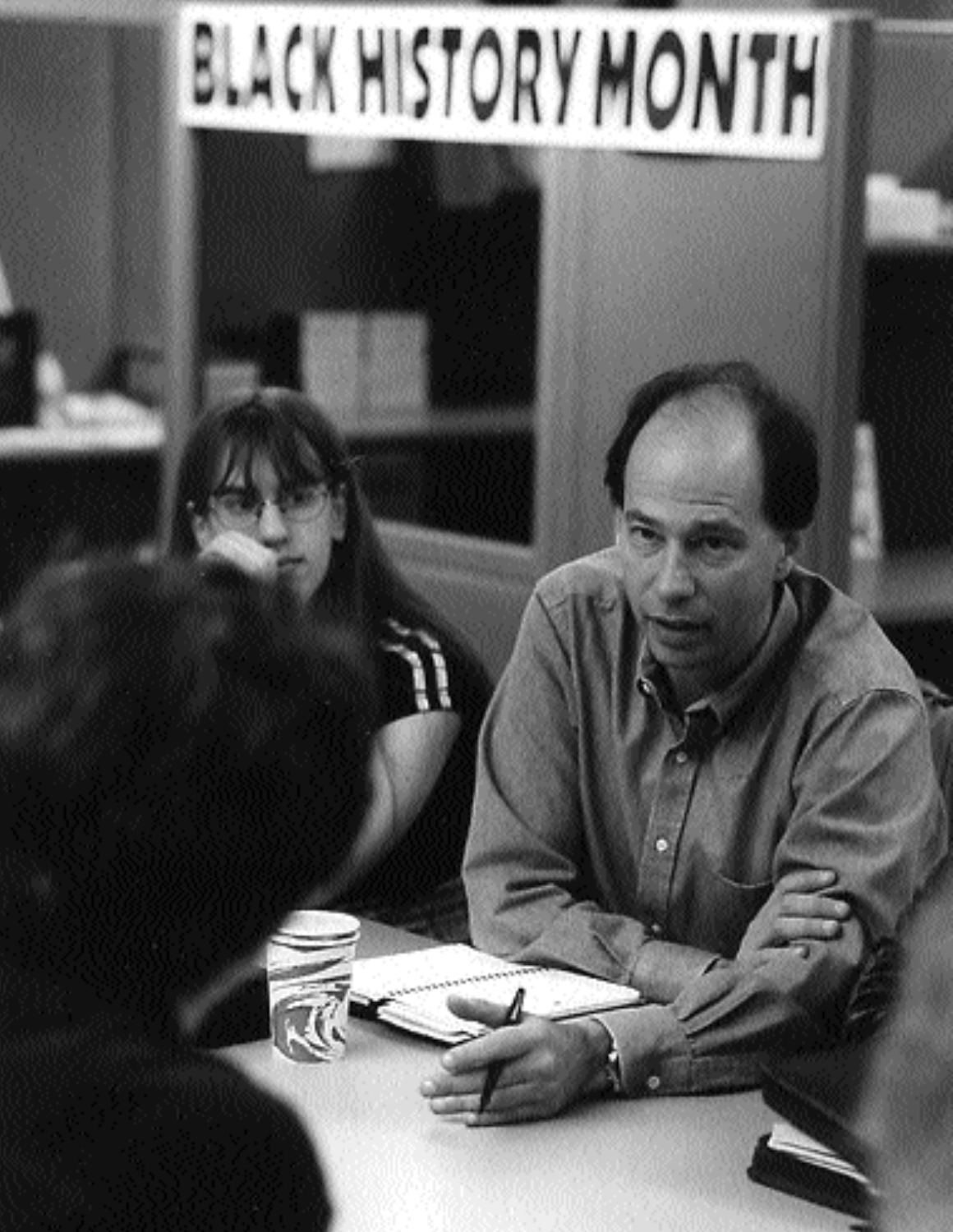# **Challenges and Opportunities**

**A**<br>efforts studied in this inquiry vary<br>widely in their implementation and<br>scope they face a number of common chal**efforts studied in this inquiry vary widely in their implementation and scope, they face a number of common challenges and opportunities. This research suggests a number of lessons that can influence the effectiveness and potential of public engagement and that will require a concerted response if the work of schools and communities is to mature into a long-term strategy for school improvement.** 

#### *1. Most engagement efforts work in isolation.*

**While a handful of regional and national networks of engagement efforts exist, most people working in engagement know little about their counterparts, whether across the country or across town. Some national networks, such as the Public Education Network, do serve to connect individual local efforts, and some individual statewide efforts are connected and support one another through organizations such as the National Business Roundtable or the Columbia Group.**

**Yet, the majority of engagement efforts involve people who are working locally to build connections between their individual schools and communities. They do not think of themselves as part of any national effort, and very often do not know of similar efforts**

**in their own communities. In addition, they are blazing their own trails and creating their own knowledge. Very few materials, resources, successful strategies, or listing of models are available to support them; and what is available is often not known to them.**

# *2. Few engagement efforts have gone to "scale," as traditionally defined.*

**Many wonder how public engagement can expand or "go to scale." Taking initiatives to scale usually requires one of two approaches – the replication of a particular model in a variety of places, or the vast expansion of efforts within one jurisdiction. Because the nature of engagement is uniquely local, it does not fit neatly into these traditional definitions of scale. Engagement efforts are difficult to expand to ever-larger geographic regions, just as they are difficult to disseminate from the top down or to replicate by fiat.** 

**Given the great diversity in people and circumstances, leadership, school quality, and issues within a community or district, it is unlikely that all schools, parents, and the public would be engaged at the same time at the same levels. "Going to scale" in public engagement might, instead, be viewed as the increasing prevalence of locally grounded support for schools and school change, each**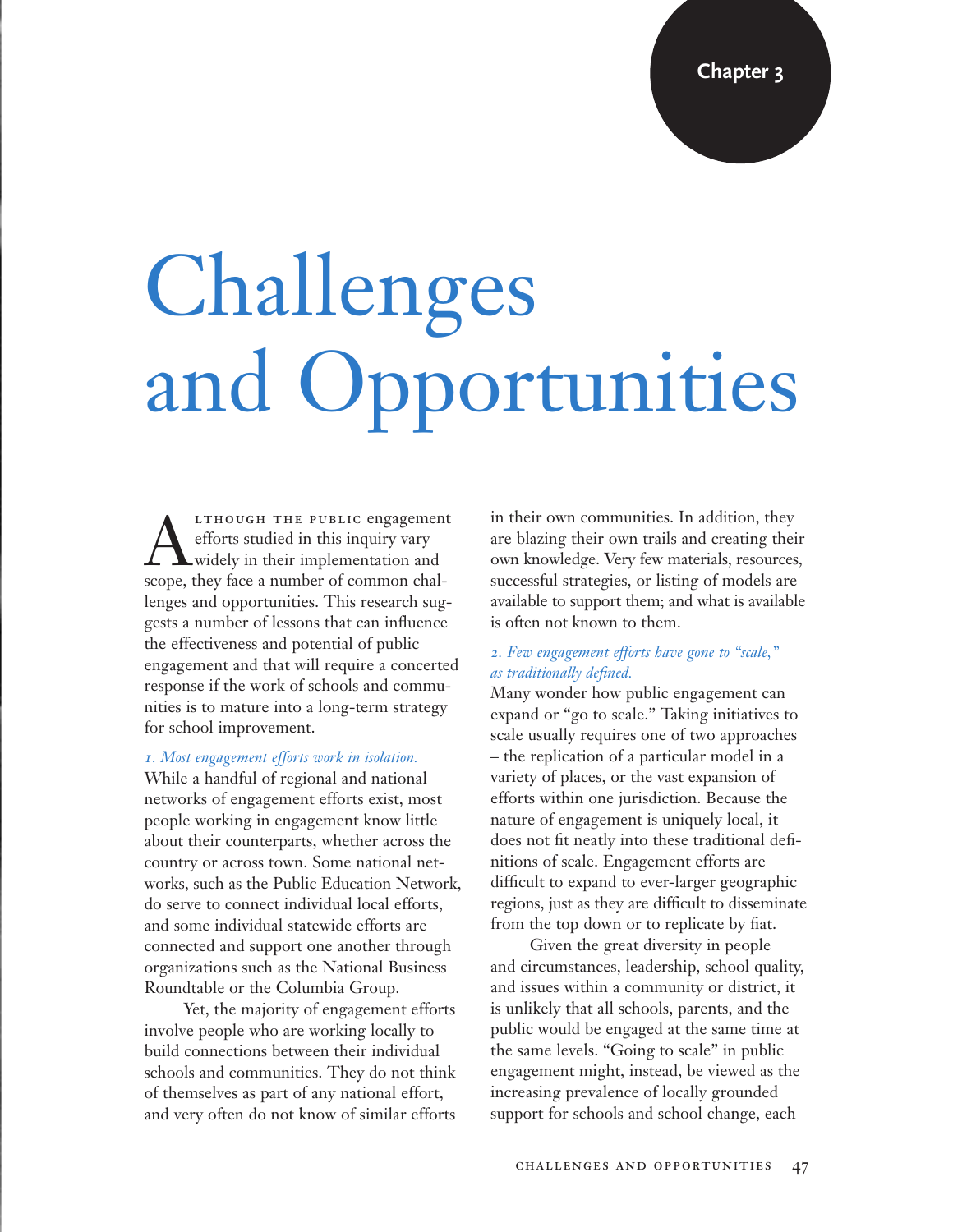**effort acting in its own way. Support for scale may not be locally available but rather come from national or regional networks or information resources accessed by local initiatives, which use information and models to strengthen their own work.**

# *3. "Process" outcomes are powerful but hard to measure.*

**Public engagement may seek very specific ends such as the adoption of a set of standards or the passage of a bond issue – but much of the benefit of engagement lies in how those ends are achieved. The process of bringing people together, talking, listening, developing a shared vision, and creating a plan of action has value in and of itself. It brings new people into conversation and decision making around schools. It builds trust and goodwill. It expands the capacity of the community to undertake effective problem solving and to bring additional resources to bear.** 

**The increased social capital or civic capacity that results is often difficult to measure – which can lead at times to difficulties in** **attracting either media coverage or sustained funding to engagement initiatives – but is surely one of engagement's most important outcomes.** 

# *4. Community-driven efforts are more readily apparent, but education leaders are driving some significant efforts.*

**More than two-thirds of the projects identified in this project were started either by parents or community members who felt impelled to "do something" to help their schools. The other one-third of the initiatives had their impetus inside the schools. At this early stage in mapping public engagement, it is difficult to determine the specific percentage of efforts nationwide that actually derive their energy from "outside" or "inside."** 

**School-driven efforts are often motivated and enlightened by a visionary leader who sees the broader engagement of parents and the community as a means to sustain reform efforts that have impacted school personnel. Efforts driven by educational leaders have brought about substantial achievements –**

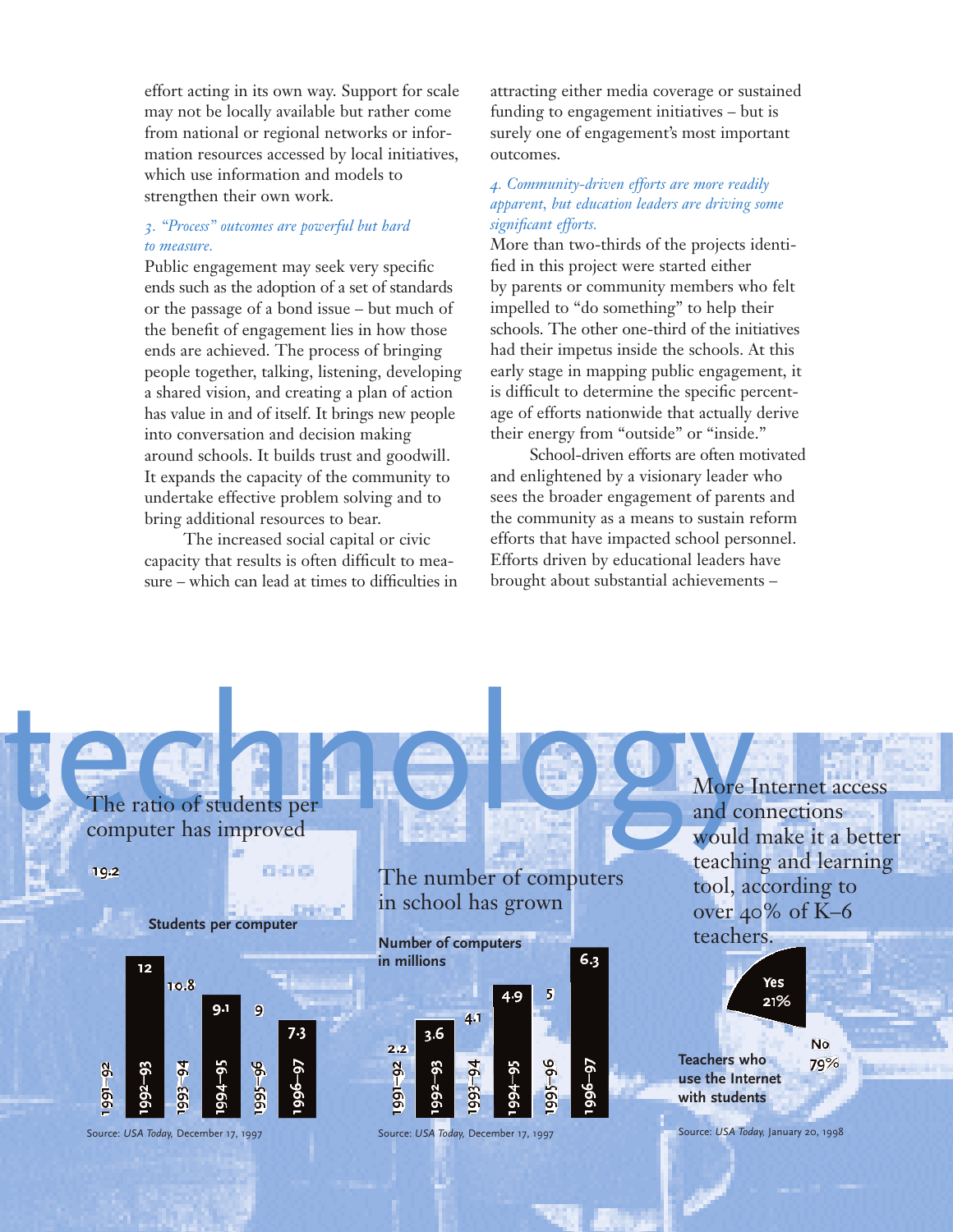**from building community trust and involvement to increasing the ability to implement new standards or other practices. These achievements provide reason to believe that increasing the** *desire* **and** *capacity* **of schools to engage communities may be one of the most promising strategies for long-lasting reform.**

# *5. Teachers are not yet a significant force in public engagement.*

**While school and district administrators are initiating and supporting engagement initiatives, few efforts are driven by or involve teachers or their local unions – and for legitimate reasons. Public or community relations has often been seen as the purview of administration. Direct teacher contact with parents and/or the community has largely been confined to parent-teacher conferences or major public events. Involving, engaging, and listening reflectively to parents and community members is rarely part of the job description for teachers, who are often consumed with the day-to-day challenges of teaching. It is a**



Source: U.S. Department of Education, National Center for Education Statistics

**rare principal or superintendent who knows how to encourage or model these behaviors or how to find the time in the school day for teachers to participate in the community. New mandates, methodologies, strategies, and tests require even greater teacher attention toward classroom performance and student achievement.**

**Yet the lack of teacher involvement in the majority of efforts studied is cause for concern. Educators must play as vital a role as parents in bringing school and community together to improve student achievement and must be an integral part of any engagement effort. Teachers are also a critical conduit of information about schools to parents and the broader community. Polls indicate that parents and the public believe teachers have a central role to play in both school reform and community revitalization.**

# *6. The potential of students is largely untapped.*

**This research uncovered few efforts that involve or create leadership roles for students in public engagement. Those few that do – including a statewide program in Maine; Plainfield and Paterson, New Jersey; Howard and Pollock, South Dakota; and Pattonville, Missouri – have unleashed significant energy for change, encouraged young people to remain citizens of their home communities and states, and increased young people's interest and understanding of the connection between school and community.** 

**In addition, service and service-learning projects have demonstrated that linking students to work in the community can both address local needs and bolster students' learning. Finding mechanisms through which students can focus this kind of service on improving their own schools will certainly deepen public engagement efforts in the future.** 

# *7. The use of technology to support engagement is growing but is not yet widespread.*

**While the use of Internet and other communications technologies to build action networks and support community problem solving is more and more common, relatively little emphasis on technology was found in**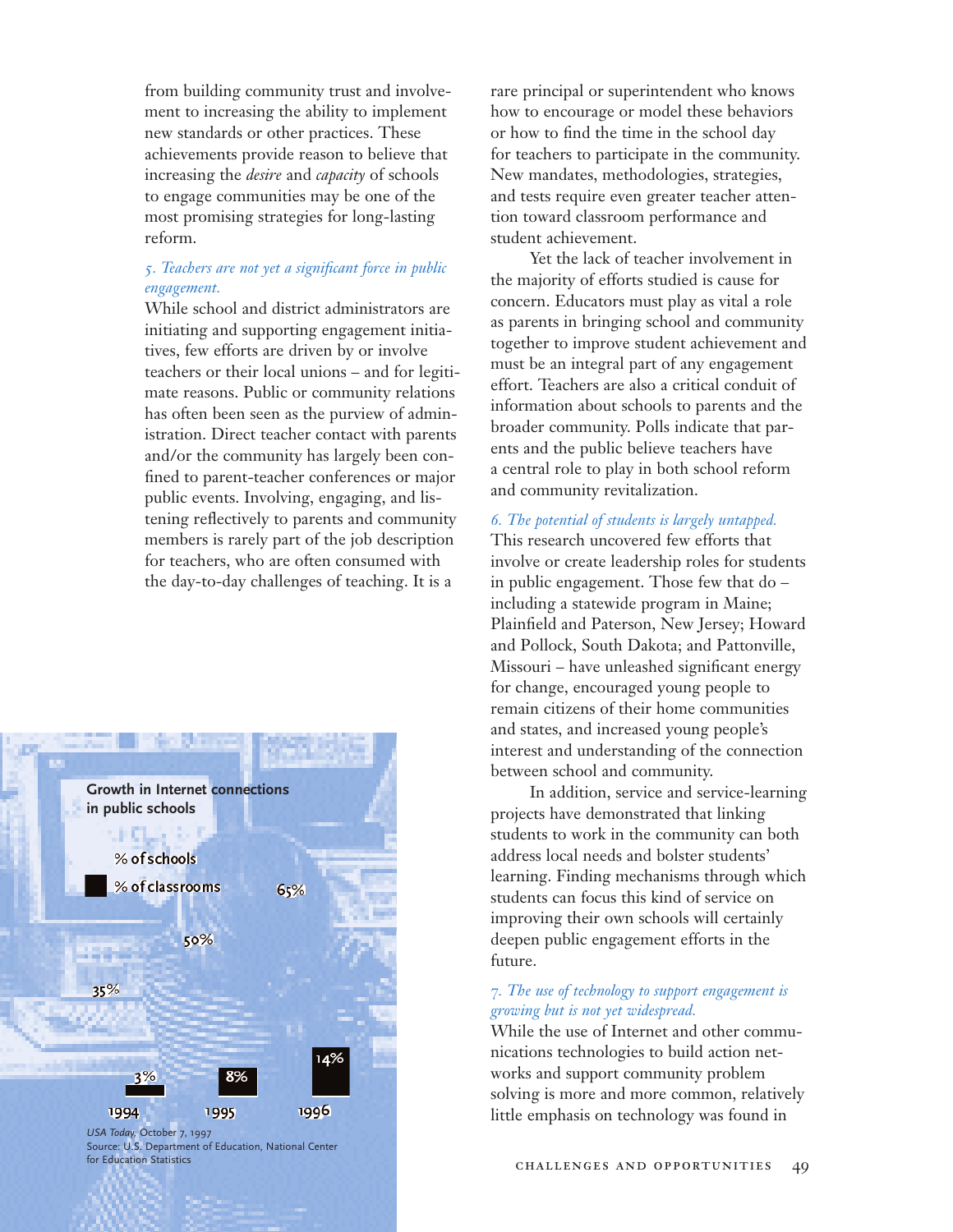**the education projects reviewed for this study. Since a growing number of schools and school systems are now connected to the Internet, and more and more communities have local-access networks (many with publicaccess features), there is considerable room** 

**Public engagement is… the recognition that education is a communitywide effort. You just can't turn to the schools and say, "You take care of it."**

**DON VANMETER Ohio's BEST**

**in the future to use the World Wide Web and other new media to support schoolcommunity connections. Some national actors with interests in both education and technology – such as the George Lucas Educational Foundation, the Benton Foundation, the Annenberg/**cpb **pro-**

**ject**, and the **IBM** Foundation through its **"Wired for Learning" initiative – are playing a strong role in advancing knowledge and interest here.** 

## *8. The work of engagement is difficult to do and to sustain.*

**Reaching, involving, and continually responding to diverse constituencies is hard work. Establishing those connections will take time and commitment, difficult commodities in a society where the pace of change has increased the expectation that complex problems can be solved quickly. This work can also be intimidating, especially for those who have not felt welcome in schools or do not have a background of action in citizen causes. There is no roadmap of clear and predictable tasks. And for many people, it is either "volunteer" work or a responsibility that comes on top of the heavy burdens of full-time jobs and family commitments.** 

# *9. Engagement challenges the traditional notion of power.*

**A deeply challenging issue for those seeking to support engagement strategies centers on power. Engagement, at its core, is a radical concept, involving a profound shift in the locus of responsibility for schools and**

**schooling. The public, which had largely delegated control of education to school professionals, is now seeking to share some of that responsibility and power. Since the issues of responsibility, power, and control in public education move rapidly into issues of race, class, culture, identity, and the welfare of our children, the challenge to engagement becomes even bigger and more complex.** 

**Sharing control over schools involves not just listening to diverse needs but demonstrating that they were heard. To involve parents and citizens in the work of schools is to make them partners in decision making. To truly listen to students is to be influenced by what they say and take steps to ensure that they see the relevance of reform efforts. To make diverse constituencies partners in school improvement is to say that the outcome of that process will be something that the partners can support and agree on. This may be a very different outcome from "what the professional educators want."**

# *10. Engagement is often born from crisis.*

**Engagement has often been seen as a strategy of last resort, a response to a crisis situation. Usually it is the kind of crisis – the failure of a bond issue, a contentious school board election, low achievement scores published in the newspaper, a sudden exodus to private schools, the rejection of a reform initiative – in which the alternative to engagement is even more threatening than the engagement itself. Occasionally, the vision of a single leader in a position of authority – a superintendent, a community leader, a respected parent – who sees both the problems of the schools and the possibilities of inclusion and shared responsibility rescues a school or district from crisis.**

**But, where schools and communities** *fail* **to confront such crises together, there is the danger that public education can be seriously undermined. Where that is the case, more of the following can be expected:**

**• lack of public support for bond issues and school budget increases;**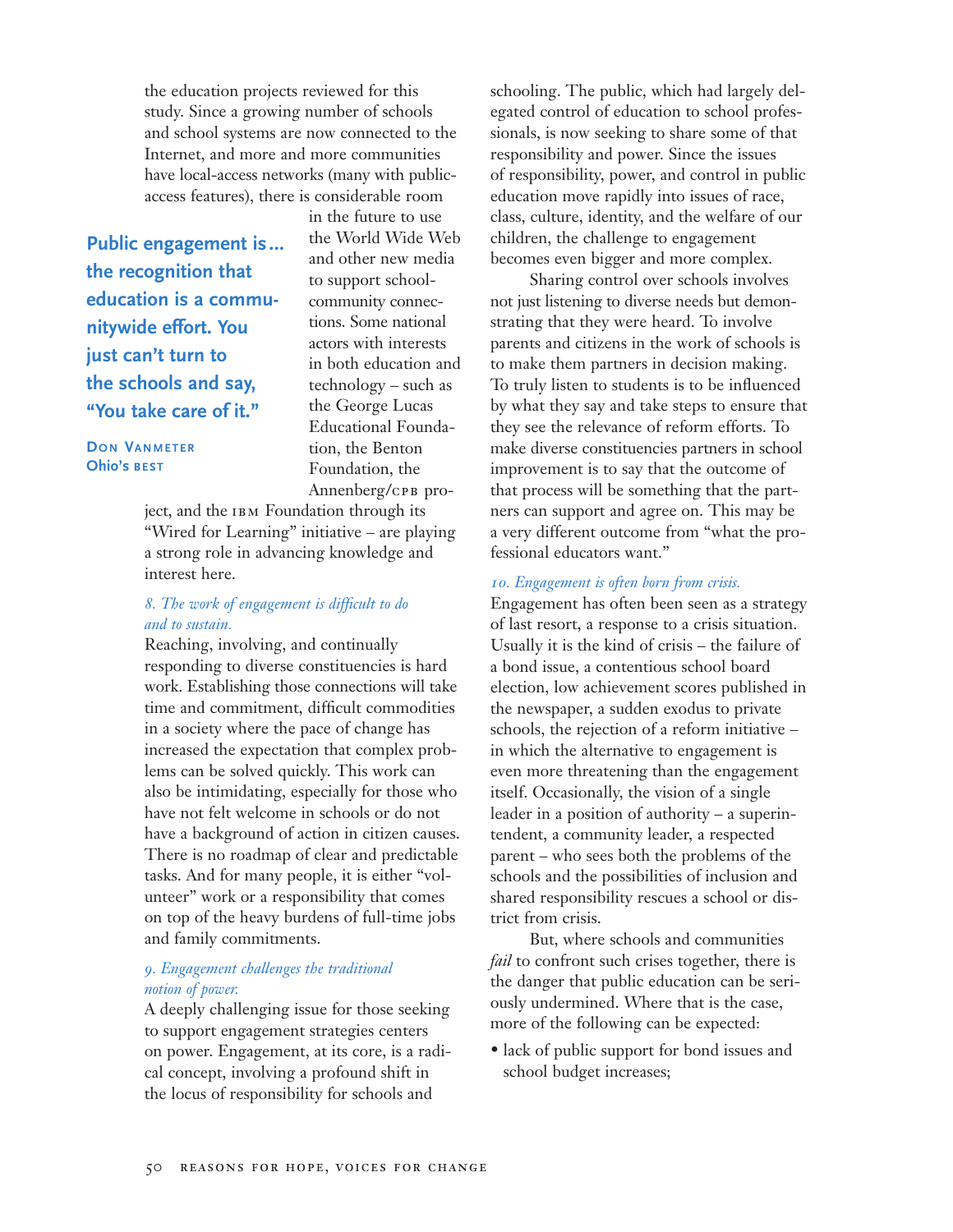- **increasing controversy over school board elections, superintendent searches, and reform efforts;**
- **increasing flight from traditional public schools, or increasing government mandates to restructure them;**
- **more divisiveness and confrontation around issues of race, class, culture and equity.**

**The findings from this inquiry indicate that it is possible to build a constituency for collaborative change and improvement in schools, both inside schools and in the outside community, that can tackle the process of change together. It is not easy work, by any means; but the study suggests that educators and community leaders alike could use engagement as an effective front-end strategy, employed from a position of strength, not from weakness or crisis. If, indeed, engagement is to be treated as a serious strategy to push school reform, there are some support needs and opportunities for leadership that will be essential for success. These are explored in the next chapter.**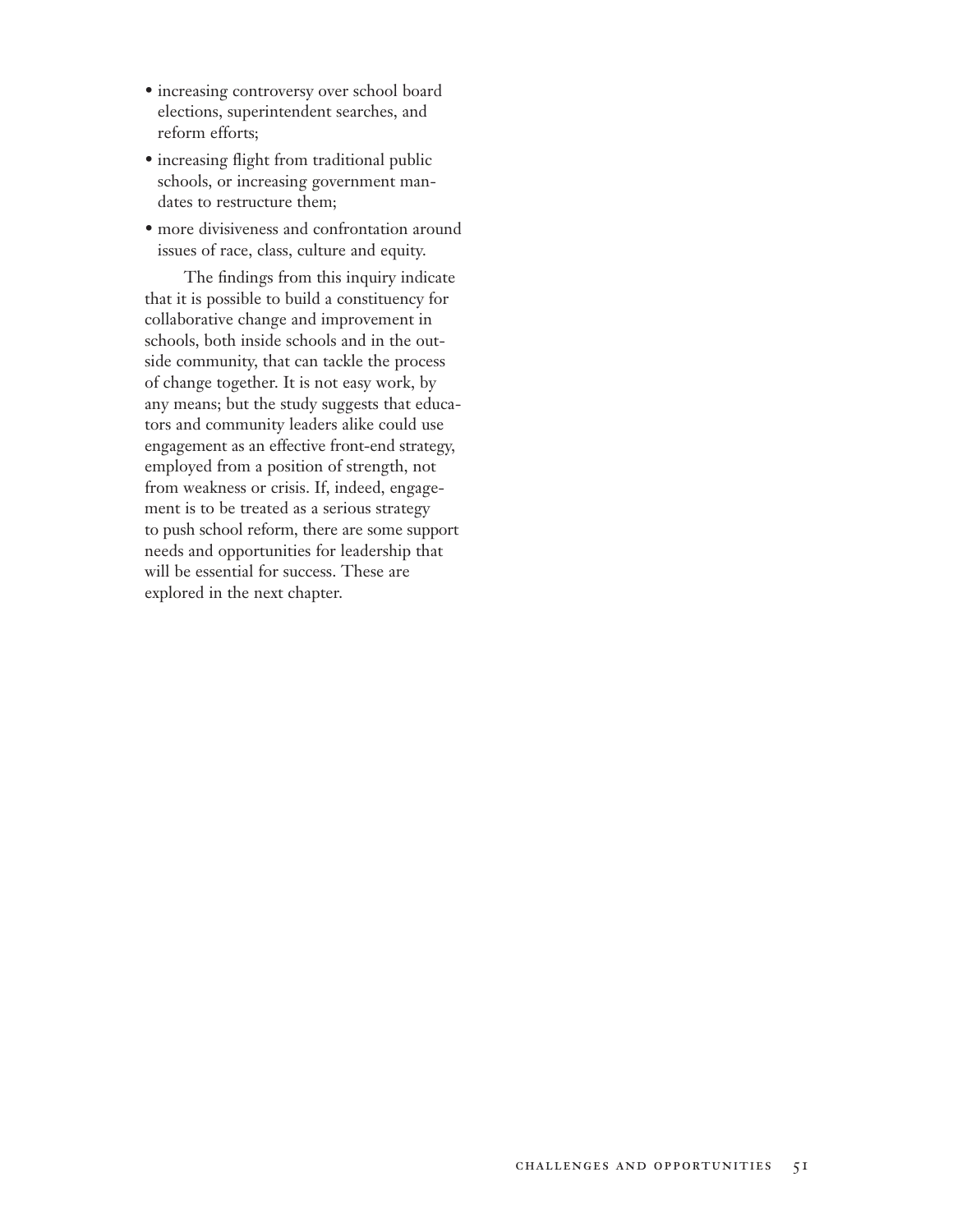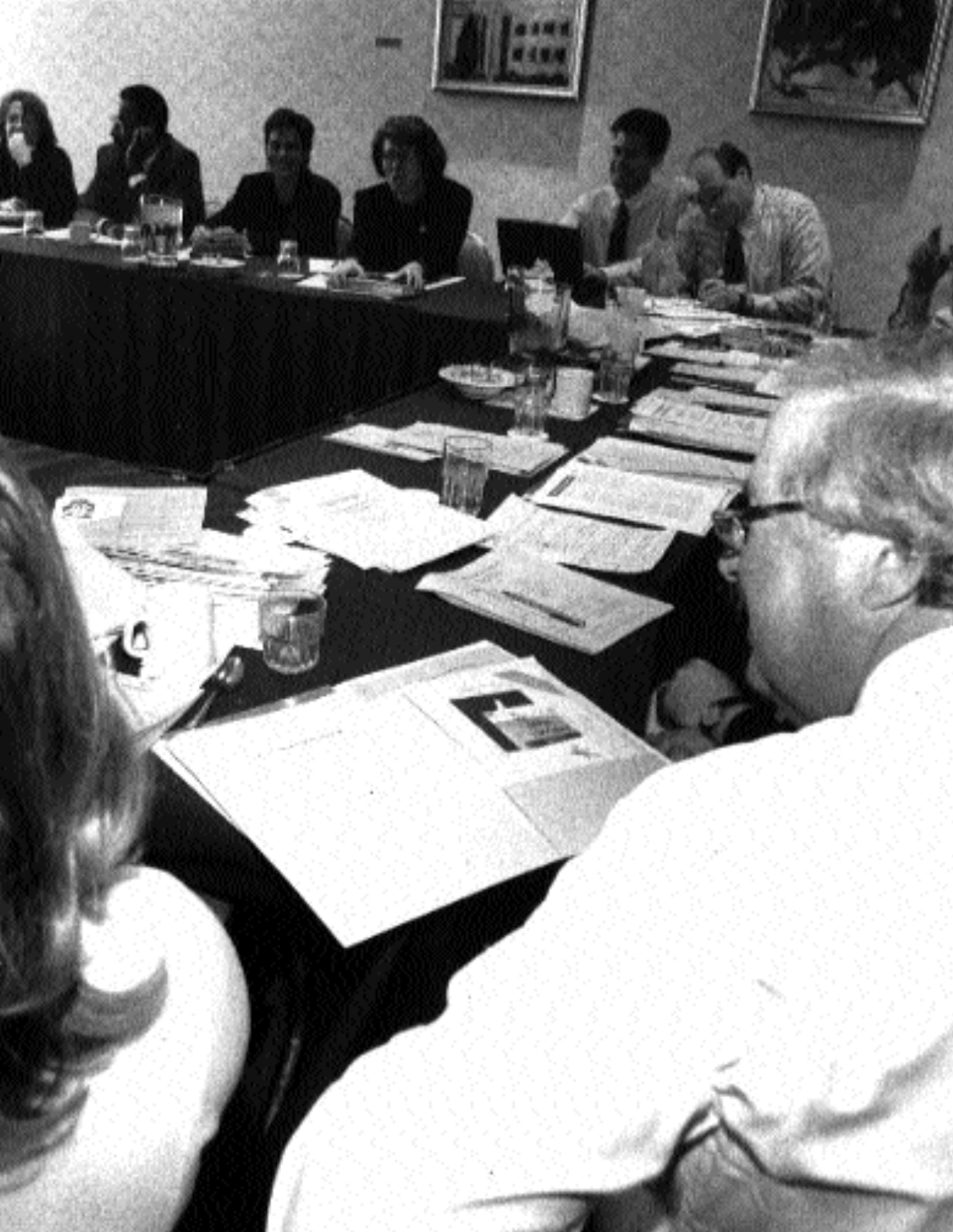# **Leveraging the Power of Engagement**

**O** vER THE EIGHTEEN MONTHS<br>of this study, the research team<br>existence of a fully engaged community **of this study, the research team identified four "beacons" that signal the existence of a fully engaged community.** 

- **The expectation between school and community of mutual accountability for school performance and for the education of all children.**
- **The readily perceived existence of a culture of trust, inclusiveness, and collaborative problem solving in education and schooling.**
- **A continuously expanding capacity for improvement of teaching and learning.**
- **The perception of public schools as "democracy at work."**

**Taken together, these constitute a very tall order for most schools and communities. Few initiatives or communities in the nation have succeeded in fully engaging one another. But those practicing engagement speak with passion about reaching that point where, in fact, a culture of engagement has been created that is sustainable over time.** 

**For many of these initiatives, time is what it will take for the processes of engagement to create the culture they seek. This is not work that can happen overnight. The majority of the public engagement initiatives** **identified in this report are no more than two years old. Several are between two and five years old, and only a few are mature efforts with more than five years of experience at their work. An analysis of these many efforts would indicate that there is, in fact, a discernible, three-stage developmental process for public engagement initiatives, through which most engagement efforts pass (see "The Cycle of Public Engagement," pages** 54–55**).** 

**Whatever stage these particular initiatives are in, what would have to happen if the country were, indeed, to treat engagement as a serious strategy for school reform? Based on the findings from chapter** 3**, there are five common support needs and resources to be developed for the future of this work.** 

# *1. Breaking New Ground in Leadership and Leadership Development*

**Those doing the work of engagement are virtually unanimous in this conclusion: Engagement initiatives, whether they are initiated in the school or the community, require a new breed of leader and a new kind of leadership. Many leaders spoke of their work in public engagement as demanding new levels of skill in listening, coaching, mentoring, encouraging, and supporting inclusion; forging con-**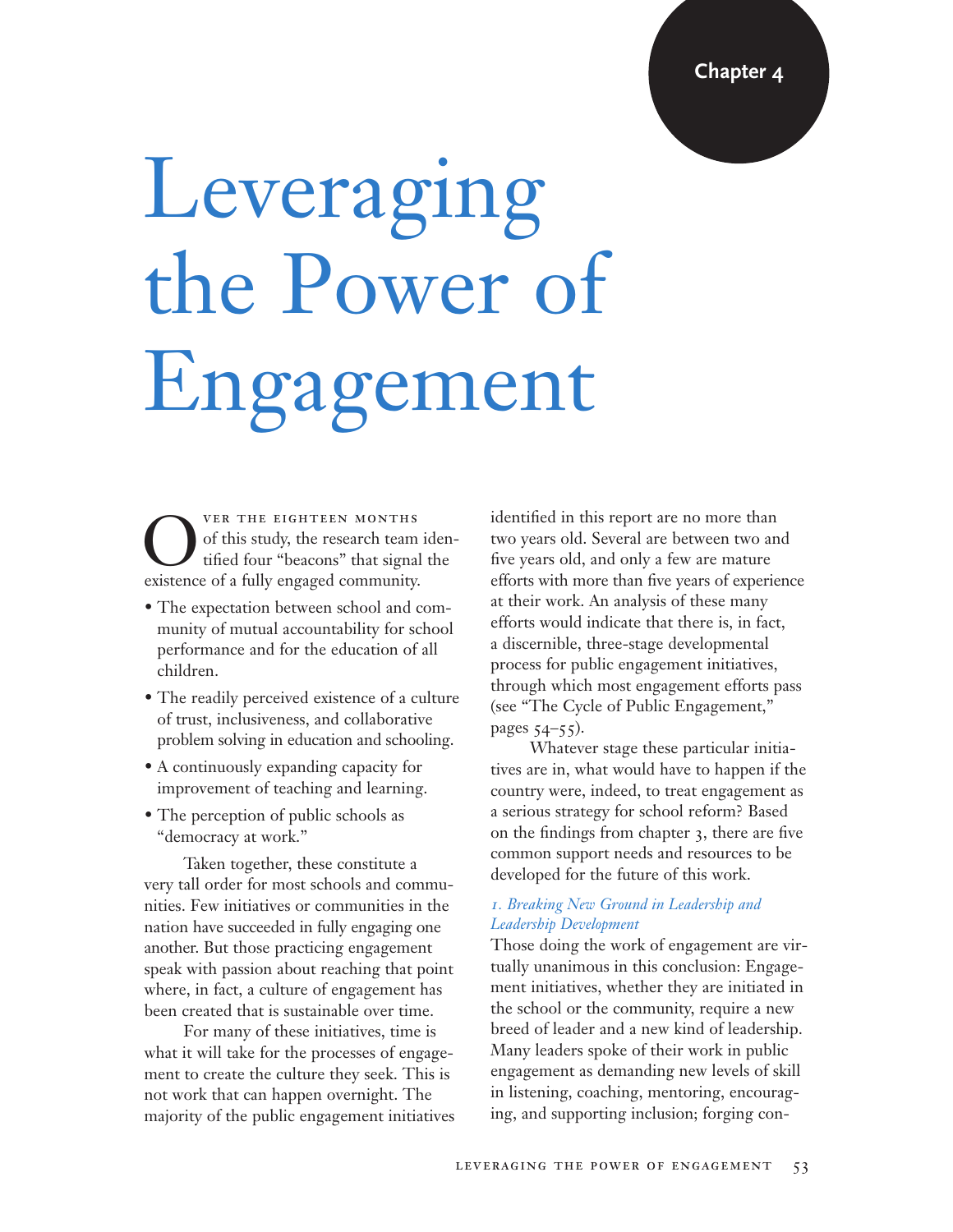# The Cycle of Engagement

**There are three recognizable phases in the "life cycle" of engagement activities. Each cycle presents specific challenges – in leadership, inclusion, infrastructure, resources and evaluation. A continuing "circle of renewal" leads from conversation to action and evaluation. Many of the efforts studied went through these phases repeatedly, but rarely in a predictable or linear model. A deliberate "coming together" around issues critical to public education is the only way in which schools and communities can plan and act for positive education change.**

# **Coming Together**

**1011 Internal Control Control Control Control Control Control Control Control Control Control Control Control Control Control Control Control Control Control Control Control Control Control Control Control Control Control** Informal, often like-minded groups establish the need for some kind of change around children and schools, as well as a commitment to work with others to effect that change. Conversation and dialogue are critical to build trust and develop a "common ground" where people can meet, talk, listen, discuss, and develop a common understanding of key issues. If trust doesn't exist in this phase, it may be difficult – if not impossible – to build later on.

## **Challenges**

**Leadership:** Often diffuse and highly participatory; important in order to build the trust necessary for action. Group support important for those "leaders" willing to step forward as spokespersons.

**3** 

**Information:** Initial enthusiasm for change often hampered by access to accurate information. Good information is key to assessing the reality of the problem, and the potential for action.

**Media:** Coverage requires careful management. "Coming together" may be controversial, and the media may miss the reasons for concern. Coverage could widen the circle of participation and awareness.

**Rush to action:** Moving too quickly to action before common ground has been built can derail efforts. Commitment and information are essential for action.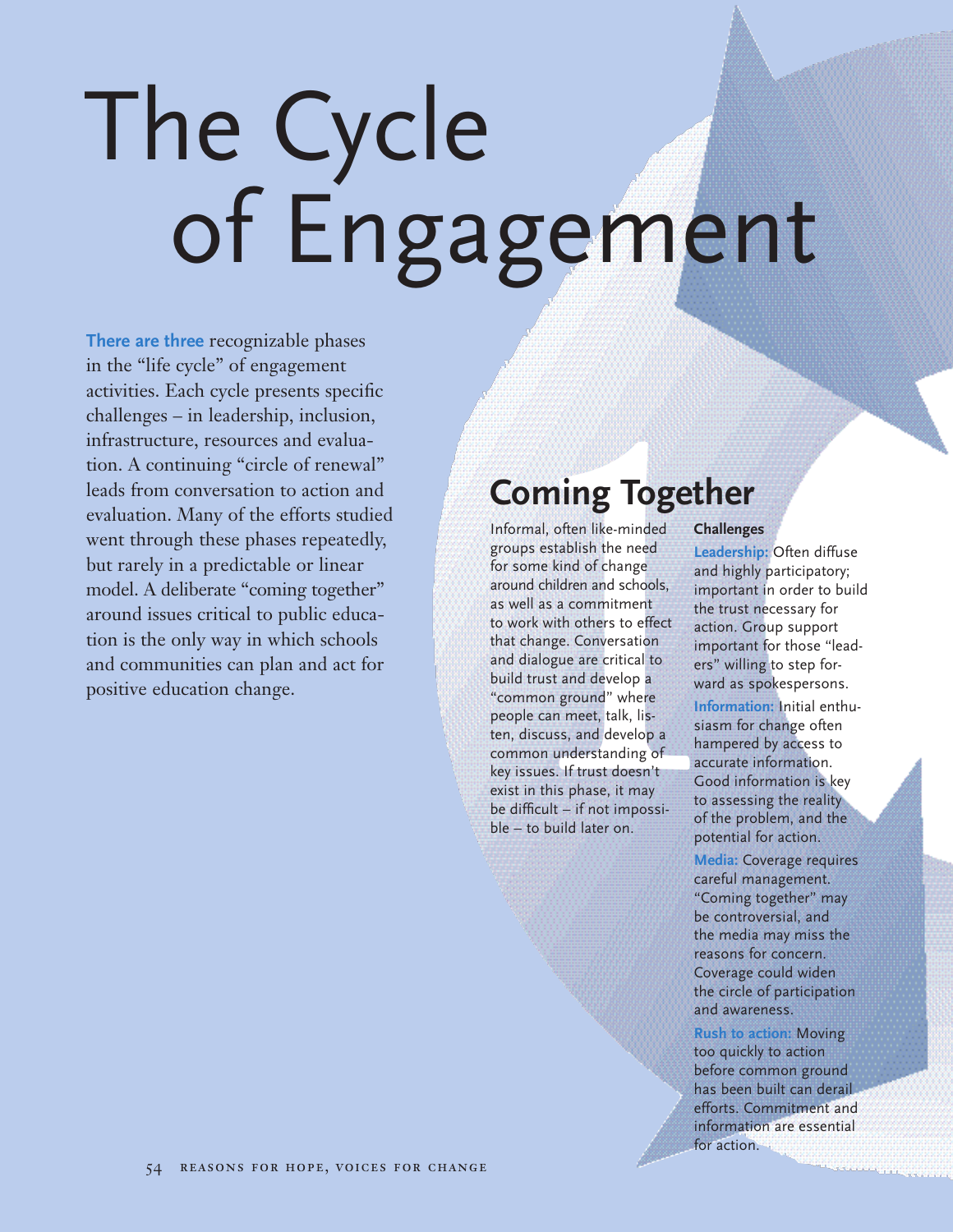# **Sustaining the Momentum**

**Sustainity**<br>
To ensure that engage<br>
initiatives can be sus<br>
over time, groups ter<br>
institutionalize or for<br>
their work. They move<br>
informal, "under-the-<br>
networks to "on the :<br>
community/educatio<br>
change efforts. Initiat<br> To ensure that engagement initiatives can be sustained over time, groups tend to institutionalize or formalize their work. They move from informal, "under-the-radar" networks to "on the screen" community/education change efforts. Initiatives that are outside-in (from parents and community to schools) are often brought inside schools; those that have started inside schools may now move out into the community. Many become 501c3 or 4 organizations. There is a significant increase in complexity and in multi-group collaboration and partnerships.

### **Challenges**

#### **Culture of engagement:**

Capacity developed over time used to address range of issues and problems on a regular basis. In addressing new challenges, mature groups demonstrate a predictable, renewable pattern of talk, plan, act that becomes a culture. Achievement *and* failure strengthen that culture.

**Media:** Collaboration with media and strong communication patterns advance positions, increase community awareness. Media may seek out organization for news or to verify accuracy of information, which confirms ongoing work.

### **Mature leadership:**

Leaders become mentors, administrators, implementers, strategic planners, developers; experience builds keen political senses. Frequent interactions with school, civic, elected officials; visible presence in the media. Confident leadership nurtures new volunteers.

**Stability:** Growing too big too soon may "dull" the focus of work, stretch the resources of the organization. Planning/selecting targets provides maximum impact and sustainability. If the work of the group becomes part of the status quo, then it is questionable how long it can survive.

# **Moving Forward**

**Examplement efforts move that the control of the served of the server of the served at the served and new relationship and people.<br>
Example and new relationship and people.<br>
Information for edia will be hase requires more** Engagement efforts move into action as consensusdriven strategic plans are developed, and new relationships are built with other groups and people. This phase requires more resources – human and financial – and new skills, knowledge and capacity on the part of leaders and participants (i.e. public speaking skills, school or governmental policies, data analysis). The ability to act is strengthened by continuing conversations that are complemented and validated by initial actions. As efforts become more intentional, some groups grapple with formalizing organizational structure.

#### **Challenges**

**Media:** Increasing media attention requires a focused plan of action. Communicating effectively with the media will build long term relationships.

**Information:** Increasing flow of information between schools and stakeholders. Value of informed public recognized by schools and citizens.

**Unpredictability:** Changing conditions and issues can impact the base of support; good balance between deliberation and action needed. Managing ambiguity requires patience, resourcefulness, greater levels of understanding.

# **Identifying new leaders:** "Leadership" can often

shift among several people; strong need for integrators, facilitators, active listeners, articulate spokespeople who can communicate the organization's message.

# **Building greater inclusiveness:** Moving forward means recognizing/ including new stakeholders, bridging complex ideological, group, class, race, and ethnic lines, diffusing proprietary attitudes among "original" members. Greater inclusiveness ultimately leads to greater long-term

strength.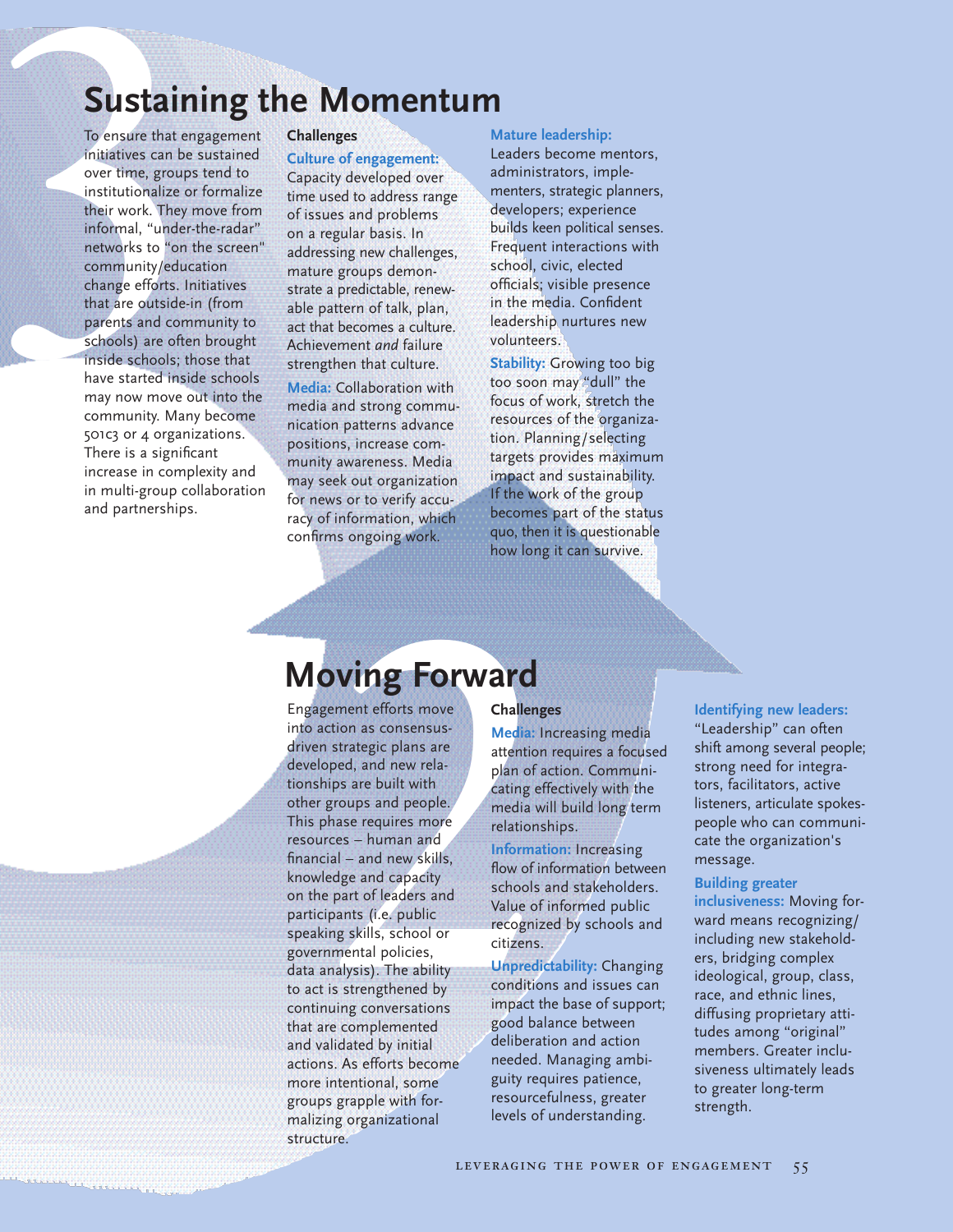# **The Intersections for Engagement**

# **Schools**

- **parent involvement**
- **media management**
- **volunteer recruitment**
- **support for innovation**
- **community resource use**
- **school to work**
- **bonding/funding**
- **school improvement strategies**
- **standards design and implementation**

# **School and Community**

- **decision making**
- **accountability**
- **governance**
- **improvements in teaching/learning**

# **Communities**

- **community revitalization**
- **state/local policy**
- **parent organizing**
- **public dialogue**
- **community visioning**
- **business partnerships**
- **special-interest needs**
- **litigation and rights**
- **equity and funding**

**sensus; and surfacing possibilities for action. Most suggested that while these new "civic leadership" skills were needed across the board, the needs were particularly acute on the school side, where there is little practical or effective training or preparation for principals, teachers, or superintendents that prepares them to do this work.** 

# *2. Providing Support for Resource Development*

**Financial resources, while important, may not represent the most critical resource need. Those doing the work of engagement – passionate, committed, and driven toward a vision of expanded participation and change – are by and large creating their own knowledge.** **They are eager to share and learn from colleagues but often do not know where to find those colleagues. While there are exceptions among the very well known (most typically statewide) engagement initiatives, from one community to another – and sometimes within a single community – people who are doing similar work are not aware of each other. Within the context of education change, there is no book or curriculum on engagement. There are few conferences; there is no web site for on-line resources. Materials do exist more broadly for community revitalization and civic engagement, but many of them are not considered applicable to those working in education.**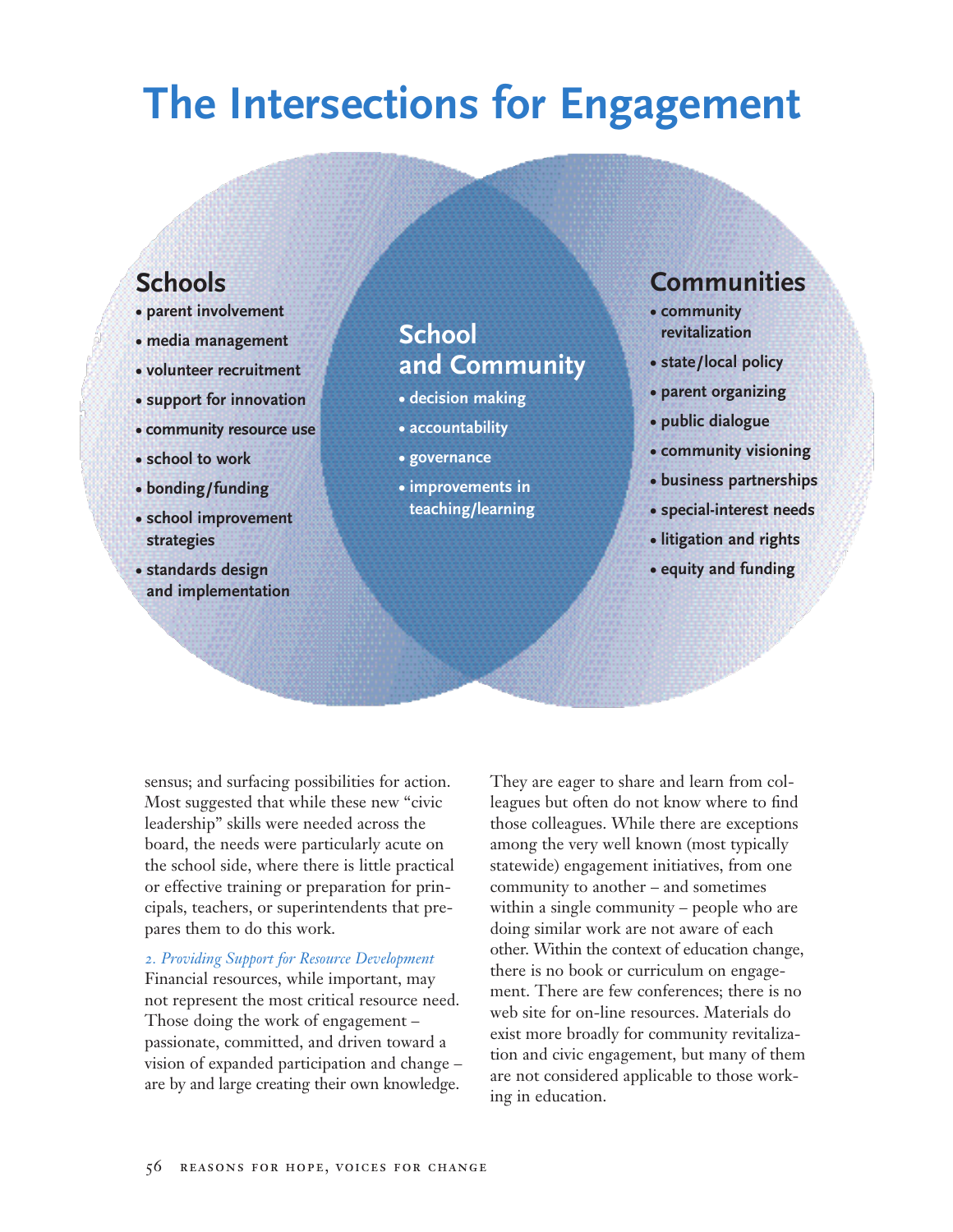## *3. Supporting Infrastructure Development*

**Engagement's practitioners face real challenges of institutionalizing their efforts. Some of these initiatives are self-standing organizations or projects. More often they represent the mindset of someone who has another job – a principal trying to change the conversation about school in the neighborhood, a parent-organization leader who wants to make a difference for children, a civic leader asked to chair or convene a conversation about schools and schooling, a superintendent looking for support for a bond referendum or a standards initiative, a director of policy or legislation who can't see how to build needed support without a different approach to constituency. There are few directors of engagement on organization charts, few strategic plans to achieve engagement objectives, few multiyear budgets for engagement initiatives. Thus, engagement efforts can be transitory, organizationally transparent, vulnerable to insufficient funding, or funded by informal reallocations of dollars. Many practitioners would say that lack of formality is what gives initiatives their energy, flexibility, and impact – but at the same time concede the need to provide for long-term sustainability.**

### *4. Increasing Visibility and Credibility*

**Engagement to support school change has captured the attention of a large number of people and projects across the country in the past few years. But it remains an approach that means many things to many people. And most of its initiatives are too new to have achieved long-term results – including rising test scores. Initiated by parents, community groups, collaborative superintendents, or visionary school boards, engagement has come upon the country from outside the mainstream of foundation- and tax-supported school change initiatives, and from outside the purview of most of the professional experts who have both guided and focused attention on school reform. Like some of the other process-oriented strategies for change to which it is related – community visioning, collaborative problem solving, network**

**building, community mediation – its early outcomes are "soft" (like "trust") and thus easier to feel as a participant than to describe and document to outsiders.** 

# *5. Developing Measures and Documenting Demonstrable Outcomes*

**Ultimately, the work of engagement is aimed at improving teaching and learning. But those outcomes are not often achieved quickly, and certainly they are not the first indicators of success in engagement work. Conversations with those most involved in engagement work at the community level suggest that the more likely measures of early success are things like increased attendance at parent meetings, greater parent volunteerism in schools, stronger parent support for teacher in-service days, higher levels of energy among a school district's administrative team, and more positive conversation about education at Rotary Club meetings. More generally, these higher perceived levels of trust, hope, and interest may lead to greater success in developing and sustaining plans for reform or passing a bond issue.** 

**To date, very little work has been done to validate such measures or link them to subsequent outcomes in student achievement. Measures of the outcomes of engagement are needed. Such measures will help individual initiatives evaluate and credential themselves so that they can more effectively build a record of success and accomplishment.**

**It is essential to meet these common resource and support needs if, in fact, the beacons that signal the existence of a fully engaged community are to be seen with greater frequency. For this to happen, many more Americans will have to step forward and answer the call to action.**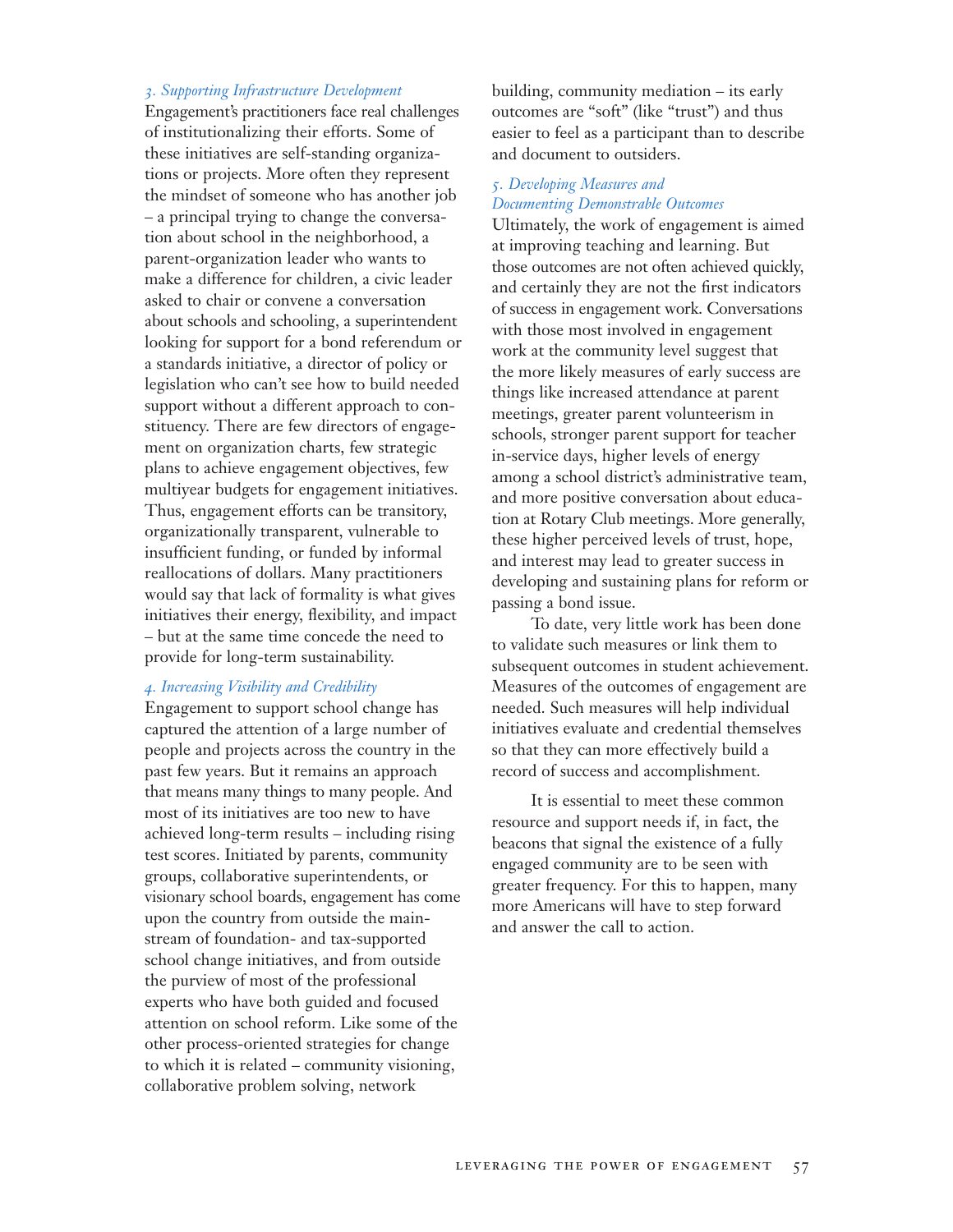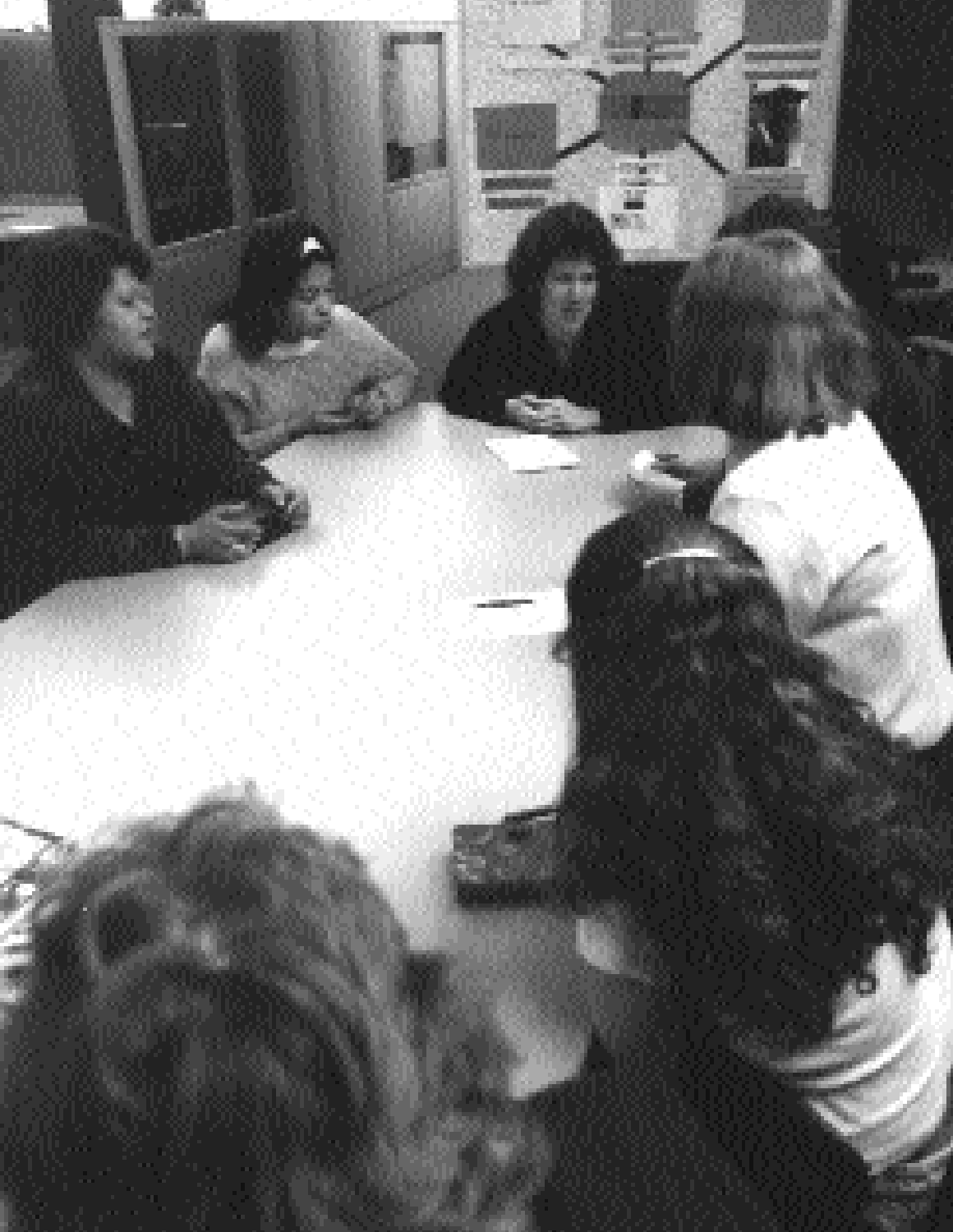# **A Role for Every American**

EN YEARS AGO, the notion of<br>public engagement as a respon<br>the problems of public schools<br>not on the man. But as this report show **public engagement as a response to the problems of public schools was not on the map. But as this report shows, in a growing number of communities, parents and the public have moved into partnerships with educators where all are serious players in the improvement of schools. For them, public engagement has already become an important new approach to school reform. For others, this approach offers new hope for making a difference in school performance and student achievement.** 

**Clearly, there is new and compelling work for everyone – individuals and organizations, local and national. There is a greater need for more educators, parents, and citizens to get involved, more opportunities and initiatives where schools and communities can work together. If the isolated work in local communities that exists today is going to accelerate into a nationwide movement, thousands of organizations and millions of individuals will have to act, in many, many different** *local* **efforts to forge strong bonds between schools and communities.**

**Individuals – teachers, parents, grandparents, neighbors, small business owners, and many, many others – will have to assume**

**a responsibility for what is happening in their schools and for what is happening with children in their communities. Institutions too – local government, small businesses, and civic organizations – have a responsibility to participate in building the strong schools that are the foundation of a healthy community. There's a role to play for everyone.**

**Public engagement** *must* **grow; the future viability of public schools in many communities hangs in the balance. No one should assume that this process is the silver bullet that will automatically make better schools; but it is doubtful that a strong public education system can be maintained without it.**

**Increasing the incidence of public engagement efforts will require bold new leadership and action by everyone. Even though this work at its roots is very much about local connections, national organizations must also play a leadership role. They must understand what the process brings to public education and make this movement of paramount importance to their constituents.**

**Leaders at all levels will need to step forward to support public engagement.**

*Parents* **have a critical and central role to play in the future of public engagement. They are the members of the broader public with the**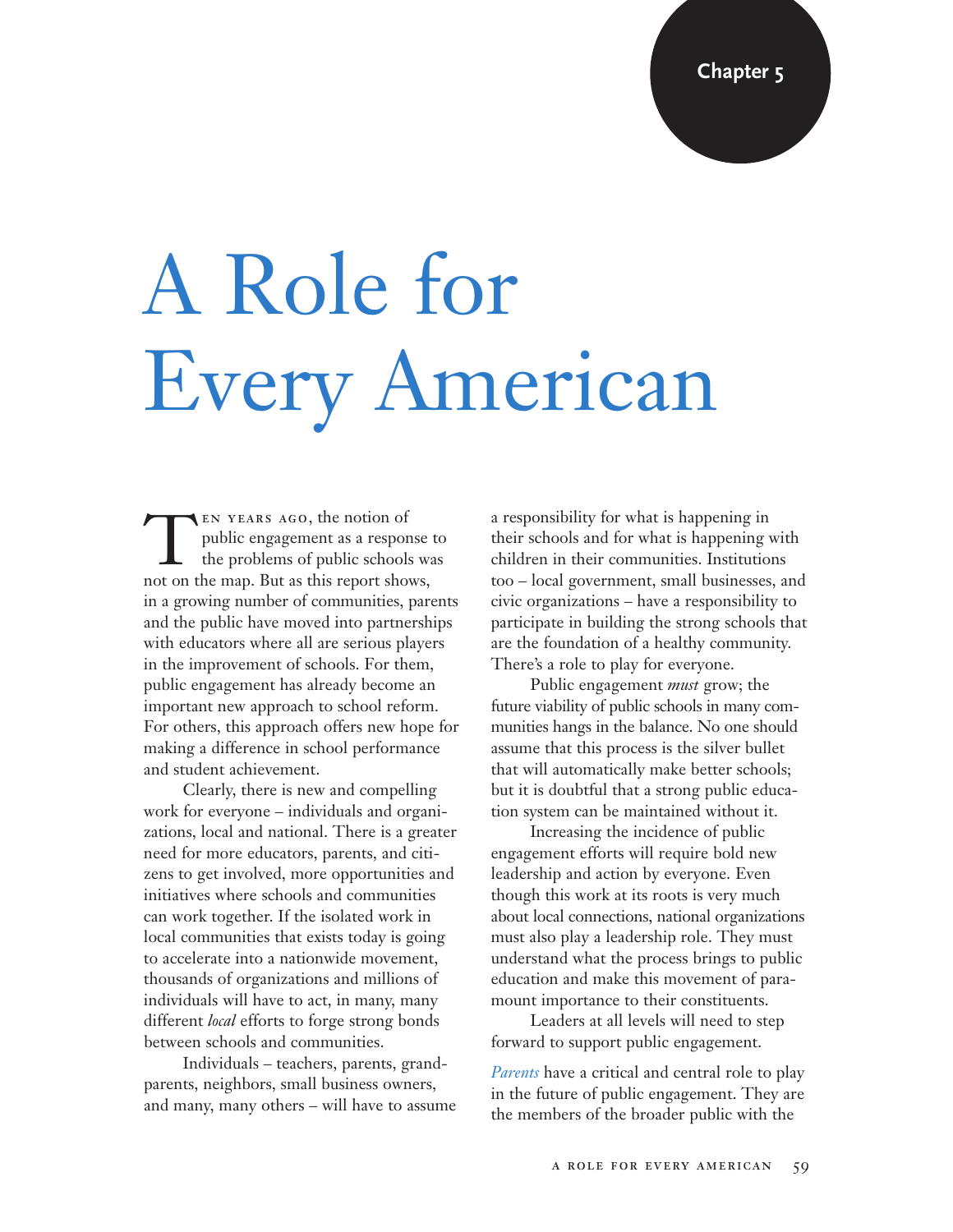**most immediate stake in public schools. In addition to paying closer attention to their own child's experience in school, parents can think and act in ways that benefit all children. Importantly, they should be willing to step up and speak out when invited by school officials to participate in planning or decision**

**Public engagement is… broad-based, inclusive, informed, parental involvement in the central decision-making life of the school at the school level, where the parents are organized to create an environment of accountability in shaping the vision and mission of the school.**

**GARY RODWELL Alliance Organizing Project Philadelphia, PA**

**making. In places where they are not invited, parents can summon the courage to advocate for what they believe to be right, stay with their concerns until they are acted on, and participate, where possible, in implementing solutions.** 

#### *National foundations*

**can play a key role in using their resources to help build partnerships between schools and community that lead to both school improvement and stronger communities. Foundations can also find ways to support**

**leadership-development training or programs, print and electronic resources that might guide new and experienced practitioners, and conferences and other meetings that allow the people involved with this work to learn from one another. They might also provide funds to evaluate the work of engagement more closely and enable the field to develop indicators that all initiatives might use to gauge their success.** 

*The media* **can be conscientious about its role in facilitating a broad public conversation about education and education change. It can play a pivotal role. In places where "public journalism" has taken hold, the media is already using its power and reach to renew the conversation about education change. The media should continue to report the**

**challenges facing schools but might also find ways in which its coverage can be a catalyst in building the school and community partnerships necessary to meet those challenges.**

**For example, the media can cover the meetings and conversations that are central to any public engagement effort not simply as a clash of competing ideas, but as a part of an ongoing public discussion. For many in the media, heated conflict is the crux of a compelling story. As any public engagement practitioner knows, some level of conflict is endemic to this work, but the real story of public engagement – and the story the media must strive to cover – is how conflict is resolved in a civil and productive way.** 

*Schools of education* **can help both future and career teachers and administrators understand the vital role of parents and the public in their schools. These schools can be instrumental in developing courses for educators that build their leadership skills and help them work more comfortably with parents and the broader public. By studying the process of engagement, a new generation of education professionals may tap a reservoir of rich human resources overlooked by their colleagues in the past. Researchers in these schools can also play critical roles in evaluating the impact of public engagement and developing methodologies to describe individual initiatives' successes.**

#### **The** *national education establishment –*

**organizations that serve those who work in and around schools – can galvanize their constituents to engage each other while reaching outward to parents and the public. Some important first steps have been taken with the creation of the Learning First Alliance, thirteen national education associations who have formed a partnership to advance the cause of public education.** 

**It will be essential for educators to be fully engaged, with each other and with parents and the community, in working for improved teaching and learning. To reach that goal, teachers and the unions that represent them must make the communication**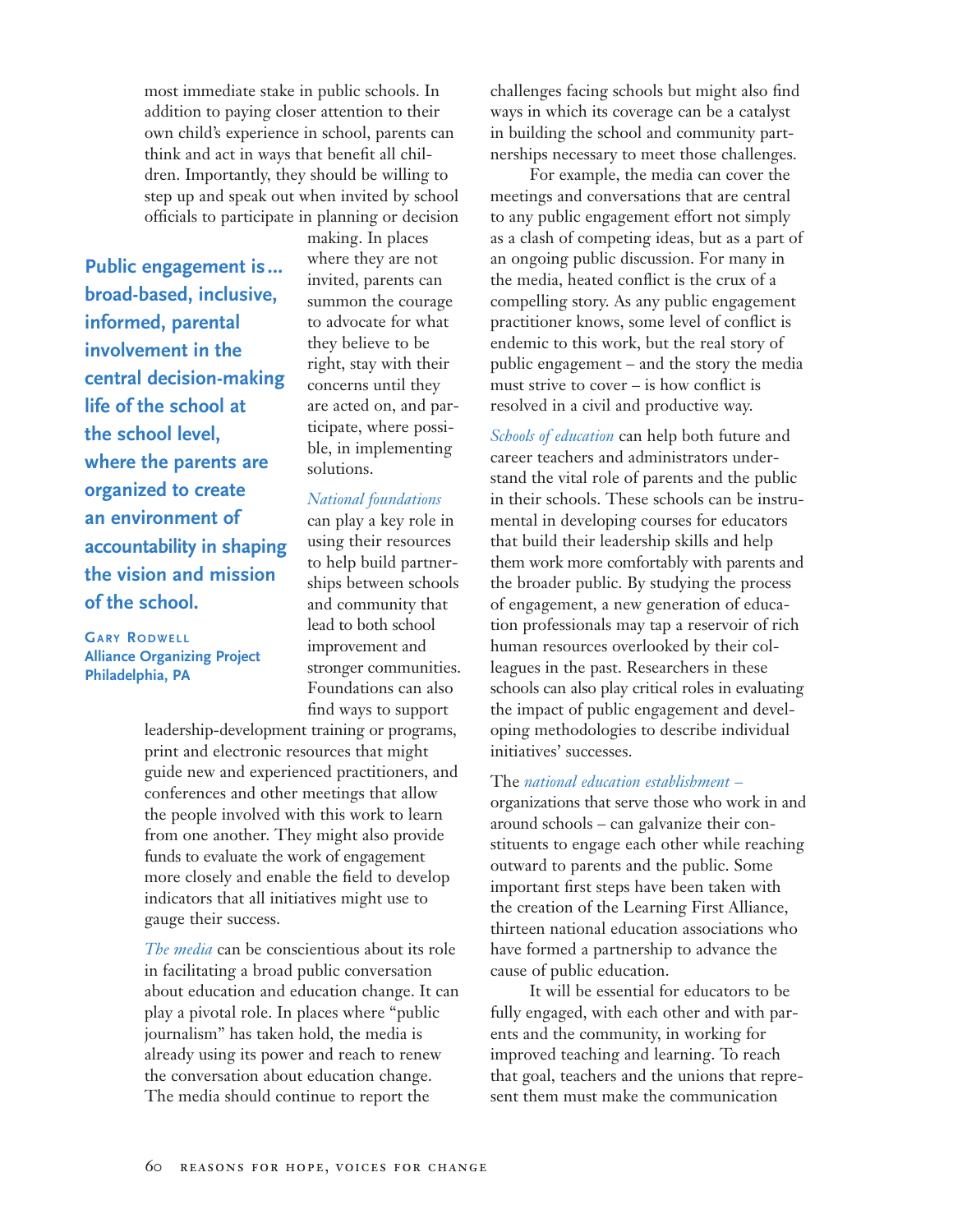**between teachers, parents, and the public a priority on their agenda for the future. It will be difficult to bring improvements to bear on teaching and learning if those who work with students are not part of the engagement process.**

*Business and civic organizations* **are dependent on citizens and consumers – both present and future. These entities can encourage their members and employees to become actively involved with their local schools. This means taking an interest in the academic achievement of all children and of their employees' children. It means being willing to serve on committees, helping implement new programs, and, perhaps even more, allowing employees time off to work on behalf of their schools and their own children.** 

*Local school districts and schools* **have a tremendous opportunity to provide institutional support for public engagement. They can create staff positions and budget line items that ensure that engagement activities are both coordinated and sustained from year to year. Just as importantly, they can involve parents and community members on decision-making, advisory, and strategic planning bodies. They can honestly examine how parent- or community-friendly their school buildings are. They can provide accurate and timely information – both good news and bad – about student and staff achievement. They can encourage and reward teachers for building better communication with parents. All of these activities – as well as many others described in this report – can enable districts and schools to enter into real partnerships with parents and community members. All of this work can reinforce a crucial message: that public schools, indeed, belong to the public.** 

# **Toward a culture for public engagement and public education**

**Through this study, as both advocate and critical friend, the Annenberg Institute has begun to accumulate information that will help others develop local expertise and, at the same time, is seeking to shape a national**

**understanding of engagement. There is more to learn about this strategy for advancing school reform, to be sure – more research and case studies; a larger national conversation about the roles of parents, educators, and the public; networks of sites that can teach others about leadership, sustainability, and evaluation; and opportunities for everyone to develop the capacity for engagement.** 

**Those who shared their stories with the Institute expressed a keen interest in learning further about engagement. Their needs – even more, their desires – are very much about a reinvestment in our public schools. This movement called public engagement represents a crucial turning point for public education. The many isolated ventures found across the landscape of America are important mile markers that indicate a mobilization of civic action for public education.** 

**The work for the past eighteen months has led to the conclusion that there is a defining moment at hand, a rising opportunity to rebuild the partnership between schools, parents, and citizens that can renew a civic** *responsibility* **for public education, which is the cornerstone of a vital and sustained American democracy.**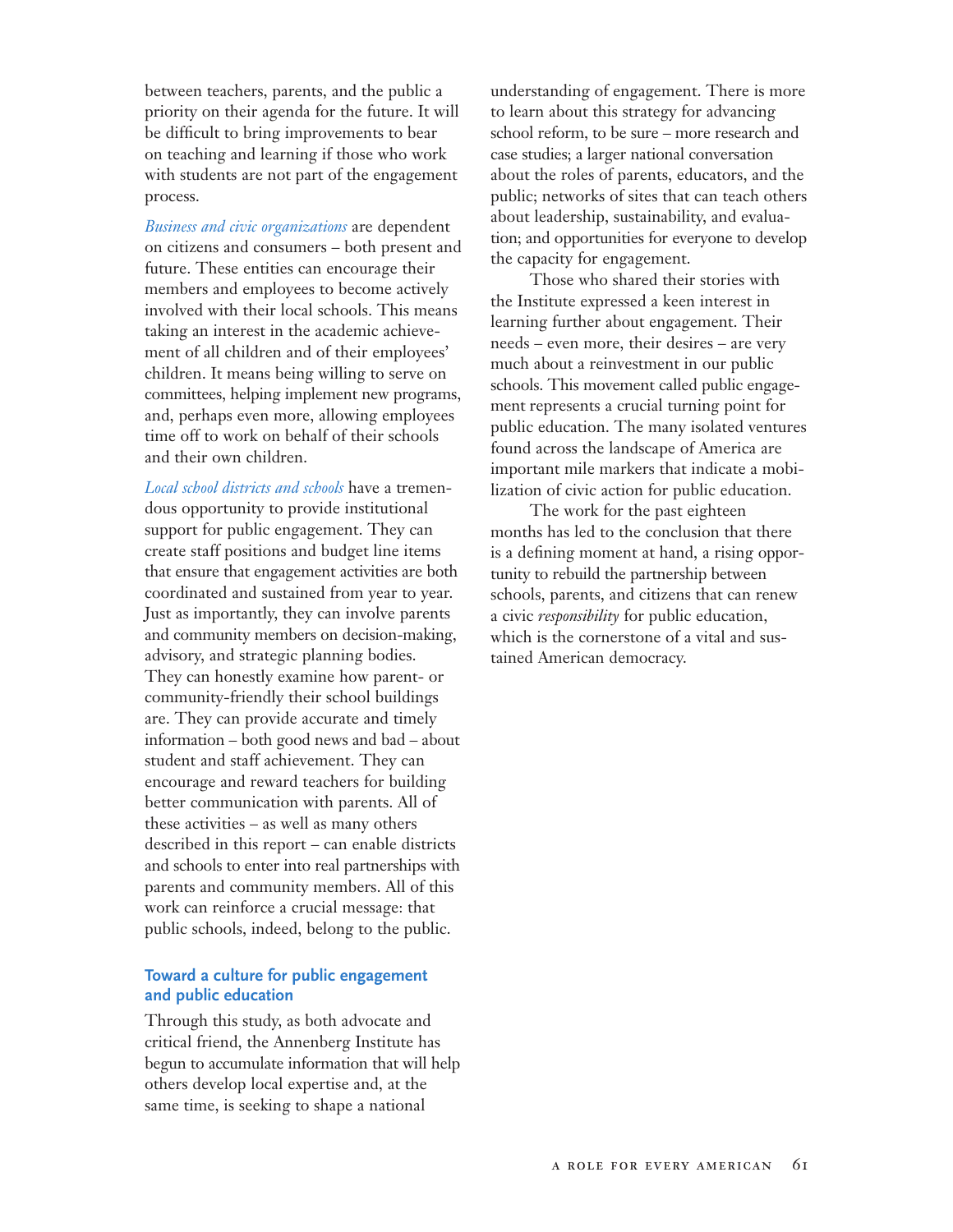# **Acknowledgments**

E ARE DEEPLY GRATEFUL to<br>teachers, principals, communi<br>and civic leaders, business executives and st **the hundreds of people – parents, teachers, principals, community and civic leaders, business executives and small business owners, and concerned citizens – who gave us their time, their stories, and their experiences over the past year. The vision they hold for their communities and their schools was shared with a passion that was energizing. Without them, this report would not be possible.**

**The insight and analysis of our research colleagues – David A. Smith, Ansley T. Erickson, Daniel Seltz, and Jonathan W. Considine at the Annenberg Institute; and Kristin Kurtenbach, John Beilenson, and Johann Neem at Millennium Communications Group – provided the unique perspectives of this report. The work was challenging, exciting, tiring, and rewarding – we laughed and learned with equal zeal. Special thanks to Susan Fisher, publications manager at the Institute and our editor, for providing clarity and keen understanding to a complex collaborative work.** 

**Vartan Gregorian, former president of Brown University and acting director of the Institute, and John Bryan Starr, its managing director, have been unfailing in their commitment to this project. New to the University and the Institute, but adding their interest, advice, and support when it was needed, have been E. Gordon Gee, president of Brown University, and Ramón Cortines, interim director of the Institute.**

**An advisory panel and steering committee provided direction and insights about our work along the way. We thank Robert Blum**

**(Northwest Regional Lab), Jack Jennings (Center on Education Policy), Larry Kirkman (Benton Foundation), Wendy Puriefoy (Public Education Network), Donna Rhodes (Ann Arbor, Michigan), Scott Roberts (Annenberg/**cpb**), Dan Rothstein and Luz Santana (Right Question Project), Robert Sexton (Prichard Committee), Will Friedman and Deborah Wadsworth (Public Agenda), and Ronald Wolk** *(Education Week)* **for their willing assistance whenever called upon.** 

**Staff at the Institute and Millennium – Ann Beaudry, Barbara Cervone, Paula Evans, and Peggy MacMullen – provided thoughtful review and comments of our various drafts. Patricia Strickland, Julie Fain, Matt Ross, and Diallo Brooks skillfully managed the details, documents, travel, and logistics for dozens of site visits and meetings.** 

**This report represents a sacrifice for family, friends, and colleagues. To Julie, Meghan, Adam, Larry, David, Andrew, Anne, Ramona, Noelle, Caroline, Charlie, Wanda, Carlie, and Jacob, we are thankful for your understanding of the passion we have brought to this work.**

**Finally, we are grateful for the vision and generosity of Ambassador Walter Annenberg. His enduring faith in public education in America is the foundation on which the Institute rests and has provided strong spiritual support for our work.**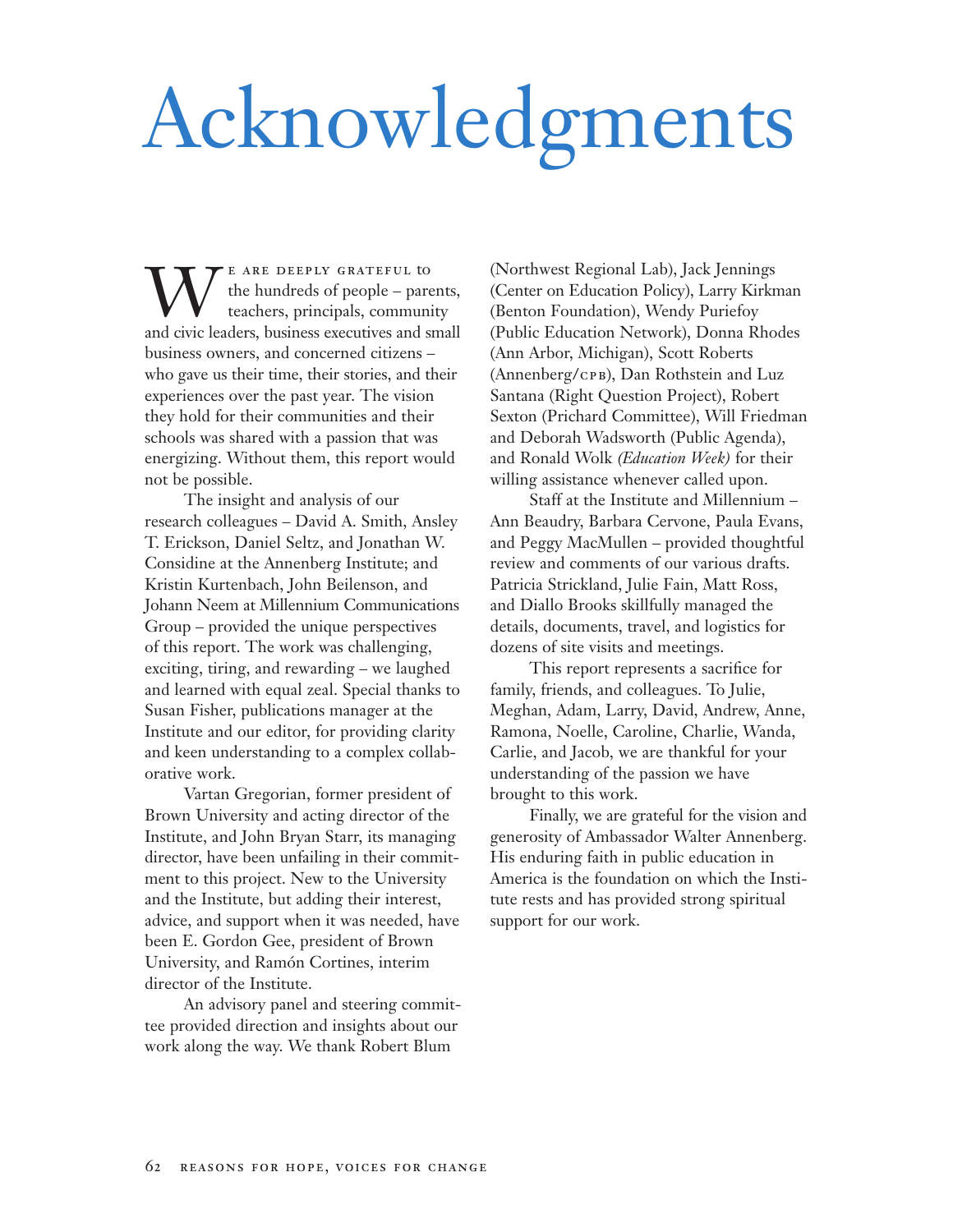# appendix a how this inquiry was conducted

**Throughout this work, the Institute has attempted to employ an engagement process in its own efforts to learn from the people and programs that were studied. Researchers met with and listened to many individuals in order to gain new perspectives and to learn from them as they talked among each other. Information, preliminary findings, and conclusions were deliberately shared with others, from whom researchers encouraged an honest evaluation. Finally, we were very eager that those studied from across the country have a chance to engage each other in a way that allowed them to define the summative judgments that have led to the conclusions of this report.** 

**The Institute's work in public engagement began with a series of conversations throughout the spring of** 1996 **to help shape an understanding of what public engagement meant across the country. These initial meetings culminated in a meeting in Washington, DC in June** 1996**, at which fifty leaders representing education, business, foundations, communications, the media, and parents met to discuss public engagement, and review potential directions for the Institute.** 

**Beginning in the fall of** 1996**, Institute staff began traveling across the country, meeting with administrators, teachers, parents, citizens, researchers, reformers and reform organizations, state legislators, departments of education, foundation officers, and local citizens. The agenda of questions provided an early glimpse into the issues that form the heart of this report. A concept paper prepared from these sessions formed the basis of discussions at the Institute for the direction of this work.** 

**The Institute then compiled a listing of public engagement sites from readings, travels, and recommendations from many people and advisors, including a list developed by Norman Fruchter of New York University for the Prichard Committee for Excellence in Education in Kentucky. Nearly** 400 **site recommendations were eventually gathered; each was sent a letter describing our efforts and requesting additional information. Using a protocol to screen the information submitted, Institute staff conducted interview surveys by phone with program directors or stakeholders in each site. Ultimately,** 174 **different school and community efforts were studied.** 

**The interview reports were shared with all project staff, who exchanged reactions weekly about each site and the accumulating** **knowledge. After two months of interviews, researchers began meeting monthly to review a developing list of critical questions and findings that became the basis for much of the analysis. The research team's work was strengthened by both the steering committee and an advisory panel of practitioners.**

**Because the work we studied was local and came from rich, local contexts, researchers decided to visit sites that represented best experiences. Site visits began in May** 1997 **and consisted of one-to-three-day meetings with a variety of community stakeholders and groups. Researchers attended town meetings, public conversation events, board meetings, house meetings of parent groups and citizens, which were held in schools, homes, local businesses, corporate boardrooms, restaurants, corner diners, and libraries.**

**Site reports became an important part of the monthly cumulative review process. As themes and hypotheses were shaped and argued, the Institute tested these assumptions with various groups, including Institute colleagues, foundation officers, technical assistance providers, and consultants. Most importantly, we shared our findings with those who provided them. In November** 1997 **in Providence, Rhode Island, teams of stakeholders from twenty-six initiatives gathered to discuss their work with each other. Questions and themes shaped over the past year framed the discussion in sessions with various groupings of initiatives and stakeholders. As organizations learned from and challenged each other, the Institute was able to validate much of its cumulative research through very revealing lenses.**

**The following appendices list those individuals, schools, and organizations that have contributed to our understanding of engagement, to whom we are deeply indebted.**

| The Inquiry Sites                |                  | <b>Breakdown of Sites Studied</b>                                                       |                                           |                                                                                                                                                                                                         |  |
|----------------------------------|------------------|-----------------------------------------------------------------------------------------|-------------------------------------------|---------------------------------------------------------------------------------------------------------------------------------------------------------------------------------------------------------|--|
| Identified<br>Studied<br>Visited | 400<br>174<br>50 | School-driven<br>Community-driven<br>Urban<br>Suburban or<br>small/medium town<br>Rural | 34.5%<br>65.5%<br>60.3%<br>21.3%<br>14.4% | 32 initiatives do local work<br>nationwide<br>2 initiatives work regionally<br>supporting local work in<br>multiple states<br>34 initiatives work<br>statewide or do local work<br>on a statewide basis |  |

For descriptions of the sites studied, see Appendix B, pages 64–83.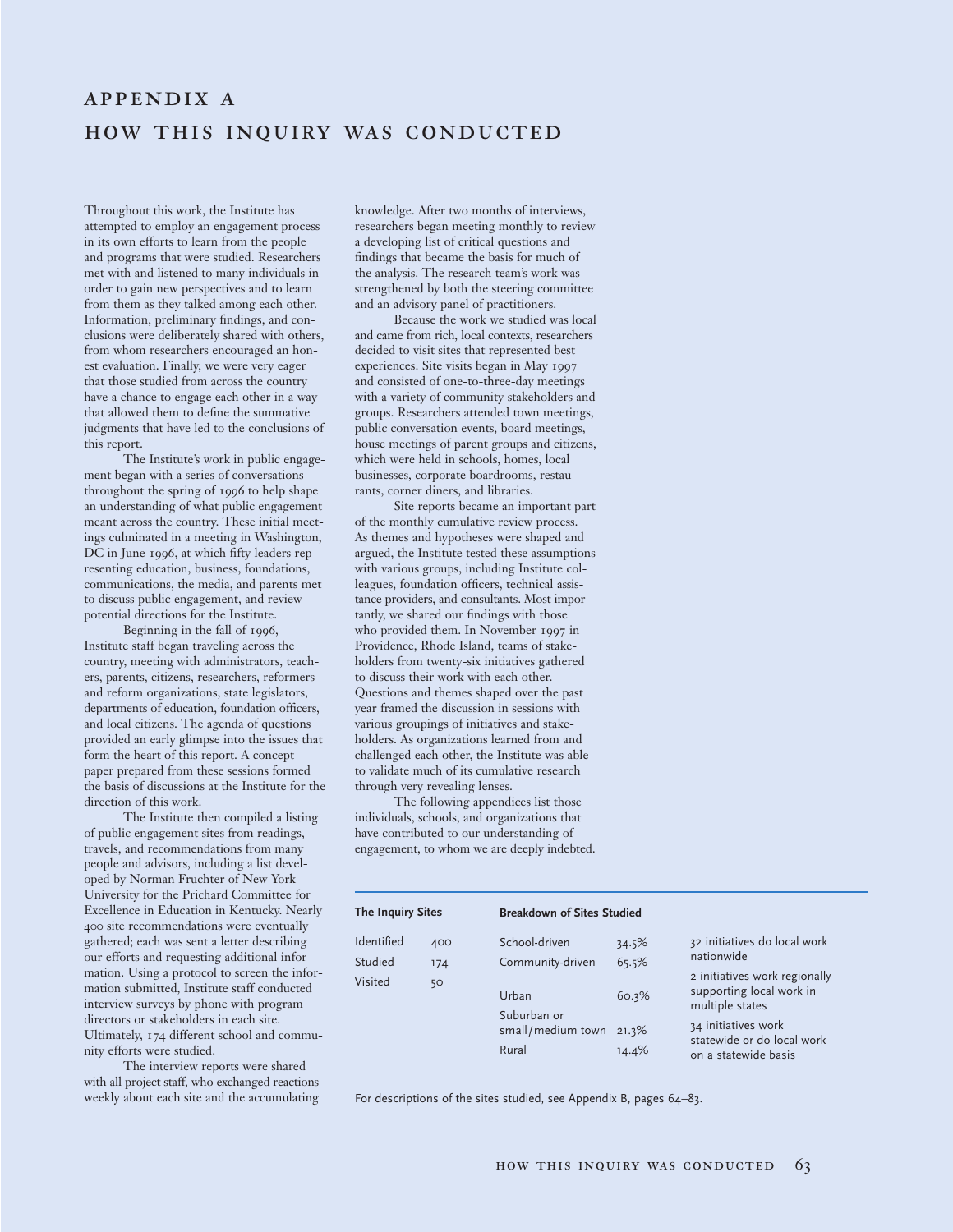# appendix b public engagement inquiry sites

**The** 174 **schools, districts, and organizations listed below are representative of the initiatives that were identified as part of the Institute's inquiry into the practice of public engagement in America. This is not a comprehensive or exhaustive listing of schools or communities doing this work; such a listing would be impossible to compile. However, it represents a valuable cross-section of the kinds of initiatives that educators, parents, and citizens are using on behalf of public education.** 

**The sites listed here form the beginning of a clearinghouse of public engagement sites. As additional sites are studied as part of its ongoing research in public engagement, the Institute will add to this listing. The clearinghouse will be available in print upon request or it may be accessed on the Institute's web site (www.aisr.brown.edu).**

#### **Alabama**

#### **A+ Research Foundation**

**William E. Smith, Jr., Chairman Cathy Gassenheimer, Managing Director P.O. Box** 4433 **Montgomery, AL** 36103 334 279**-**1886 **bill@aplusala.org http://www.aplusala.org**

**A+ organized town meetings that enabled over** 23**,**000 **people to have a voice in school improvement and developed a blueprint for school reform, which eventually was drafted into a legislative plan, the Alabama First Plan. A+ also provides support to state policymakers and leadership training for school principals and superintendents.** 

#### **Butler County School Board**

**Judy Manning** 215 **Simpson Street** Greenville, AL 36037 334 382**-**2665

**A major districtwide goal is to increase parental involvement through a variety of activities and services. Spend a Day with Your Child invites parents to meet with teachers and administrators and then to shadow their child during classes. The Parent University allows parents to meet with teachers and hear about goals and priorities over the upcoming weeks. The district also offers parent education classes that help parents to be better parents.**

#### **Program for Academic and Cultural Enhancement of Rural Schools (PACERS) Dr. Jack Shelton**

**University of Alabama Box** 870372 **Tuscaloosa, AL** 35487 205 348**-**6432 **http://www.pacers.org/pacerspg.htm**

pacers **is an association of twenty-nine small public schools in rural communities throughout Alabama.** pacers **schools seek to improve and change the nature of learning through the active participation of the community. Projects include hands-on, interdisciplinary exercises that build on indigenous skills and resources. Each** pacers **school has a newsletter that demonstrates student work and publicizes and reports on community activities. Twenty of these papers now have a readership of over** 125**,**000 **people.**

#### **Alaska**

#### **Chugach School District Roger Sampson, Superintendent** 165 **East** 56**th Avenue, Suite D Anchorage, AK** 99518

907 522**-**7400

**The Chugach School District, which is** 50 **percent Caucasian and** 50 **percent Alaskan native, comprises five communities covering** 22**,**000 **square miles on Prince William Sound. Frustrated by student performance, the district turned to the Northwest Regional Educational Laboratory for assistance in determining what the values and beliefs of the community were as part of a planning process. By gathering parents and community members together, consensus was achieved around the common top priority of providing children with the academic and social skills to succeed in rural Alaska and beyond.**

#### **Arizona**

#### **Educational and Community Change Project**

**Paul Heckman, Associate Professor and Principal Investigator University of Arizona College of Education Annex** 1415 **North Fremont Tuscon, AZ** 85721 520 622**-**5719

**The Educational and Community Change Project works inside low-income schools in South Tuscon and Tuscon to help teachers take advantage of what parents know and can contribute to the classroom. The Project also works in communities to organize parents and community members to become involved in their schools.**

#### **Arkansas**

#### **Arkansas Advocates for Children and Families Amy Rossi**

931 **Donaghey Building Little Rock, AR** 72201 501 371**-**9678

**Arkansas Advocates for Children and Families is a policy-oriented think tank that aims to get more parents involved in schools. They hired a coordinator and use ideas and materials from the National Coalition of Advocates for Students to engage parents. "Super Saturday" meetings have been developed to convene parents and administrators to talk about issues facing the schools for Title I parents.**

#### **Arkansas Friends for Better Schools**

**Judy Wilmouth White, Coordinator** 1111 **West Capitol, Suite** 1096 **Little Rock, AR** 72201 501 373**-**5882 **rayw@arkansas.net**

**Arkansas Friends for Better Schools is an alliance of fourteen statewide organizations that support public schools. Three years ago, Arkansas Friends helped to develop "Arkansas Public Schools Week" to encourage schools to welcome members of the community to visit schools and to take part in school activities. Arkansas Friends also collaborated with the Arkansas** *Times* **to initiate "Arkansas Public School Heroes," an annual cover feature that profiles administrators, principals, teachers, parents, community members, and volunteers who are making a difference in the lives of school children.**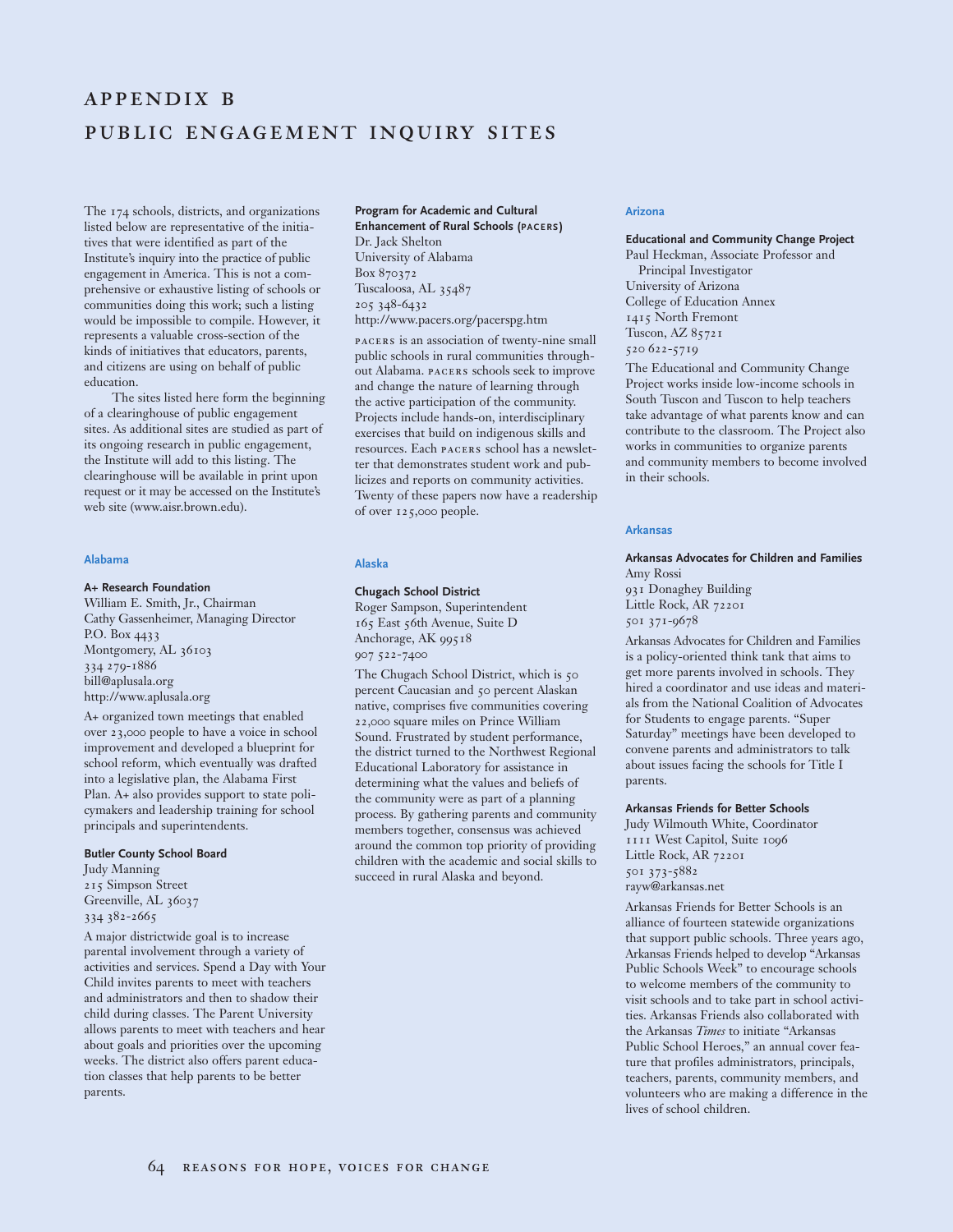#### **California**

**Accelerated Schools Project Hank Levin, Director National Center for the Accelerated Schools Project Stanford University** ceras 109 **Stanford, CA** 94305**-**3084 415 723**-**0840 **ka.hml@forsythe.stanford.edu**

**http://www-leland.stanford.edu/group/**asp

**Formed in** 1986**, the Accelerated Schools Project is a school reform network that includes nearly** 1**,**000 **elementary and middle schools in** 40 **states. The goal of the project is to help at-risk students to reach their optimal performance. After members of the community devise a "living vision" of what they would see as their perfect school, school officials identify key areas to work in as part of a comprehensive school-change process. The three core principles of an Accelerated School are a unity of purpose, empowerment coupled with responsibility as part of a shared decision-making process, and building on the strengths of the entire community. Accelerated Schools treat all children as gifted and build on their strengths through enrichment strategies, independent research, problem solving, science, writing, music, and art.**

#### **The Achievement Council**

**Joyce Germaine Watts, Associate Director** 3460 **Wilshire Boulevard, Suite** 420 **Los Angeles, CA** 90010

213 487**-**3194

**The Achievement Council is a nonprofit, public-interest organization whose mission is to examine and address the systemic challenges that have led to low academic outcomes for urban and low-income students. It also helps build capacity of districts and schools to ensure that all students are academically prepared to succeed at the highest levels, including graduation from a four-year college or university.**

# **Bay Area School Reform Collaborative**

**Merrill Vargo c/o WestEd** 730 **Harrison Street San Francisco, CA** 94107**-**1242 415 241**-**2740 **http://www.wested.org/basrc**

**In** 1995**, the Bay Area School Reform Collaborative (**basrc**), formed the previous year by a group of foundation, education, business, and community leaders, received grants of \$**25 **million each from the Annenberg Foundation and William R. Hewlett.** basrc**'s mission is to firmly establish the Bay Area as a vital, innovative, and effective place to learn and to teach. For its seventy-two Leadership Schools (members of the Collaborative that received funding in the fall of** 1997**),** basrc **developed Accountability Frameworks to enable parents, teachers, the schools themselves, and their districts to measure their own progress toward reform. An integral part of this plan is an annual Accountability Event that each school holds to engage parents in a discussion on the school's progress, student achievement, and the role of the community in reform.**

#### **California Child Care Resource and Referral Network Patty Siegel**

111 **New Montgomery Street,** 7**th Floor San Francisco, CA** 94105 415 882**-**0234

**The California Child Care Resource and Referral Network works with sixty agencies across the state to help all families in California have access to safe, affordable, quality child care. The Network creates user-friendly and attractive materials and guides to enable their member agencies to engage parents in their search for quality child care. An initiative called Parent Voices seeks to organize and train parents to speak out on their own about child-care issues.** 

#### **Conejo Valley Unified School District**

**Science and Technology Achievement for Students (**stars**) Dr. Sheila R. Carlson** 916 **Chalet Circle Thousand Oaks, CA** 91362**-**2408 805 498**-**3608 **http://www.vcss.k**12**.ca.us/conejo/mainpage.htm**

stars **Teacher Enhancement Program expands the reform of science-education delivery throughout all K–**6 **classrooms in the school district through the diffusion of an exemplary, inquiry-oriented, process-approach science program.** stars **enhances students' scientific knowledge, thinking, and problemsolving skills and encourages students to pursue careers in science and technology. Among the supporters and contributors to** stars **is Amgen, a leading biotechnology company.** 

#### **Consensus Organizing Institute**

**David Hoffman, Program Manager** 1732 **Grenada Avenue San Diego, CA** 92102 619 234**-**1268

**Formed in** 1994**, the Consensus Organizing Institute (**coi**) is a national nonprofit organization that draws upon people's creativity and initiative to fashion innovative solutions to community problems.** coi **develops and implements comprehensive strategies for bringing people together and provides them with the tools necessary to achieve tangible reforms.**

#### **Crystal Stairs**

**Alice Walker Duff** 5105 **West Goldleaf Circle Los Angeles, CA** 90056**-**1272 213 299**-**8998

**Crystal Stairs, whose name comes from Langston Hughes's poem "Mother to Son," is a seventeen-year-old organization that does research, service, and advocacy around child care and development. Parent Voices is a community organizing project that organizes parents and community members around issues of child care and education.** 

#### **Education Summit**

**Phyllis Harris Pasadena Unified School District** 351 **South Hudson Avenue Pasadena, CA** 91109 818 791**-**4573 **phylliswb@earthlink.net http://www.pasadena.k**12**.ca.us**

**The Education Summit was a multiyear public engagement process driven by community and business leaders. More than** 2**,**000 **people at eleven sites watched an interview with the head of the Chamber of Commerce, the superintendent of schools, and several other educators about the state of the Pasadena schools. Participants at the sites then were divided into groups of eight to ten people to discuss and devise seven areas of concern. Safety and communications were the top two concerns. Year-long citizen groups were organized around each of the Summit's seven areas, which have been an important basis for the district's strategic plans.**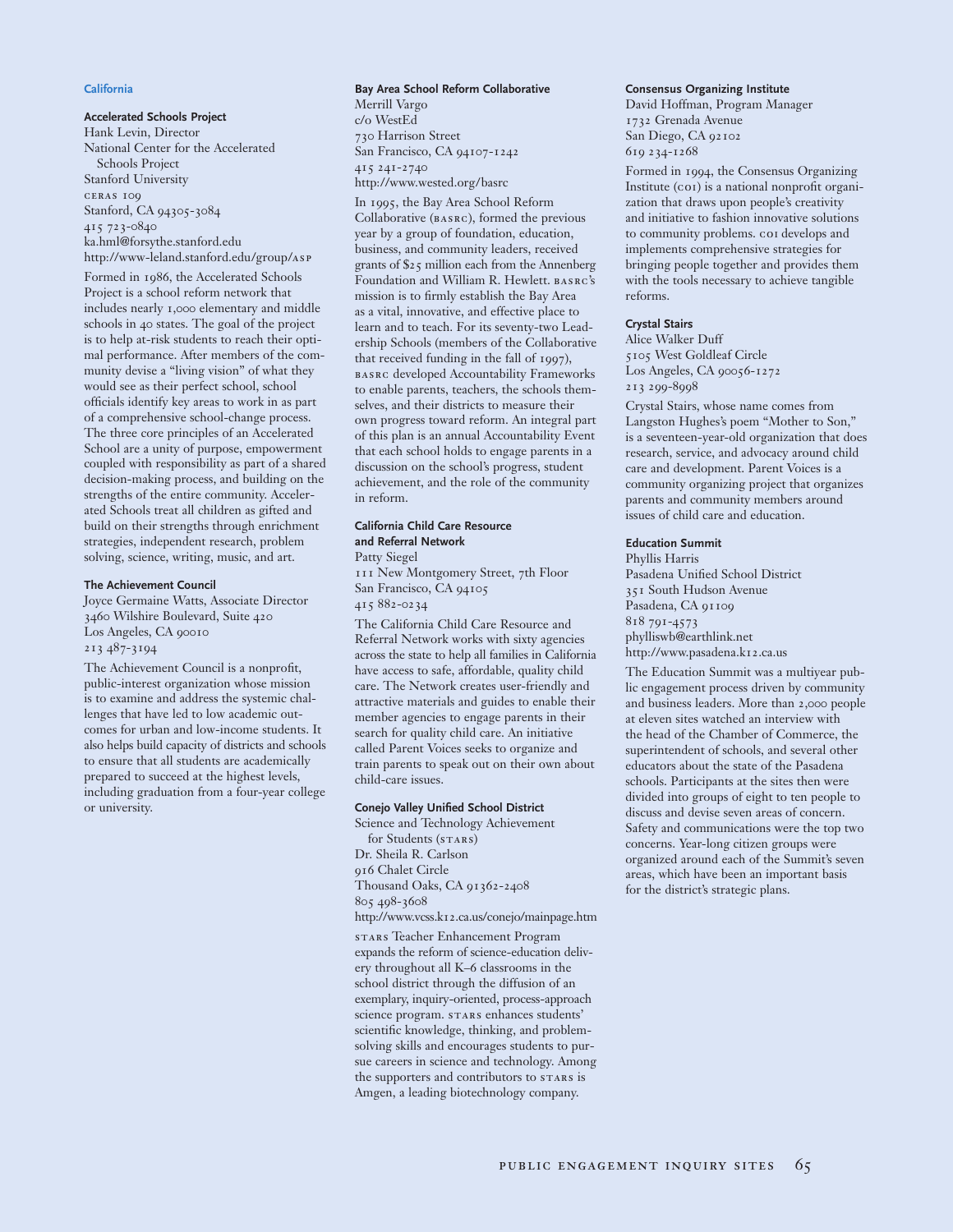#### **James A. Foshay Learning Center Howard Lappin, Principal** 3751 **South Harvard Boulevard** Los Angeles, CA 90018 213 735**-**0241

**The Foshay Learning Center, located in South Central Los Angeles, was at risk of state take-over of its Title I funds in** 1989 **when Howard Lappin became principal. Lappin reached out to parents, community members, and businesses to marshal as many resources as possible for the school. Foshay joined the Los Angeles Educational Alliance for Restructuring Now, academic standards were developed in line with district standards, and students were held accountable for their learning. Average daily attendance has risen, and recently, sixty-six of Foshay's sixty-seven seniors applied to colleges, and thirty out of thirty-one passed the first Advanced Placement Tests. Foshay is also a member of the Los Angeles Annenberg Metropolitan Project. Lappin was honored as a** 1997 **MetLife/ National Association of Secondary School Principals "Principal of the Year."**

#### **The George Lucas Educational Foundation**

**Mark Sargent, Communications Director P.O. Box** 3494 **San Rafael, CA** 94912 415 662**-**1641 **msargent@glef.org http://glef.org/welcome.html**

**The George Lucas Educational Foundation, located in Nicasio, California, was established as a tax-exempt charitable organization in** 1991 **based on the filmmaker's belief that education is the most important investment we can make to secure the future of our democracy. To help the public revitalize the nation's schools, the Foundation gathers, synthesizes, and disseminates information and other resources through various media to promote and share the latest strategies to change the K–**12 **educational system, especially those that integrate technology with teaching and learning. In** 1997**, the Foundation completed** *Learn & Live,* **a documentary film (hosted by Robin Williams) with a companion resource book, to illustrate ways that innovative schools and communities are using technology to enhance teaching and learning.**

#### **Hawthorne Year-Round School**

**Becki Cohn-Vargas, Principal Jen Corn, Reform Coordinator** 1700 28**th Avenue Oakland, CA** 94601 510 879**-**1240 **beckicv@aol.com jcorn**72**@aol.com**

**The Hawthorne School, one of the Bay Area School Reform Collaborative's Learning Schools, held an Accountability Event in November** 1997 **that attracted nearly** 250 **parents to discuss student achievement data around literacy. Teachers facilitated discussions on the data in parents' native languages of Spanish, Cambodian, Vietnamese, Cantonese, Serbo-Croatian, and English. The school also produced a video, in English and in Spanish, showing children reading at grade level to help parents understand what that looks like.**

### **Joint Venture: Silicon Valley Network's 21st-Century Education Initiative**

**Tim Cuneo** 99 **Almaden Boulevard, Suite** 620 **San Jose, CA** 95113 408 938**-**1510 **jvsvoffice@aol.com http://www.jointventure.org**

**The Joint Venture: Silicon Valley Network includes people in business, government, education, and the community who have joined together to act on regional issues affecting economic vitality and quality of life. In** 1995**, the Network agreed to raise more than \$**20 **million and launch the** 21**st-Century Education Initiative to spark a renaissance in public education in Silicon Valley. The Initiative's Challenge** 2000 **program, using a venturecapital model, works with "Renaissance teams" of educators, business people, and community members to implement systemic improvement programs focused on student performance and involving continuous evaluation. The Initiative made commitments of over \$**1 **million over three years to Renaissance teams in the form of financial, human, and technological resources. Continued support is dependent upon the achievement of measurable results toward world-class standards.** 

#### **Los Angeles Educational Alliance for Restructuring Now (LEARN)**

**Michael Roos, President and** ceo 300 **South Grand Avenue, Suite** 1160 **Los Angeles, CA** 90071 213 255**-**3276 **learnla@aol.com http://www.lausd.k**12**.ca.us/lausd/offices/learn /learn.html**

**A working group of thirteen community leaders formed** learn **in** 1991**. More than** 600 **civic, education, and business leaders help** learn **to build supportive, student-focused learning communities with the autonomy to define and realize their student achievement outcomes in new and imaginative ways best suited to their unique needs. The principal and one teacher from each** learn **school take part in an eighteen-month applied management training course with** ucla**'s Graduates Schools of Management and Education. Additionally, partnerships are formed with school communities and educational organizations. To date,** 297 **schools, or** 45 **percent, in the Los Angeles Unified School District are participating in** learn**.**

#### **Long Beach Unified School District**

**Carl Cohen, Superintendent Kristi Kahl** 1515 **Hughes Way Long Beach, CA** 90810 310 997**-**8000 **http://www.lbusd.k**12**.ca.us**

**The Long Beach Unified School District engaged over** 300 **people from the community in a series of education roundtables on standards-based reform in middle schools. These discussions were followed by leadership development training with twenty-two middle school principals to help them better communicate with and involve parents and community members around standards-based reform. The district has recently developed an all-day Saturday Parent Conference, with the support of the local union, to engage parents and teachers.**

#### **Mar Vista Family Center**

**Lucia Diaz, Executive Director** 5070 **South Slauson Avenue Culver City, CA** 90230 310 390**-**9607 **marvistafc@aol.com**

**Founded in** 1977**, the Mar Vista Family Center is a parent-participation preschool adjacent to the Mar Vista Gardens Federal Housing Project in West Los Angeles, serving an at-risk community of primarily lowincome Latino and African American families. Parents learn the importance of their role in their children's educational success through mandatory participation in the preschool program. Over** 2**,**000 **families have taken part in the Center's programs based on the Mar Vista Model of Shared Responsibility.**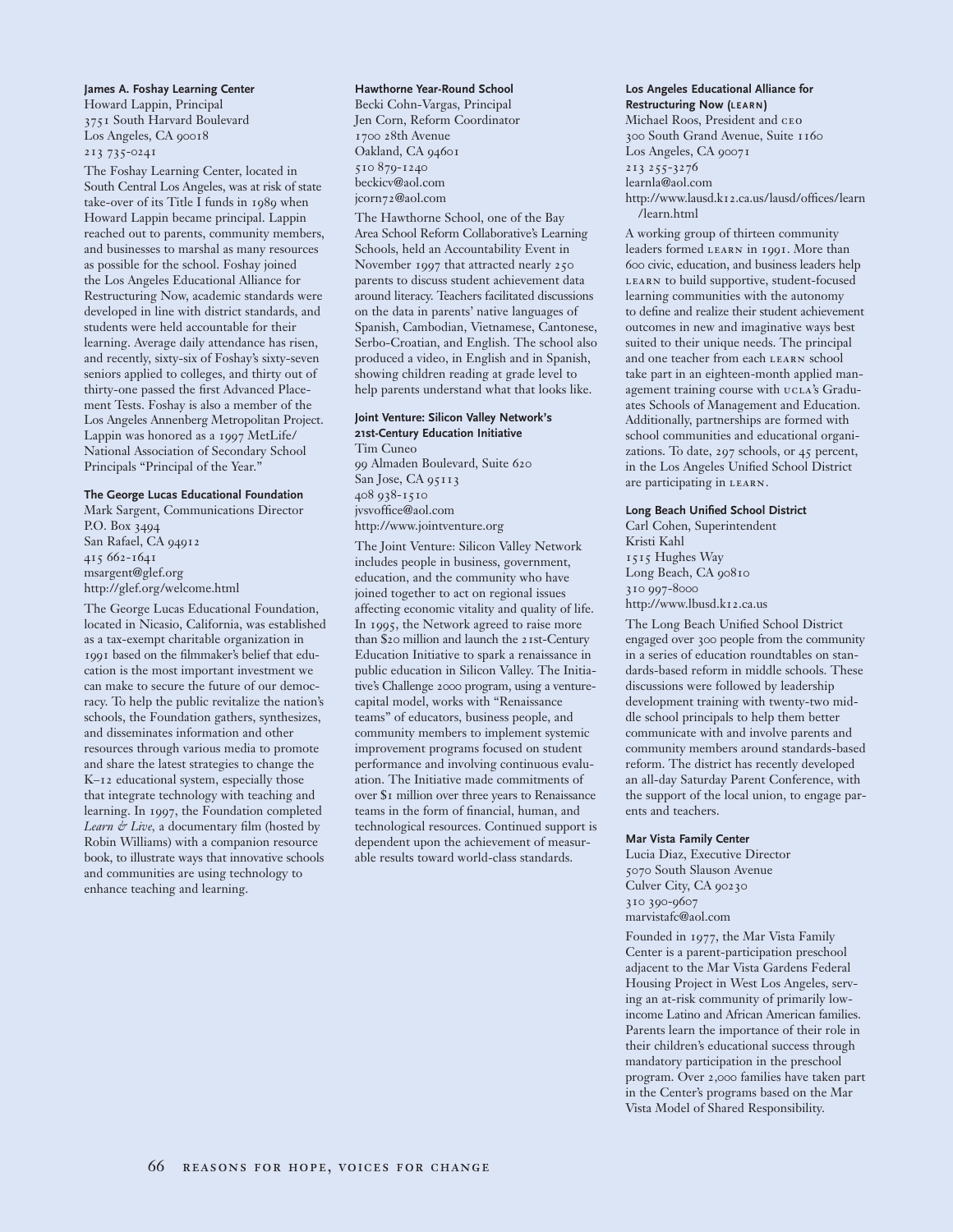### **Mexican American Legal Defense**

**and Education Fund (MALDEF) Antonia Hernandez** 634 **Spring Street Los Angeles, CA** 90014 213 629**-**2512 **maldefone@aol.com**

**Founded in** 1968**, the Mexican American Legal Defense and Educational Fund is a public-interest law firm that seeks to improve the status of Mexican Americans through litigation and advocacy, community education, and leadership development.** 

#### **Parent Alliance for School Standards (San Diego) Ellen Jaffa**

**Social Advocates for Youth** 3615 **Kearny Villa Road, Suite** 101 **San Diego, CA** 92123 619 565**-**4148

**The Alliance works with parents to educate them about student standards. During** 1998**, the Alliance intends to train** 250 **parents, including** 15 **site leaders. A parental network will be established to train parents and to help them access the schools and obtain information on what the standards are and how they work.**

#### **Parent Community Services, Los Angeles Unified School District**

**Shawnna Tallant** 534 **Cesar E. Chavez Avenue Los Angeles, CA** 90012 213 625**-**6010 **pcs@lausd.k**12**.ca.us http://lausd.k**12**.ca.us/~pcs**

**A telephone hotline was created and is staffed by parents in the Los Angeles Unified School District. The goal of the hotline is parent empowerment and increased collaboration between parents and district personnel. Parents who call the hotline can express their concerns, receive assistance with schooland district-related information, and obtain referrals to a wide variety of services. There are currently three full-time operators who can take calls in four languages (English, Spanish, Armenian, and Korean).**

#### **San Francisco School Volunteers**

**Sandra Treacy, Executive Director** 65 **Battery Street,** 3**rd Floor San Francisco, CA** 94111 415 274**-**0250 **svolunte@sfusd.k**12**.ca.us http://www.maximov.com/sfsv**

**Founded in** 1963**, San Francisco School Volunteers (**sfsv**) is a nonprofit organization whose mission is to improve the quality of education through informed community involvement in their public schools. In the** city's middle schools,  $s$ FSV has helped to orga**nize breakfast exchanges that bring together teachers and parents. During the** 1997**–**98 school year,  $\frac{1}{2}$  s<sub>rsv</sub> has enlisted the support **of more than** 2**,**500 **volunteers who typically spend two to three hours per week in a school.**

#### **San Mateo–Foster City School District**

**Audrey Poppers, Assistant Superintendent for Educational Services** 51 **West** 41**st Avenue San Mateo, CA** 94403 650 312-7777**, ext.** 7720 **apoppers@smfc.k**12**.ca.us http://www.smfc.k**12**.ca.us**

**In June** 1997, **the San Mateo–Foster City School District, a member of the Bay Area School Reform Collaborative, convened parents, teachers, and the principal from Parkside Elementary School for seven hours in the first in a series of four dialogues on accountability. This working group, along with central office staff and a few principals from other schools, has discussed the various types of assessment data, how to read and understand the data, and what acceptable student progress looks like. This process at Parkside will lead to dialogues at other schools in the district, and work has already begun on thinking about and planning for a districtwide accountability event.**

#### **Santa Monica–Malibu Unified School District**

**Peggy Harris** 1651 16**th Street Santa Monica, CA** 90405 310 450**-**8338 **http://www.smmusd.org**

**The Santa Monica–Malibu Unified School District has a new teacher-training program in partnership with** ucla**. Text-based seminars are used to engage the community and to allow student teachers to hear voices from the community. The district has created parent advisory groups that help the schools connect to various ethnic and minority constituencies. The district has a strong relationship with city government, which provides \$**2 **million a year in direct support to community outreach programs.**

#### **Urban Strategies Council**

**Martine Makower, Associate** 672 13**th Street, Suite** 200 **Thornton House Oakland, CA** 94612 510 893**-**2404 **council@urbanstrat.com**

**The Urban Strategies Council seeks to inform and inspire change focused on reducing the risk of persistent poverty in Oakland. In** 1989**, the Council helped to launch the Commission for Positive Change in Public Schools, which lasted for six years, to engage the public to restore its confidence in the public schools. Public meetings were held to gauge the community's concerns and to determine what they expected of the schools. The Commission also looked for the conditions, instruction, and structure of the schools. Once the Commission released its report, it then re-engaged the community to examine those findings.**

#### **Colorado**

#### **Aurora Public Schools**

**Joan Ott, Director of Instructional Services** 15751 **East First Avenue Aurora, CO** 80011 303 340**-**0861 **http://www.aps.k**12**.co.us**

**In** 1988**, the Aurora Public Schools first used an engagement process to initiate a communitywide strategic planning process. During the past decade, this process has led to several policy changes that involve key stakeholders in a more meaningful way. A Leadership Council of community representatives provides support and direction for the Board of Education, and each school building now has a shared-decision-making team. Additionally, a fifty-person school and community task force contributed to the district's process of rewriting graduation standards by studying the issue, holding communitywide meetings, and presenting recommendations to the board.**

#### **Colorado Children's Campaign**

**Barbara O'Brien** 225 **East** 16**th Avenue Suite B-**300 **Denver, CO** 80203**-**1607 303 839**-**1580 **HN**3157**@handsnet.org http://www.kidscampaigns.org/cac/sites/ ccc.html**

**Founded in** 1985**, the Colorado Children's Campaign mobilizes individuals and organizations to think and act on behalf of children with particular attention to the health, education, and safety of children most at risk. The Children's Campaign publishes annually** *Kids Count in Colorado!* **which looks at health, education, and safety issues confronting children and their families. In recent years, volunteers have made more than** 20**,**000 **dolls and placed them around the state as part of an annual Children's Summit and Doll Project, a public awareness campaign where volunteers make cardboard dolls that depict the life of a child in Colorado.**

#### **Community/Adult Education, Volunteer Services Barbara Hook, Director**

**West Center for Intergenerational Learning Colorado Springs School District #**11 1115 **N. El Paso Street Colorado Springs, CO** 80903 719 520**-**2162

**The community education program, nearly twenty-five years old, provides support from the community to students and, in turn, offers services to the community. In** 1996**, more than** 6**,**000 **community volunteers participated in the program and helped teachers in the classroom. This new relationship with the community also led to the passage of the first bond measure in more than twenty-four years.**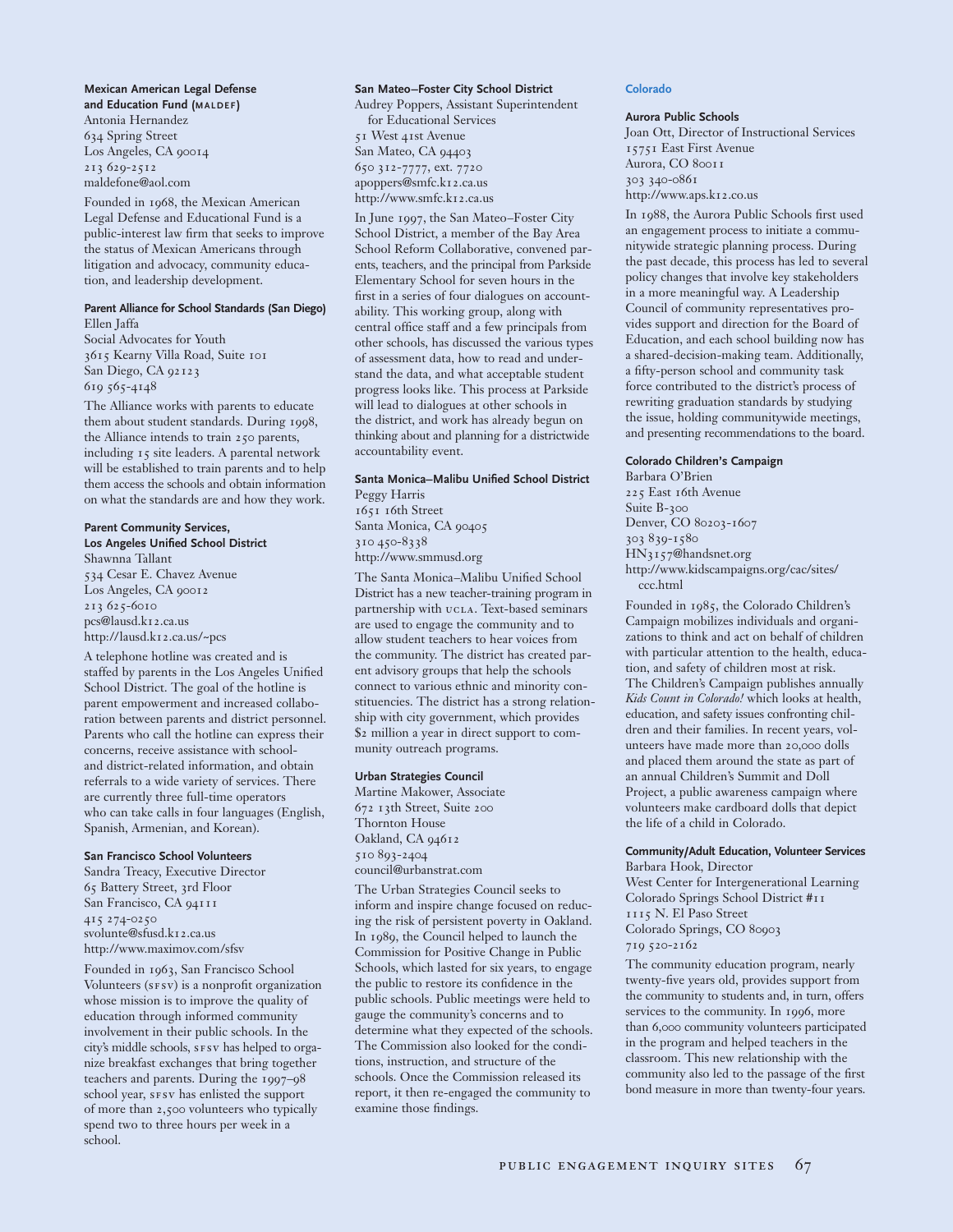#### **Connecticut**

**Study Circles Resource Center**

**Martha McCoy, Executive Director Sally Campbell, Deputy Director Matt Leighninger, Program Director P.O. Box** 203 **Pomfret, CT** 06258 860 928**-**2616 **scrc@neca.com**

**The Study Circles Resource Center (**scrc**) is a project of the Topsfield Foundation, Inc., a nonprofit, nonpartisan foundation dedicated to advancing deliberative democracy and improving the quality of public life in the United States.** scrc **carries out this mission by helping communities to organize study circles – small-group, democratic, highly participatory discussions.** scrc **has been a pioneer in facilitating communitywide conversations around the issues of race, diversity, education, and criminal justice.**

#### **Windham Public Schools**

**Pat Procter, Superintendent** 322 **Prospect Street Willimantic, CT** 06226 860 465**-**2310

**After a team of administrators attended the Harvard Institute for School Improvement in** 1996**, the district determined that it was time to engage the community. The first year of the process is to set goals and expectations for students; year two undertakes an assessment; and year three entails putting together a plan to close the gaps. During** 1996 **and** 1997**, through focus groups with children, senior citizens, business leaders, and parents, the district collected data on the community's expectations and satisfaction with the schools and has moved on to a process of setting goals.** 

#### **District of Columbia**

#### **The Benton Foundation**

**Larry Kirkman** 1634 **"Eye" Street, NW** 12**th Floor Washington, D.C.** 20006 202 638**-**5770 **larryk@benton.org http://www.benton.org**

**The Benton Foundation works to realize the social benefits made possible by the publicinterest use of communications. Bridging the worlds of philanthropy, public policy, and community action, Benton seeks to shape the emerging communications environment and to demonstrate the value of communications for solving social problems. Through demonstration projects, media production and publishing, research, conferences, and grant making, Benton probes the relationships between the public, corporate, and nonprofit sectors to address the critical questions for democracy in the information age.**

#### **Center for Law and Education**

**Paul Weckstein, Co-Director Kathleen Boundy, Co-Director Anne T. Henderson, Consultant** 1875 **Connecticut Ave., N.W. Suite** 510 **Washington, D.C.** 20009 202 986**-**3000 **cledc@erols.com**

**The Center for Law and Education (**cle**) is a national, nonprofit organization that seeks to advance the rights of all students, especially low-income students and their families.** cle **helps community and school-based initiatives to increase parent and student involvement in education.** cle **also conducts and publishes research on parent involvement, including its** 1997 **report,** *Urgent Message: Families Crucial to School Reform.*

#### **Institute for Educational Leadership, Inc.**

**Mike Usdan, President Jacqueline Danberger, Director, Governance Programs** 1001 **Connecticut Avenue, NW Suite** 310 **Washington, D.C.** 20036 202 822**-**8405 **iel@iel.org http://www.iel.org**

**The Institute for Educational Leadership's (**iel**) mission is to improve individual lives and society by strengthening educational opportunities for children and youth.** IEL **accomplishes its mission by connecting leaders from every sector of our increasingly multiethnic and multiracial society and by reconnecting the public with our educational institutions.** iel **collaborates with Public Agenda on "Engaging Americans in Education Reform," to involve Americans at the grassroots level in civic dialogue among themselves and with educators.** 

#### **National Council of La Raza**

**Maria Fisher, Education Policy Analyst Arianna Quiñones, Education Specialist** 11 19**th Street, NW Suite** 1000 **Washington, D.C.** 20036 202 785**-**1670 **mfisher@nclr.org, aquinones@nclr.org**

The National Council of La Raza (NCLR) is a **private, nonpartisan, tax-exempt organization established in** 1968 **to reduce poverty and discrimination and improve life opportunities** for Hispanic Americans. Nationally, NCLR **lobbies federal lawmakers, while locally building grassroots community involvement for education reform.**

#### **Public Education Network**

**Wendy Puriefoy, President** 601 **Thirteenth Street, NW Suite** 900 **North Washington, D.C.** 20001 202 628**-**7460 **http://www.publiceducation.org**

**The Public Education Network is a national association of local education funds committed to achieving high-quality public education for all American children, especially the disadvantaged. Its mission is to link and unite these funds and mobilize the energy and resources of their communities to build effective and successful public schools. The Network is currently working in twenty-eight states and the District of Columbia.**

#### **Florida**

**Adult Education Center, Flagler County Schools Stephen Edwards Flagler County Schools** 200 **Lehigh Road Flagler Beach, FL** 32136 904 517**-**2040

**The Adult Education Center offers** 500 **classes per semester for six semesters a year. The Center runs a fully operational childcare center and an adult activity center for persons with dementia or Alzheimer's. A full range of community education classes is offered, along with drop-out retrieval and vocational education programs.**

#### **Communities in Schools of Jacksonville**

**Stephen Zaricki, Executive Director** 301 **West Bay Street, Suite** 2360 **Box** 23**, Southern Bell Tower Jacksonville, FL** 32202 904 354**-**5918

**Communities in Schools (**cis**), part of a national program, is an in-school model that works with at-risk students in Jacksonville to keep them in school, raise their level of achievement, and prepare them for their future.** cis **mobilizes community resources, including funding, mentoring, and social services from businesses, agencies, and nonprofit organizations, around these students. Case managers help to identify the problems that a family might have and connect them to the appropriate services.**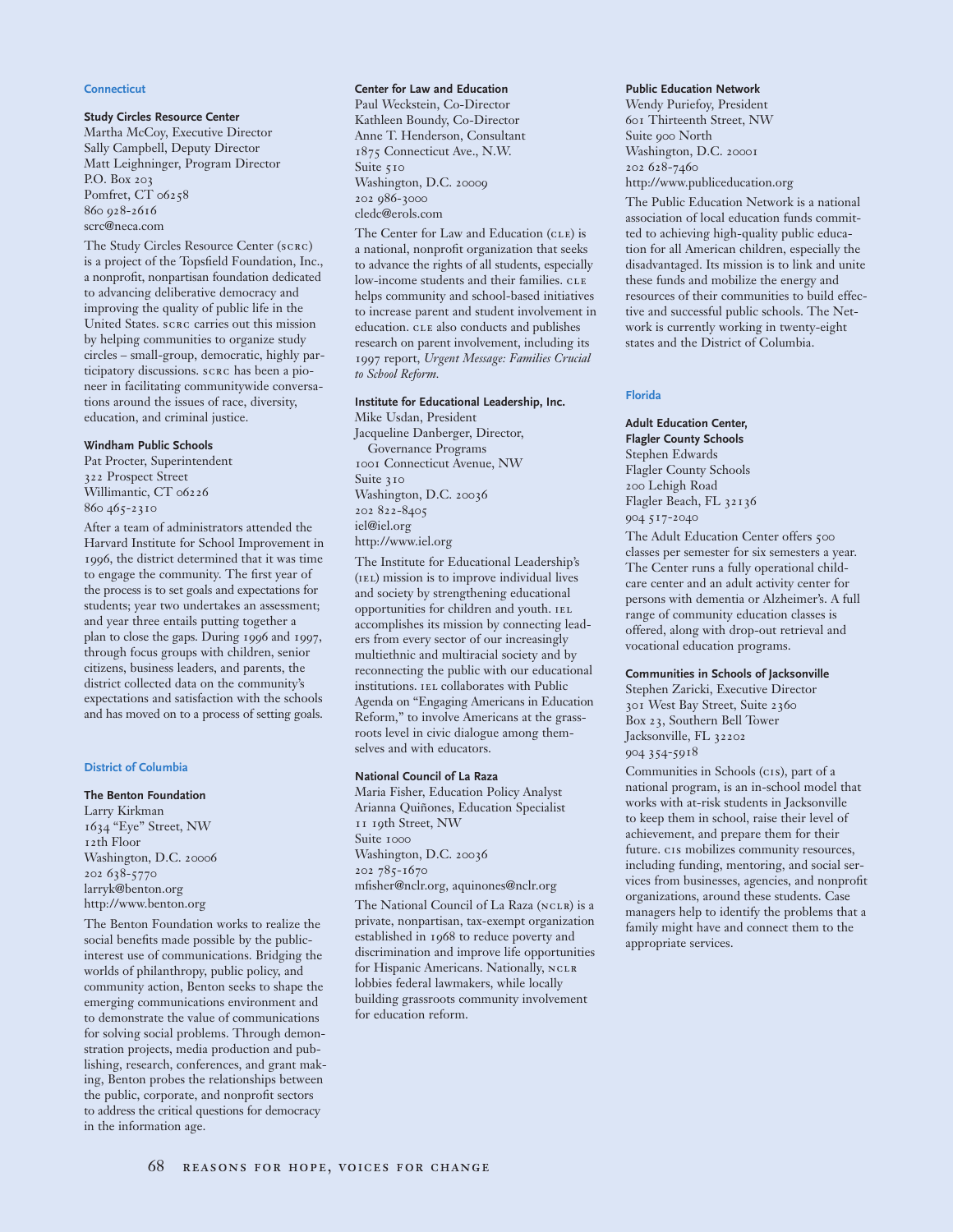#### **Georgia**

#### **Chatham-Savannah Youth Futures Authority**

**Dr. Otis S. Johnson, Executive Director** 316 **East Bay Street Savannah, GA** 31401 912 651**-**6810

**The Chatham-Savannah Youth Futures Authority was created by state legislation in** 1988**. Comprising representatives from schools, city and county government, the community, and business, the Authority's mission is to create a community collaborative to affect the change needed to enable the youth of the community to become productive, economically self-sustaining adults. The Authority provides after-school programs, drug-use prevention efforts, health and social services, and job training for young adults.**

#### **The Georgia Partnership for Excellence in Education**

**Tom Upchurch, President** 233 **Peachtree Street, Suite** 200 **Atlanta, GA** 30303 404 223**-**2280 **http://www.gpee.org**

**The Georgia Partnership for Excellence in Education was founded in** 1990 **with the mission to be Georgia's foremost change agent and a significant leader in the journey to higher standards and increasing academic achievement for all students. Since** 1993**, Georgia's education, business, and government leaders have traveled by bus to various communities throughout the state on five-day tours of schools to highlight innovative education approaches. The Georgia Partnership also works with communities across the state, through the Ambassadors for Education program, to build awareness about education issues.**

#### **Southern Regional Council**

**Marcia Klenbort, Director of Education Programs** 133 **Carnegie Way, NW Suite** 900 **Atlanta, GA** 30303**-**1024 404 522**-**8764 73251**.**2024**@compuserve.com http://www.src.w**1**.com**

**Founded in** 1919**, the Southern Regional Council (**src**) is a nonpartisan, nonprofit organization that works to achieve racial equality and economic and social justice in the Southern United States through research and action that engages and transforms individuals, communities, and institutions. In** 1994**,** src **developed "Building a Culture for Middle School Achievement," a program to increase student achievement in middle schools in Atlanta. Parents, teachers, administrators, and community members came together as part of an advisory committee to serve as a locus for discussion on issues such as systemwide objectives.**

#### **Illinois**

#### **Cross City Campaign for Urban School Reform Anne Hallett** 407 **South Dearborn Street, Suite** 1725

**Chicago, IL** 60605 312 322**-**4880

**ahallett@compuserve.com**

**The Cross City Campaign is an active strategic, national network supporting urban school reform leaders, both inside and outside of school districts, through information, shared strategies, joint work, and support of local reform agendas.**

#### **Designs for Change**

**Donald Moore** 6 **North Michigan Avenue, Suite** 1600 Chicago, IL 60602 312 857**-**9292

**Designs for Change, part of the Annenberg Chicago Challenge, was instrumental in the passage of the city's school reform law in** 1988**. Designs for Change subsequently worked with the Cross City Campaign for Urban School Reform from November** 1994 **through July** 1995 **on the Public Information Project. The Project led or supported fifteen significant initiatives to disseminate good, accurate information on Chicago school reform to the media and to key opinion leaders and decision makers.**

#### **Partners for Success Program**

**Carole Parkins Regional Office of Education DuPage County** 421 **N. County Farm Road Wheaton, IL** 60187 630 682**-**6955 **cparkins@dupage.k**12**.il.us http://www.dupage.k**12**.il.us**

**Partners for Success provides multiple learning environments that utilize a variety of strategies. Their curriculum includes partnerships with families, home schools, social service agencies, educational communities, businesses, and mentors.**

#### **Indiana**

#### **Buddy System Project**

**Alan T. Hill, President** 17 **West Market Street, Suite** 960 **Indianapolis, IN** 46204 317 464**-**2074 **ahill@indyvax.iupui.edu http://www.vonnegut.buddy.k**12**.in.us**

**Launched in** 1988**, the Buddy System Project uses technology to extend learning beyond the classroom walls and into homes throughout Indiana. Fourth-, fifth-, and sixth-graders and their families from more than sixty school districts take part in the program. Families receive computers at home to encourage students to spend more time learning at home and to help parents interact with teachers and the school district.** 

#### **Phi Delta Kappa International**

**Dr. Ron Joekel, Executive Director P.O. Box** 789 **Bloomington, IN** 47402 812 339**-**1156 **http://www.pdkintl.org**

Phi Delta Kappa (PDK), in collaboration with **the National Parent Teacher Association, has sponsored discussions across the country as part of the Civic Forum on the Future of Public Schools. These forums focus on three questions: What is the purpose of public schools? How effective are our public schools? and What changes must be made to attain** these purposes? **PDK** has announced plans to **conduct fifty forums in** 1998**.**

#### **Kansas**

#### **Salina Public Schools**

**Gary Norris, Superintendent P.O. Box** 797 **Salina, KS** 67402 913 826**-**4727

**Following the defeat of two local tax initiatives three years ago, the Chamber of Commerce directed the board of education to embark upon a strategic-planning process. Roughly fifty school officials and community members served on leadership and research teams. After conducting polls and focus groups, the teams came up with specific recommendations for the community centered around their top three issues of family, communications, and resources for student achievement.**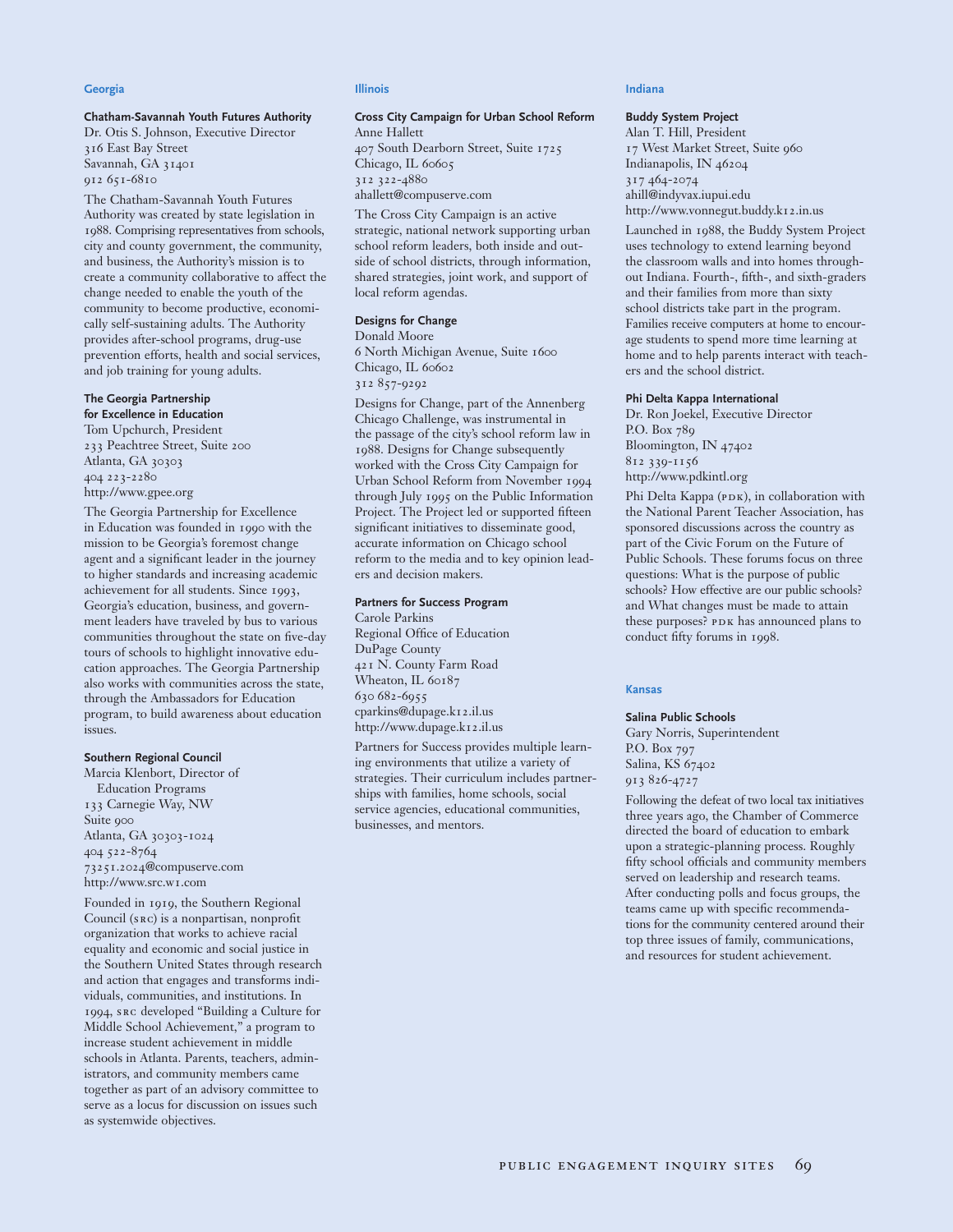#### **Kentucky**

#### **Citizens' Advisory Committee, Scott County Public Schools**

**Dr. Dallas Blankenship, Superintendent Scott County Public Schools** 2618 **Frankfort Pike P.O. Box** 561 **Georgetown, KY** 40324 502 863**-**3663 **dblank@scott.k**12**.ky.us http://www.scott.k**12**.ky.us**

**In** 1993**, the superintendent created a Citizens' Advisory Committee (**cac**) to create community awareness and to generate grassroots support for a pending bond issue to build a new high school. While that bond issue failed,** cac **was successful in gathering public input and sustaining an awareness for the need to build a new facility. Through state legislation, regular growth and levies, and the support of a local Toyota plant, the district was able to construct a \$**24**-million, state-of-the-art high school that opened in the fall of** 1996**.** cac **has continued to share information with and gather input from the public, and over** 80 **percent of its recommendations have been acted on by the district.**

#### **Hopkinsville-Christian County**

**Tom Bell P.O. Box** 23 **Hopkinsville, KY** 502 886**-**2984**, ext.** 9117

**The town was selected as a site for an Institute for Educational Leadership/Public Agenda–sponsored town meeting. The information that was compiled from the town meeting was subsequently used in the district's improvement plan. Since this initial conversation, the Board of Education has funded two more town meetings. The town has also tried to develop a mechanism to use this framework to address other issues.** 

#### **The Middle School Coalition, Jefferson County Public Schools**

**Susan Shortt, Middle School Coalition Coordinator P.O. Box** 34020 **Louisville, KY** 40232**-**4020 502 485**-**3011

**The Middle School Coalition is a group of civic, business, health, and social service organizations, educators, and parents/caregivers that works to remove barriers and to create opportunities to support the academic achievement of middle school students.**

#### **Prichard Committee for Academic Excellence**

**Robert F. Sexton, Executive Director Bev Raimondo, Director of Community Support P.O. Box** 1658 **Lexington, KY** 40592 603 233**-**9849

**The Prichard Committee for Academic Excellence provides a public voice advocating for improved education for all Kentuckians. Through town forums, Prichard brought** 20**,**000 **people together in** 1984 **to talk about public schools and their problems. Prichard was instrumental in the passage of the** 1990 **Kentucky Education Reform Act. It continues to support the implementation of the reform act in individual communities through parent and community education and awareness programs like Community Committees for Education and Parents and Teachers Talking Together. Prichard recently launched the Commonwealth Institute for Parent Leadership to help engage more parents in schools and school reform.**

#### **Louisiana**

#### **Agenda for Children**

**Jenny Evans P.O. Box** 51837 **New Orleans, LA** 70151 504 586**-**8509

**Agenda for Children is an advocacy organization that focuses on child-abuse prevention and child health and resources for young children up to eight years old. They work with local schools to increase awareness about quality child care, coordinate workshops on how children learn, and hold seminars on parent care.** 

#### **Center for Development and Learning**

**Alice Thomas, Founder and Executive Director** 208 **South Tyler Street, Suite A Covington, LA** 70433 504 893**-**7777 **learn@cdl.org**

**Founded in** 1992**, the Center for Develop**ment and Learning (CDL) is a nonprofit orga**nization whose mission is to help children break the cycle of failure to facilitate school** and lifetime success. CDL trains teachers, **parents, and students in techniques that can be used to address students' variations in learn**ing. **cDL** helps individual students to identify **their unique learning profile and provides families with training, consulting, and referral services that enable parents to understand their children's specific educational needs.**

#### **Council for A Better Louisiana**

**Harold Suire, Chairman and** ceo **P.O. Box** 4308 **Baton Rouge, LA** 70821 504 344**-**2250

**Founded in** 1962**, the Council for A Better** Louisiana (CABL) is a statewide citizens**advocacy organization.** cabl **engages voters to help them become informed and make better decisions. Its People's Agenda project utilizes scientific research, surveys, and focus groups to better understand the concerns of voters.** cabl**'s work in education has centered on the development, since** 1990**, of nine permanently endowed local education funds across the state.** cabl **has received a grant from the BellSouth Foundation to initiate school-board leadership training programs across the state.** cabl **also serves as a resource to the state department of education in helping them communicate with citizens.**

#### **Louisiana Alliance for Education Reform**

**Ruth G. Hinson, Director Tulane University** 6901 **Willow Street New Orleans, LA** 70118 504 865**-**5584 800 945**-**2198 **laer@mailhost.tcs.tulane.edu http://www.tulane.edu/~laer/index**

**Formed in** 1992 **with the collaborative efforts of the Shell Oil Company Foundation and Tulane University, the Louisiana Alliance for Education Reform is a nonprofit corporation whose purpose is to develop the ability of local citizens (educators and noneducators together) to lead the complex process of education reform in their own communities. The Alliance provides leadership training, resources, and coaching in schools and in the community. Teachers, a central part of the school leadership team, are trained to facilitate workshops with parents and community members around their collective vision for their school.**

#### **Maine**

#### **Maine Center for Educational Services Jenifer VanDeusen**

**P.O. Box** 620 **Auburn, ME** 04212 207 783**-**0833 **Jenifer\_VanDeusen@melink.avcnet.org**

**The Center's focus is on bringing together schools, families, community members, and students themselves to collaborate on helping children to develop intellectually, physically, and emotionally. Three years ago, with the assistance of the Charles Stewart Mott Foundation, the Center chose four sites to address the issue of how to increase parental involvement. Currently, all site teams are focusing their work on the development of children's life skills.**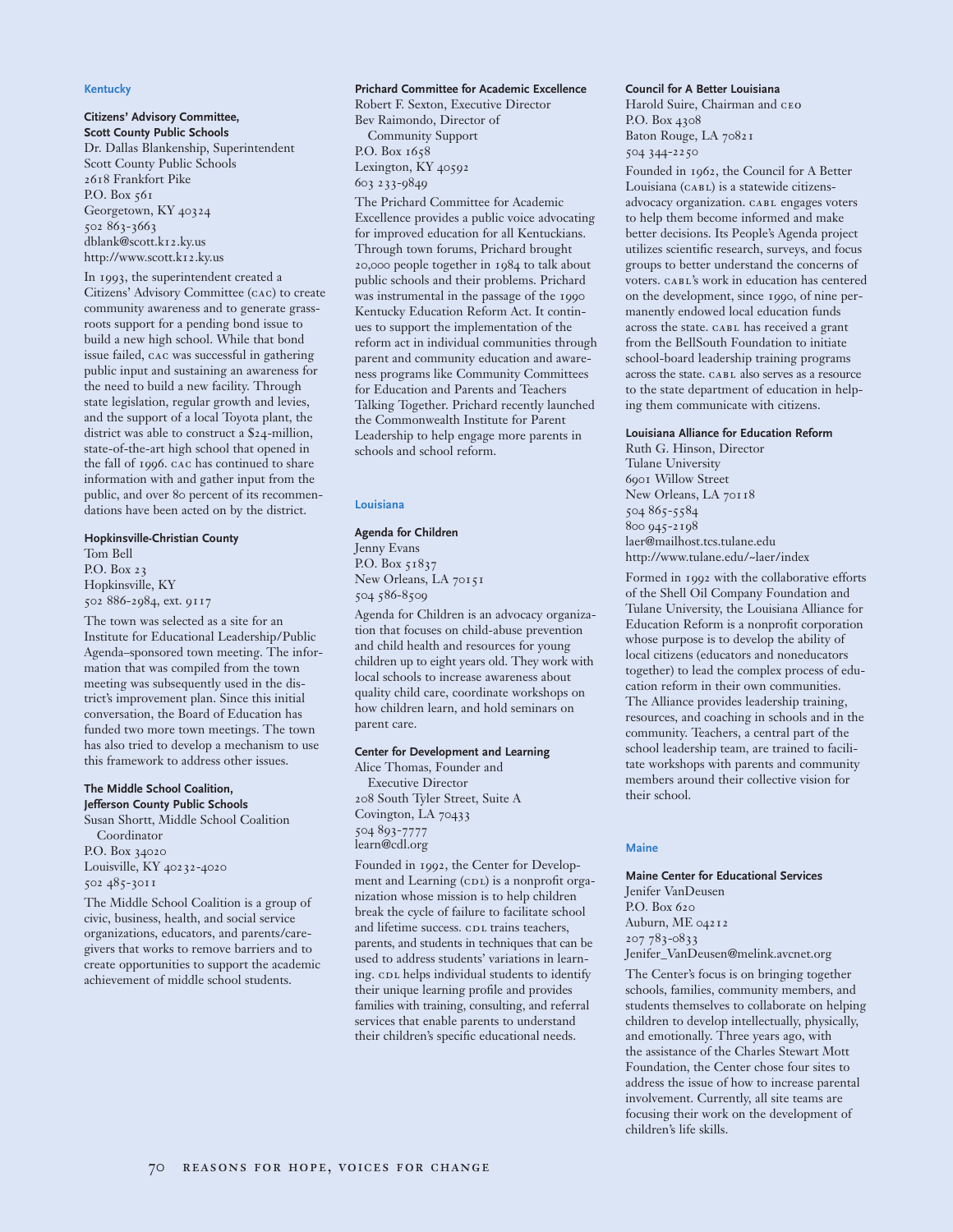#### **Maine Coalition for Excellence in Education**

**Denison Gallaudet, Chairman** 45 **Memorial Circle Augusta, ME** 04330 207 375**-**4334 102136**.**3124**@compuserve.com**

**Founded in** 1990**, the Maine Coalition for Excellence in Education gathered together educators, community members, and business people to develop a statewide plan for broad education standards for students. The Coalition held hearings, conducted surveys, and developed a collaborative to create a standards plan called Learning Results. All told, the Coalition's engagement process involved almost** 10**,**000 **people and led to the passage of the plan's content standards during the** 1997 **Maine legislative session.**

#### **Pathway Partners**

**Gary Perlson, Career Coordinator Mt. Abram High School R.R.** 1 **Box** 760 **Salem, ME** 04983 207 678**-**2455 **gperlson@somtel.com**

**The mission of Pathway Partners is to focus the resources of their partners in education, government, business, and the community to provide a seamless transition from school to a successful Career/Life Pathway for every student in the district.**

#### **Maryland**

#### **Baltimoreans United in Leadership Development (BUILD) Leslie McMillan**

2521 **North Charles Street Baltimore, MD** 21218 410 467**-**9770

build**, twenty years old and the largest mainly African American community organization in the country, mobilizes community members to ensure a quality education for all children.** build **helped found the Child First Authority, a public authority with the ability to issue bonds and raise capital. With support from the mayor, ten after-school programs were created in Baltimore schools on a pilot basis. The after-school programs are partner**ships between schools and **bUILD**. Parents **serve as volunteer staff at these programs.** 

# **Citizens Planning and Housing Association**

**Laura Weeldreyer** 218 **West Saratoga Street Baltimore, MD** 21201 410 539**-**1369

**The Citizens Planning and Housing Association (**cpha**), founded in** 1941**, is a community-based organization that uses citizen action to achieve the best possible quality of life for all residents of Baltimore.** СРНА **has partnered with parent/community groups and the public school system to enable the** formation of city-based charter schools. CPHA **is also working with three schools in Southeast Baltimore to increase parental involvement in school life and governance.** СРНА's third **area of engagement is its role as convener of the Baltimore Education Policy Network, a group of education leaders inside and outside of the schools that has worked to settle three pending lawsuits and ensure public input in the reform process.**

#### **Maryland Business Roundtable for Education**

**June Streckfus, Executive Director** 111 **South Calvert Street, Suite** 2250 **Baltimore, MD** 21202 410 727**-**0448

**The Maryland Business Roundtable for** Education (MBRT) is a coalition of eighty **companies that have made a ten-year commitment to support education reform and improve student achievement in Maryland.** mbrt **used a** 1993 **gap analysis that identified nine components missing in Maryland's school reform effort as the framework for an Education Summit in January** 1996 **with** 250 **of the state's key education stakeholders. That conversation sparked local conversations in communities across the state. In addition,** mbrt**'s Speaker's Bureau identifies and trains well-known people, chiefly business leaders, to make presentations on education reform throughout the state.**

#### **National Network of Partnership-2000 Schools**

**Center on School, Family, and Community Partnerships Dr. Joyce L. Epstein, Director Johns Hopkins University** 3003 **North Charles Street, Suite** 200 **Baltimore, MD** 21218 410 516**-**8818 **p**2000**@csos.jhu.edu http://www.csos.jhu.edu/p**2000

**The network guides school, district, and state leaders and teams of educators, parents, and others to improve school, family, and community partnerships.**

#### **Massachusetts**

#### **The Algebra Project, Inc.**

**Robert Moses, Founder and President Bethany Allen** 99 **Bishop Allen Drive Cambridge, MA** 02139 617 491**-**0200

**The Algebra Project is a nationwide network of projects designed to equip students with a new mathematics literacy required for full participation in a changing technological society. There are currently eighteen projects in twelve states.**

#### **Artists for Humanity**

**Susan Rodgerson, Founder** 288**-**300 **A Street South Boston, MA** 02210 617 737**-**2455

**Artists for Humanity was founded eight years ago as an after-school program in Boston. Students participate in an apprenticeship program where they are paid to create artwork that is then marketed to the business community. There are forty students on the staff, and the sale of the students' art generates \$**100**,**000 **in revenue each year. Students must maintain a** 2**.**5 **grade-point average to stay in the program. Ninety-eight percent of the students in the program go on to college.**

#### **Cape Cod Education Center, Inc.**

**Sally Grimes** 64 **Olde Homestead Drive Marstons Mills, MA** 02648 508 420**-**6219 **grimes@capecod.net**

**The Center works with school districts to help teachers address reading and social problems, such as dyslexia and attention deficit disorder, problems that are not addressed in many teacher preparation programs. The goal of the Center is to develop a major resource center where parents and administrators can access information and research and where parents and teachers can receive training.**

#### **Community Training and Assistance Center**

**Bill Slotnick, President** 30 **Winter Street Boston, MA** 02138 617 423**-**1444

**The Community Training and Assistance Center (**ctac**) is a seventeen-year-old nonprofit organization that provides technical assistance to more than ninety communitybased organizations and public institutions that work in education, health, housing, neighborhood revitalization, and other issues.** cTAC helps schools complete a site assess**ment, gather a diverse group of stakeholders to envision what an ideal school would look like, and ultimately put an actual reform plan together.**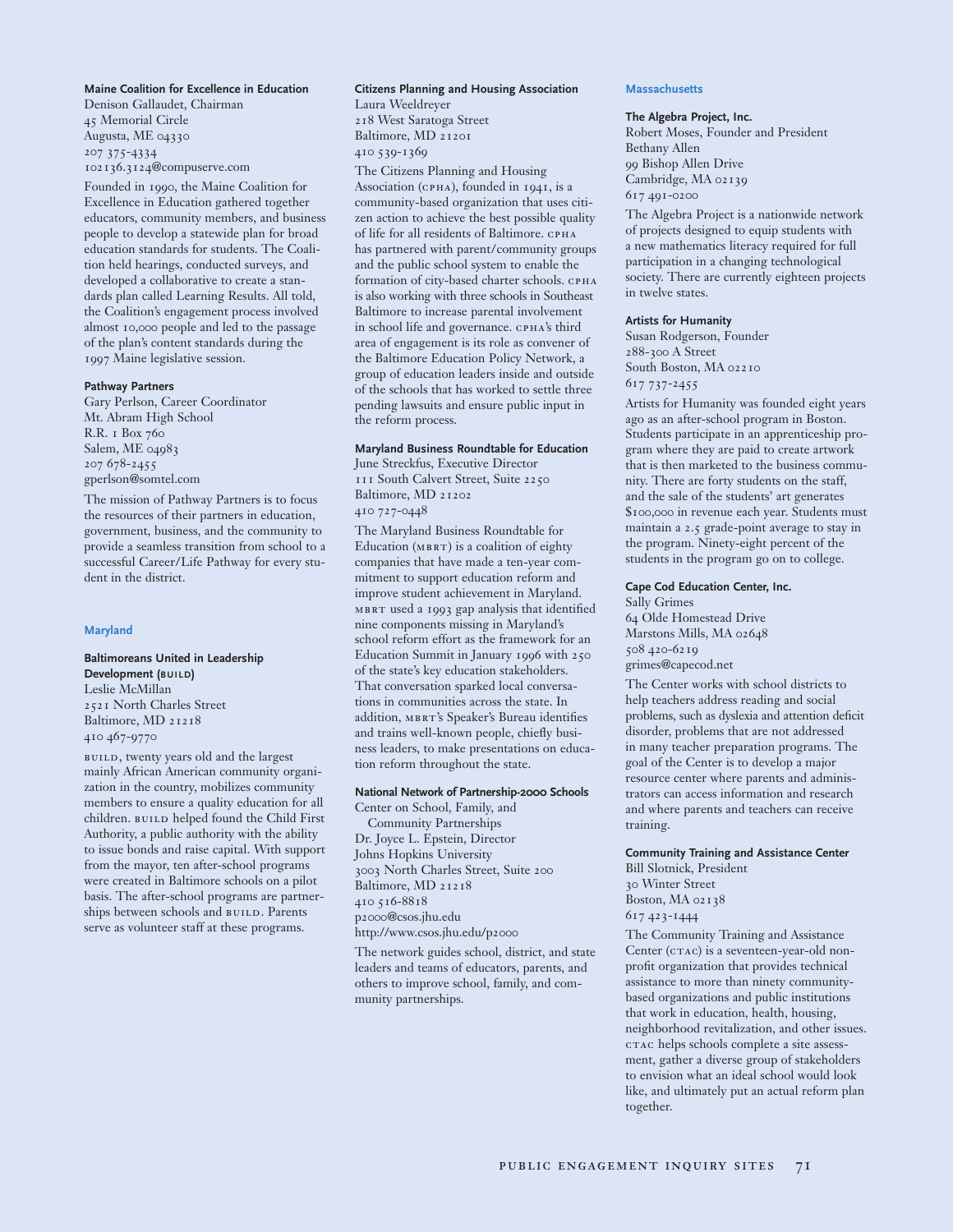#### **Institute for Responsive Education**

**Tony Wagner, President Northeastern University** 50 **Nightingale Hall Boston, MA** 02115 617 373**-**4479 **twagner@nunet.neu.edu http://www.dac.neu.edu/ire**

**Founded in** 1973**, the Institute for Responsive Education (**ire**) promotes family and community involvement in schools and new approaches to elementary and secondary education that are responsive to the changing needs of students, families, communities, and the larger society.** ire**'s Responsive Schools Project was launched in** 1994 **and now involves clusters of K–**12 **schools in eight school districts across the country. Responsive Schools seek to develop and demonstrate new strategies for creating locally based, "bottom up" systemic changes in schools serving economically disadvantaged families.** ire **provides site grants, part-time facilitators, and training and resources on gathering data on the community's needs and concerns.**

#### **Samuel W. Mason Elementary School**

**Mary L. Russo, Principal** 150 **Norfolk Avenue Roxbury, MA** 02119 617 635**-**8405 **russo@infl.com**

**The Mason School serves** 273 **students from pre-school through grade** 5**. In** 1991**, Mason was the least-chosen elementary school in Boston and destined to close. Under a new principal, teachers and the community rallied to save the school, initially by focusing on filling the school, then on rebuilding discipline and starting an after-school program. The school has since actively involved parents and key business partners, including John Hancock Financial Services, in the classroom and on management teams.** 

#### **Massachusetts Business Alliance for Education**

**S. Paul Reville, Executive Director Harvard Graduate School of Education** 451 **Gutman Library Appian Way Cambridge, MA** 02138 617 496**-**4823

**Formed in** 1988**, the Massachusetts Business Alliance for Education (**mbae**) did extensive outreach to many groups – including business organizations, community groups, unions, superintendents, and school committees – to develop an education reform proposal entitled "Every Child a Winner." By continuing this commitment to engagement once reform legislation was drafted,** mbae **not only ensured the passage of the Education Reform Act of** 1993 **but has subsequently promoted dialogue around the implementation of the law and its progress.**

#### **Massachusetts Department of Education Alan Safran** 350 **Main Street Malden, MA** 02148**-**5023 781 388**-**3300 **asafran@doe.mass.edu http://www.doe.mass.edu**

**The Massachusetts Department of Education was mandated to develop statewide standards through a widely representative commission. The commission traveled the state to gather feedback about what parents, community members, educators, and others thought children ought to learn. In all,** 50,000 **people were involved through open houses and forums held by local school councils. Since the publication of those standards, the "Common Core of Learning," the department has worked to explain them to the public.**

#### **Mobilization for Equity**

**Fran Smith, Coordinator Massachusetts Advocacy Center** 100 **Boylston Street, Room** 200 **Boston, MA** 02116 617 357**-**8431

**Mobilization for Equity is a national project with the mission of promoting equal access to high-quality education for all children who live in the United States. The Boston project provides parents with information on the new student standards, trains parents to become better advocates for their children's achievement, and works with the entire community to build an equity agenda.**

#### **Multi-cultural Education, Training and Advocacy (META) Roger Rice** 204a **Elm Street, Suite** 22

**Somerville, MA** 02144 617 628**-**2226

meta **is a public-interest law firm that specializes in litigation addressing equity issues** for immigrant and minority children.  $META$ 's **parents' training focuses on how schools work, what the power structures in schools are, and how parents can become involved.**

#### **Newburyport Education Business Coalition**

**Dr. Paul Dulac, Superintendent Newburyport High School P.O. Box** 853 **Newburyport, MA** 01950 978 465**-**4440

**Founded in** 1990**, the Newburyport Education Business Coalition began as a joint venture between the local Industry Group and the Newburyport Public Schools to strengthen the community's total educational process. The Coalition supports innovative projects that demonstrate collaboration between classrooms and business partners through annual Partnership Grants. Another growing program, called Port Day, introduces elementary school students to different occupations in local businesses.**

#### **Patrick O'Hearn Elementary School William Henderson, Principal** 1669 **Dorchester Avenue Boston, Massachusetts** 617 635**-**8725

**The O'Hearn School, part of the Institute for Responsive Education's Responsive Schools Project, is a K–**5 **full inclusion-school. Seven years ago, O'Hearn determined that family involvement was its top priority and identified potential parent leaders. To ensure a more family-friendly school, a number of projects were implemented: a family center during the school day, parent participation on schoolbased management teams, workshops for family members during and after school, a family newsletter, and a home reading program. Today,** 98 **percent of parents meet with teachers to examine students' progress on portfolios, and the same percentage of families takes part in the home reading program.** 

#### **The Right Question Project, Inc.**

**Dan Rothstein, Director Luz Santana** 218 **Holland Street Somerville, MA** 02144 617 628**-**4070

**The Right Question Project (**rqp**) works nationally to promote the belief that all parents are capable of thinking and acting on their own behalf.** rqp **assists parents in developing the skills to interact with their children's teachers. Parents who have completed the** rqp **training interact more regularly with their children and with teachers and principals and develop an understanding of the importance of asking questions and the power of working together. Many sites across the country are using the** rqp **model.**

#### **Springfield Learning Community Collaborative**

**Jo-Anne Wilson Keenan, Director Frank H. Freedman School** 90 **Cherokee Drive Springfield, MA** 01109 413 787**-**7443 **wilsonke@acad.umass.edu**

**In** 1994**, the Springfield Learning Community Collaborative (**slcc**) was developed to include students' families in the classroom environment, to strengthen children's academic learning and to foster school/home collaboration. Twenty Springfield elementary school teachers participated in an off-campus degree program focused on fostering family participation and learning new approaches to teaching language arts.** slcc **has enhanced the school/ home collaboration through family visits to the classroom, family field trips, and summer workshops for teachers, parents, and children.**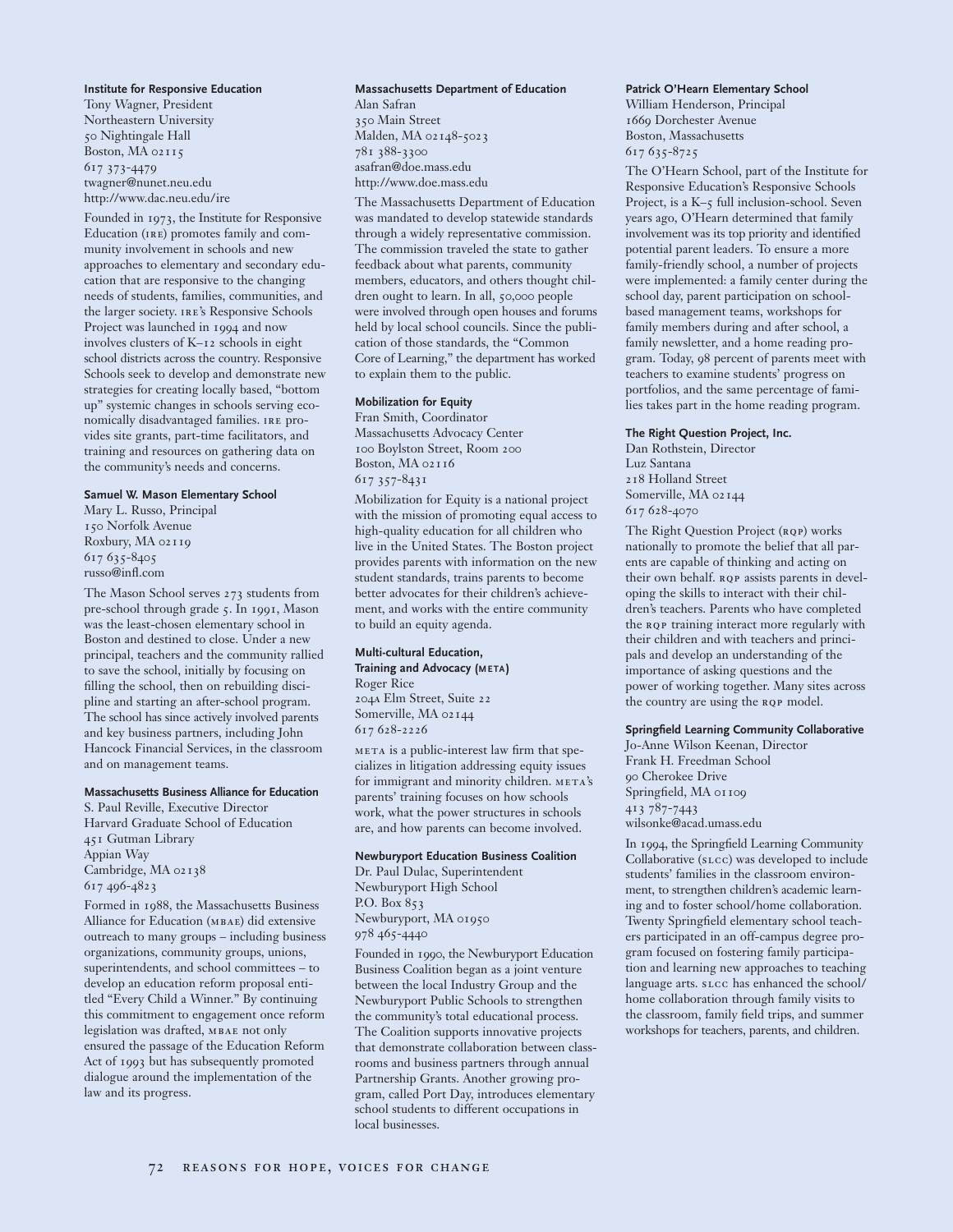#### **Michigan**

## **The Center for Civil Leadership at the Institute for Education Reform**

**Mike Kiefer, Director** 2000 **Huron River Drive, Suite** 102 **Ypsilanti, MI** 48197 313 484**-**3232

**The Center for Civil Leadership, created in** 1997**, uses community dialogue as a lever for effective change within schools. The Center has developed a diagnostic tool to benchmark the behavior of school governance teams and to identify training needs. This tool will be used on an on-going basis to monitor the change in behavior of governance teams and the degree to which collaboration between school and community has increased.**

#### **Grand Rapids Public Education Fund**

**Elizabeth Dilley, President** 111 **Pearl Street Grand Rapids, MI** 49503 **bethd@grpef.org http://www.grpef.org**

**The Grand Rapids Public Education Fund (**pef**) is an independent, nonprofit organization that promotes high achievement for all students through community partnerships** with public schools. PEF works to ensure that, **through its partnership programs, community members participate in strategic planning, policy discussions, and legislative issues, thereby providing strong leadership for systemic school reform.** pef**'s community-asset mapping initiative engages community members to help identify strengths and weaknesses in their neighborhoods and collaborate on community improvement.**

#### **Middle Start Initiative**

**Leah Meyer Austin, Program Director W. K. Kellogg Foundation One Michigan Avenue East Battle Creek, MI** 49017**-**4058 616 969**-**2265 **lma@wkkf.org**

**Begun in** 1994 **as a project of the Kellogg Foundation, the Middle Start Initiative began with a confidential self-study by** 224 **schools, the data from which provided the basis for a public engagement strategy. Grants are made to individual schools throughout Michigan to support planning, comprehensive school improvement in curriculum instruction, rural school improvement, networking, professional development, technical assistance, communications, and policy support for the initiative. In collaboration with the Michigan League of Human Services, a booklet and companion video, "Starting in the Middle," was produced as a guide for teacher professional development and community discussions.**

#### **Minnesota**

#### **Child Care Aware**

**Denise Fogerty, Program Director** 2116 **Campus Drive, SE Rochester, MN** 55904 507 287**-**2220 **HN**6125**@handsnet.org**

**Child Care Aware was founded in** 1988 **to improve child care in America. They provide consumer education on how to choose good care and have established a national** 800 **number for parents to find out about local resources. For family child-care providers they provide training and networking opportunities.** 

#### **Independent School District 197, West St. Paul**

**Robert Monson, Superintendent** 1897 **Delaware Avenue Mendota Heights, MN** 55118 612 681**-**2313 0197**@informns.k**12**.mn.us**

**The school district initiated a strategic planning process by creating a thirty-twomember board and convening two town hall meetings with help from Public Agenda and the Institute for Educational Leadership. These conversations helped to renew community interest in the public schools. Task forces developed after these conversations are building partnerships with local churches, community organizations, and elected officials.**

#### **League of Women Voters of Minneapolis**

**Rosemarie Kelly, Executive Director Young Quindland Building** 81 **South** 9**th Street, Suite** 335 **Minneapolis, MN** 55402 612 333**-**6319 **lwvmpls@mtn.org**

**Founded in** 1920**, the League of Women Voters of Minneapolis is a civic education organization that encourages citizens to play an informed and active role in government. During the** 1997**–**98 **school year, the League designed a "shadow" study, funded through a grant from the Edna McConnell Clark Foundation, for all twenty-two middle-level schools in Minneapolis: community volunteers will shadow a student, a teacher, and a principal in each school; the League will then convene stakeholders in the community to disseminate the results of the study.**

#### **Middle School Connection**

**Bev Prawalsky Linda Jury** 1922 **Garfield Street, NE Minneapolis, MN** 55418 612 789**-**3819 612 824**-**6052 **Beverly.A.Prawalsky@HealthPartners.com**

*The Middle School Connection* **is a two-yearold, middle-school newsletter created by two mothers to inform and empower parents. Funded this year with a grant from the Edna McConnell Clark Foundation, the newsletter is mailed to each of the roughly** 12**,**000 **families in Minneapolis with children in grades** 5 **through** 8**. A hotline for parents to call and comment on the newsletter has been established. During the** 1997**–**98 **school year, the two founders are collaborating with the League of Women Voters of Minneapolis to try to get a parent liaison in every middle school.**

#### **Mississippi**

#### **Parents for Public Schools**

**Kelly Butler, Executive Director Ann Duffy, Parent Connections Project Director P.O. Box** 12807 **Jackson, MS** 39236**-**2807 800 880**-**1222 601 982**-**1222 **ppsduffy@aol.com http://www.pps.net**

**Parents for Public Schools (**pps**) is a national organization of grassroots chapters dedicated to recruiting students, involving parents, and improving public schools.** pps **chapters are community-based, not school-based, and they work with superintendents, school boards, and civic leaders to "build excellent public schools and better communities." There are presently fifty-six chapters in twenty-five states.**

#### **Public Education Forum of Mississippi**

**Dr. Donald Cotten, Executive Director** 120 **North Congress Street, Suite** 800 **Jackson, MS** 32901

#### 601 353**-**5488

**The Public Education Forum of Mississippi was begun in** 1989 **by a group of business leaders to enhance the quality of life in the state through the improvement of public education. The Forum's work focuses on issues of infrastructure, including the educator pipeline, human resources, attracting the best and brightest into the profession, technology, professional development, and work-force preparation.**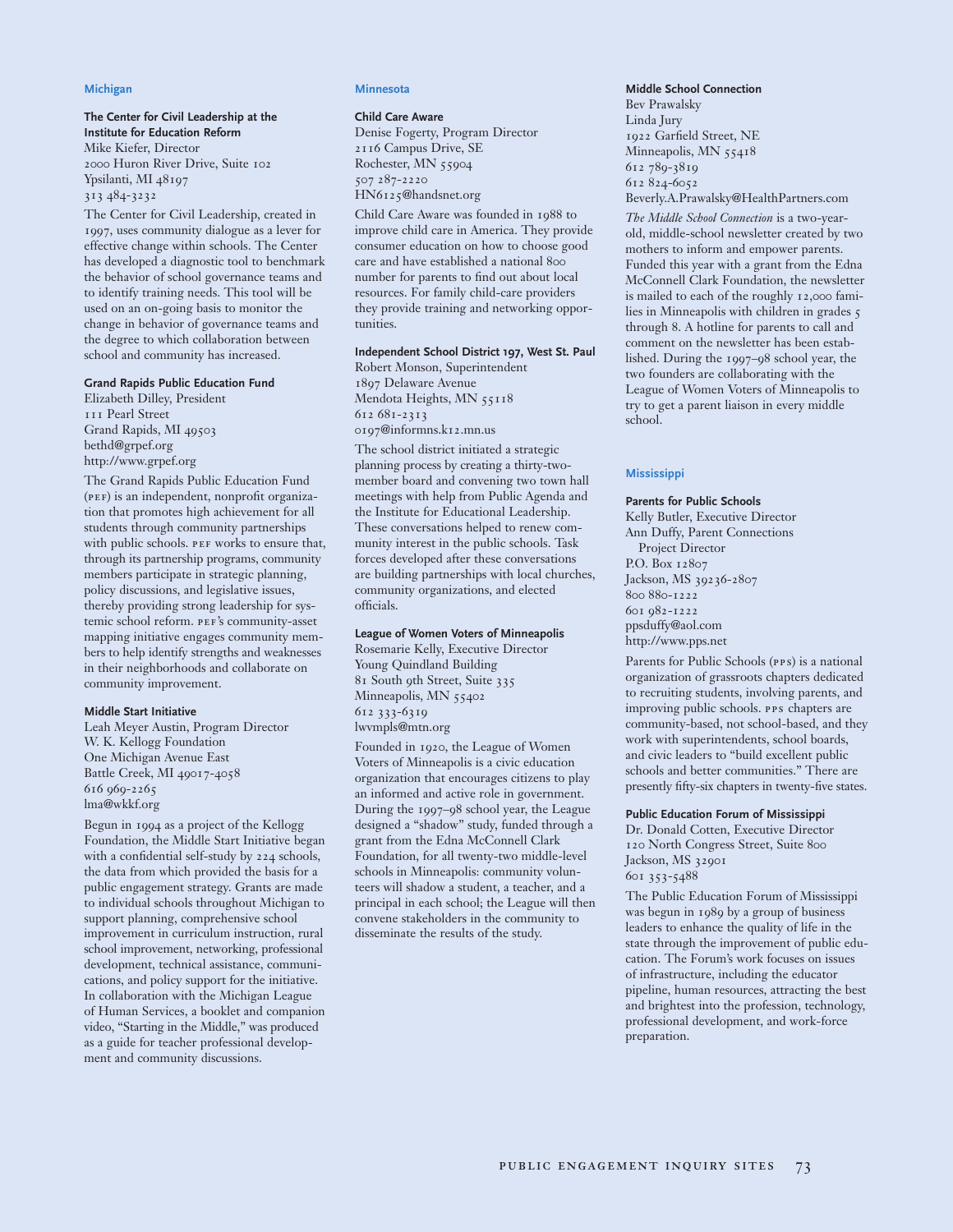#### **Missouri**

#### **Pattonville Community Schools**

**Mickey Schoonover Pattonville Learning Center** 11097 **St. Charles Rock Road St. Ann, MO** 63074 314 213**-**8025

**During the mid** 1980**s, the community's ability to support the school district was threatened by the growing number of residents without school-age children, including a large number of senior citizens. School administrators worked diligently to include all community members, particularly senior citizens, in the planning and operation of the public schools. Today the district enjoys broad community support, intergenerational service work, and active participation by the community in school issues.**

#### **Nebraska**

#### **Florence Elementary School**

**Janet Pinaire, Principal** 7902 **N** 36 **Street Omaha, NE** 68112 402 457**-**5818 **jpinaire@ops.org http://www.FlorenceSchool.ops.org**

**Florence Elementary School, located in the northeast section of Omaha, strives to enhance the learning of children by tapping into a wide variety of business and community resources. Florence believes that when students and members of the community set goals, work on projects, and celebrate their accomplishments together, students achieve at higher levels and a stronger sense of community is evident. Students also helped to design a mural that was painted on the side of a local building representing Florence's history. The school has recently initiated a local dialogue on civility between school, religious, and community leaders.**

#### **The School at the Center Project**

**Jerry Hoffman, Coordinator** 118 **Henzlik –** unl **P.O. Box** 880355 Lincoln, NE  $68588$ 402 472**-**6395 **jerry\_lee\_hoffma@msn.com**

**The School at the Center Project developed in response to the farm crisis in Nebraska in the** 1980**s, seeking to renew the connection between schools and the community. Communities are seen as learning laboratories. Many schools have focused on technology, heritage, and community development. The program believes that students need responsibility, an identity, and purpose. Community and students work together to decide what they want to promote about the community.**

#### **Wakefield Community School**

**Jeanne Surface,** 7–12 **Principal P.O. Box** 330 **Wakefield, NE** 68784 402 287**-**2012 **jsurface@priam.wake.esu**1**.k**12**.ne.us**

**Wakefield Community School, a rural school district of** 460 **students, is part of the Nebraska School at the Center Project and the Annenberg Rural Challenge. Wakefield has implemented community-based education focused on science, entrepreneurship, housing, technology, humanities, and journalism. The community-based education, with the full and active participation of teachers, aims to help students understand their place in the community and their role in its revitalization.** 

#### **New Hampshire**

**Mount Washington Valley Education Roundtables Gail Marrone P.O. Box** 444 **Tamworth, NH** 03886 603 323**-**8841

**During the fall of** 1997**, ninety-six people from Mount Washington Valley participated in seven education roundtables sponsored by the Public Conversations Project, to address the question, "Is our current educational system working or not working for all members of the Mt. Washington Valley community?" Low morale and the concern of members of the nine towns that send students to Kennett High School in Conway about their voice in their children's education provided the impetus for these roundtables. After the seven roundtables had met four times each, the participants assembled together at a community forum to summarize their discussions and to offer recommendations.** 

#### **Orford Education Roundtables**

**Douglas Tifft RR #**1**, Box** 151 **Orford, NH** 03777 603 643**-**7100**, ext.** 245 **douglas.c.tifft@dartmouth.edu**

**Civic leaders in Orford initiated education roundtables, with the assistance of the Public Conversations Project, to discuss how to improve the fiscal viability of the town's high school, which could no longer be supported by the town's tax base. From these discussions emerged a commitment on the part of the community to enter into a partnership with nearby Fairlee, Vermont, to share resources and offer both communities' students better educational opportunities.**

#### **Public Conversations Project**

**Bruce Mallory, Dean of the Graduate School University of New Hampshire Thompson Hall Durham, NH** 03824 603 862**-**3007 **bmallory@christa.unh.edu**

**The Public Conversations Project coordinates local study circles or education roundtables on educational issues throughout New Hampshire. Groups of people from throughout the community typically meet for two hours once a week for four successive weeks.** 

#### **New Jersey**

#### **Education Law Center**

**Steve Block** 155 **Washington Street, Room** 209 **Newark, NJ** 07102**-**3106 201 624**-**1815**, ext.** 18

**Formed twenty-three years ago, the Education Law Center is a school-finance reform group that focuses on litigation. The Center's Parent Representation Project takes calls from parents, identifies their problems in schools, and works to improve those areas of concern.**

#### **Hackensack Cares**

**Rachele Ackerman Hackensack Public Schools** 355 **State Street Hackensack, NJ** 07601 201 648**-**7821

**Hackensack Cares works to meet the needs of the mostly Latino population that it serves. Staff and volunteers work with families during home visits to help build relationships. Their work centers on bilingual education and helping parents to become more involved in their children's education.**

#### **Paterson Education Fund**

**Irene Sterling** 22 **Mill Street,** 3**rd Floor Paterson, NJ** 07501 973 881**-**8914 **isterling@delphi.com**

**Paterson was the site of the second state takeover of a school district in the country. This takeover served as the impetus for much of the Paterson Education Fund's (**pef**) and the district's engagement work, as the community came to be seen as a vital contributor to school improvement. One of the most visible parent and community involvement projects is a collaboration with the Right Question Project in which parents learn how to monitor, support, and advocate for better schools. The** pef**'s Family Friendly Computer Program last year loaned** 900 **computers to public school families. The Kids Voting – New Jersey project enabled** 23**,**000 **Paterson students last year to cast their votes on the same issues that adults did.**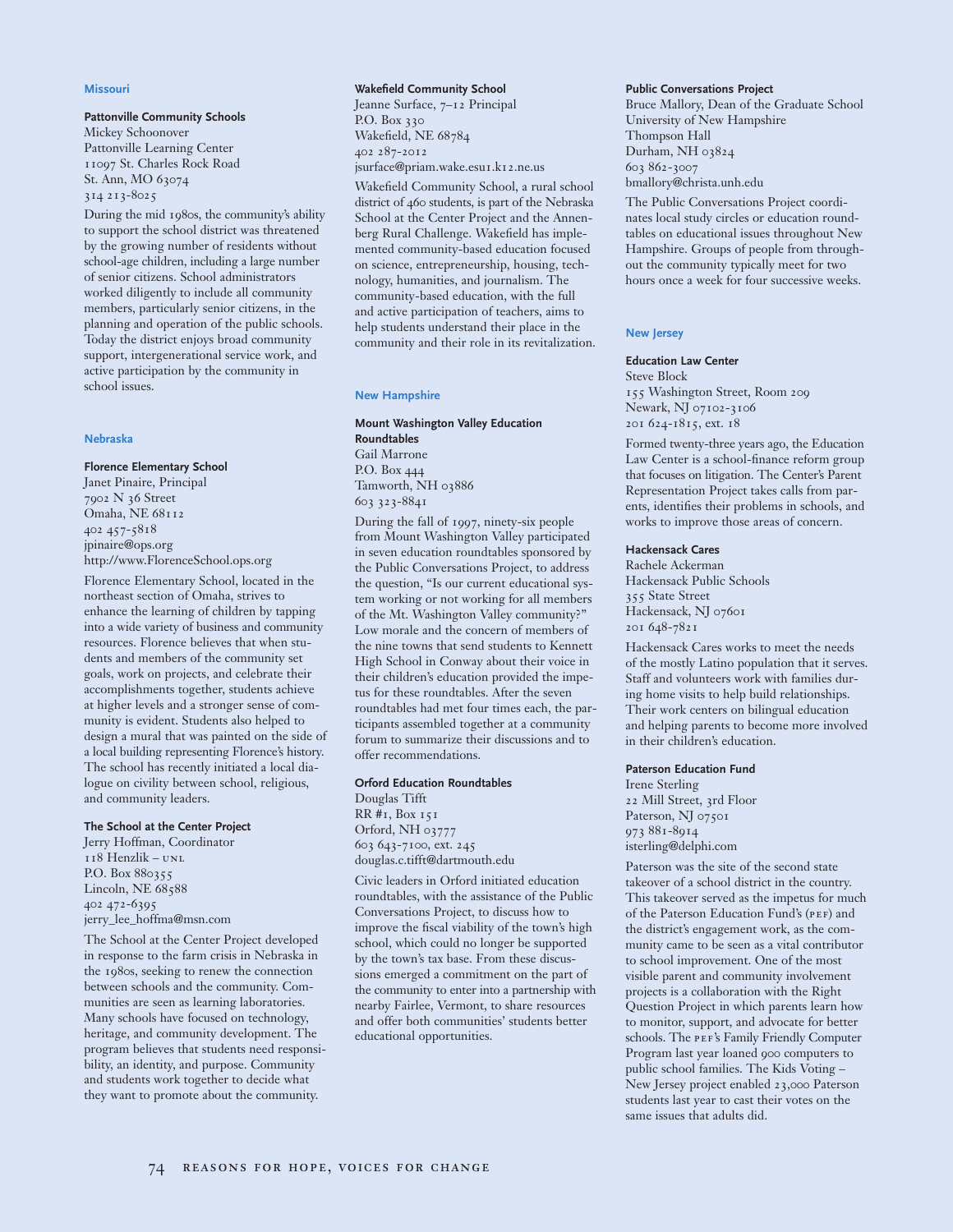#### **Plainfield Public Schools**

**Larry Leverett, Superintendent** 504 **Madison Avenue Plainfield, NJ** 07060 908 753**-**3155 **larleveret@aol.com**

**As part of a strategic planning process, more than** 200 **people participated in the production of the "Community Planning Task Force Report" in** 1996**. The school district subsequently incorporated many of the community's suggestions into its plan. Leadership, Innovation, and Change Councils were created at each school as a site-based management team that includes parents and community members.**

# **Randall Carter Elementary School**

**(Wayne Township Public Schools) Linda Dubsky, Former Principal** 15 **South Baynard Lane Mahwah, NJ** 07430 201 934**-**1896 **zlato@prodigy.net**

**When a new principal arrived at Randall Carter Elementary School in** 1991**, she immediately began work to develop school/business partnerships under a directive from the district. Working with students, teachers, parents, and community members, the school initiated a school-beautification project that planted trees and shrubbery, developed a mile and a half nature trail, and constructed a nature study center. While located at Randall Carter, the nature trail and center are used not only by each of the district's schools but also by the community. Parents, educators, and community members, including one of the school's business partners, have also been actively involved on site-based planning committees.**

#### **Woodstown-Pilesgrove Regional School District**

**Dr. Claude W. McAllister, Superintendent** 135 **East Avenue Woodstown, NJ** 08908 609 769**-**1664 **wpschool@willie.salem.cc.nj.us**

**In March** 1997**, a group of ten school board members, parents, and administrators attended a Parents as Partners workshop sponsored by the New Jersey School Boards Association. Soon after, an engagement process was launched with educators, parents, and community members with the intent of increasing student achievement. More than one hundred community members began work on five committees to address issues such as parent resources, communications, and school climate. Two policies – on parent participation and volunteers – that emerged from these committees were subsequently approved by the school board and will be implemented beginning in January** 1998**.**

#### **The Writers' Room (Montclair)**

**Sheila Crowell, Founder and Director Ellen Kolba, Founder and Director The Writing Centers of Montclair Public Schools** 346 **Park Street Montclair, NJ** 07043**-**2234 973 746**-**7328

**The Writers' Room program has trained nearly a hundred volunteers from the community and from Montclair State University to work with students in the classroom to help them improve their writing skills.**

#### **New York**

#### **Campaign for Fiscal Equity, Inc.**

**Michael Rebell, Executive Director and Counsel** 6 **East** 43**rd Street New York, NY** 10017 212 867**-**8455

**Founded in** 1993 **as a coalition of major educational and parent advocate groups, community school boards, and citizens, the Campaign for Fiscal Equity filed a lawsuit on school funding that was brought before the state. That lawsuit seeks to ensure that all students in New York have access to a "sound,** basic education." CFE has committed itself to **building broad public support – through a multiyear series of statewide regional forums and events in New York City – for a remedy that can be presented to the legislature if the state Court of Appeals rules in favor of the lawsuit.**

#### **Highbridge Community Life Center**

**Brother Edward Phelan, Executive Director** 979 **Ogden Avenue Bronx, NY** 10452 718 681**-**2222

**The Highbridge Community Life Center opened in** 1979 **in response to the mass exodus of families from the community. A handful of women began to canvas the neighborhood, asking residents how they could help, which led to a small referral service. Since then, the Center has offered adult education classes and after-school programs for children, including mentoring. After a strategic planning process in** 1990**, the Center decided to sponsor a** vista **program, and currently there are twenty-four** vista **and Americorp volunteers on the staff. The Center's Futures Workshops bring families on a day-long retreat to talk about their vision of the Highbridge community.**

#### **Industrial Areas Foundation/ Metro New York City**

**Jim Drake Westsiders Together** 165 **West** 65**th Street New York, NY** 10024 212 875**-**9345

**The Industrial Areas Foundation (**iaf**) has been deeply involved in the development of the South Bronx over the past twelve years. Parents and community members helped to design and create a new school called the Bronx Leadership Academy.** iaf **helped to organize several thousand people to confront the school board to ensure the approval of this new school. The Academy, thanks to its small size and acceptance of shared governance with parents, has seen graduation rates rise and more and more graduates going on to college.**

#### **Mothers On the Move (MOM)**

**Lucretia Jones, Chairperson, Board of Directors** 928 **Intervale Avenue Bronx, NY** 10459 718 842**-**2224 **chairmom@aol.com**

mom **began in** 1992 **as the Parent Organizing and Education Project of the Bronx Education Services (**bes**). A group of mothers looked up the reading scores at their children's schools and were shocked at the low achievement levels. They started to organize, meet, and talk with other parents. Incorporated in** 1994**,** mom **organizes parents to fight for their children, for greater funding and resource equity, and for improved student achievement. Membership now includes over** 700 **moms (and some dads).**

#### **Multicultural Music Group, Inc.**

**Luis Mojica, Executive Director** 114 **Briggs Avenue Yonkers, NY** 10701

914 375**-**4096 **The Multicultural Music Group, Inc. (**mmg**), is a nonprofit organization created to promote multicultural music instruction as a tool to achieve global understanding, cultural awareness, and academic improvement. Parents and community members share experiences related to their cultural heritage to enhance lessons.** mmg**'s teacher-training program provides professional development in multicultural music education. Artists of different cultures in residence work with educators in school districts to enhance their music programs.**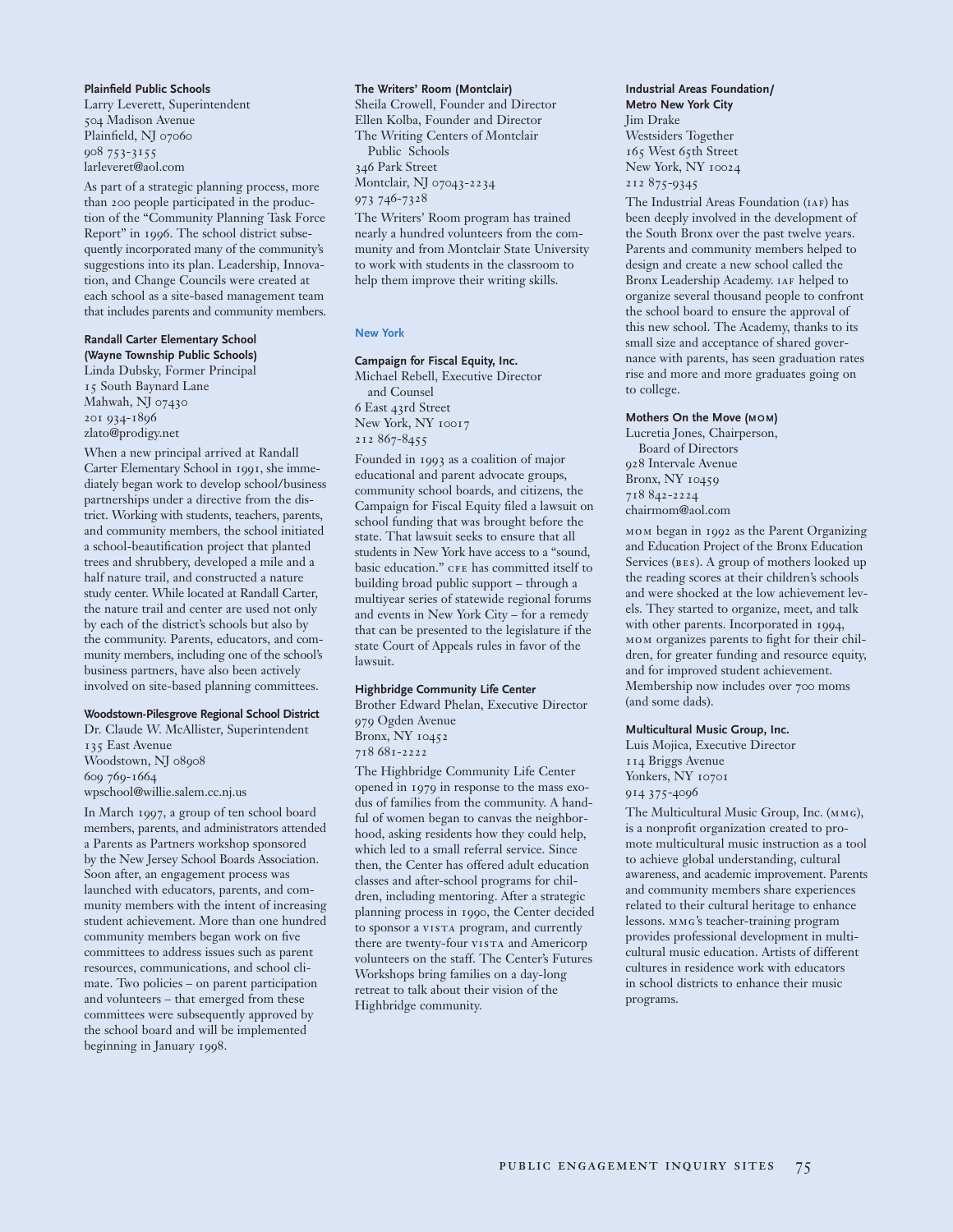#### **Public Agenda**

**Deborah Wadsworth, Executive Director Will Friedman, Director of Public Engagement** 6 **East** 39**th Street New York, NY** 10016 212 686**-**6610 **paresearch@aol.com http://www.publicagenda.org/index.html**

**Founded in** 1975 **by social scientist and author Daniel Yankelovich and former Secretary of State Cyrus Vance, Public Agenda works to help average citizens better understand critical policy issues and to help the nation's leaders better understand the public's point of view. Public Agenda's in-depth research on how citizens think about policy forms the basis for extensive citizen education work.**

#### **The Selborne Project**

**Mark Baldwin, Project Coordinator Roger Tory Peterson Institute** 311 **Curtis Street Jamestown, NY** 14701 716 665**-**2473 **mark@rtpi.org http://www.rtpi.org/selborne.html**

**The Selborne Project is a curricular project of the Roger Tory Peterson Institute, a national, nonprofit organization. The Selborne Project's goal is to instill the love of nature and the revitalization of communities through a curriculum that allows children to learn about the natural and human ecology of the area around the school. Teachers receive in-service preparation, and parents and community members welcome students to their workplaces and in turn accompany them to classes during their learning.**

#### **North Carolina**

#### **Center for Creative Leadership**

**Kathleen M. Holmes-Ponder, Director, Learning Systems Applications One Leadership Place** Post Office Box 26300 **Greensboro, NC** 27436**-**6300 910 288**-**7210 **holmesk@leaders.ccl.org http://www.ccl.org**

**The Center for Creative Leadership (**ccl**) is an international, nonprofit educational institution founded in** 1970**.** ccl **focuses on expanding the interpersonal skill sets of educational leaders through a process of personal assessment, feedback, and coaching.**

#### **Latin American Resource Center (LARC)**

**Aura Camacho Maas, Founder and Executive Director P.O. Box** 31871 **Raleigh, NC** 27622**-**1871 919 870**-**5272 **larc@worldnet.att.net**

**The Latin American Resource Center (**larc**) works with local schools, their students, and community members to impact history and other curricula and increase students' understanding of Latin American cultures.** larc**'s Dialogo program provides teacher training, piloted workshops, lesson plans and materials, and a traveling art exhibit to help educators infuse their classrooms with new knowledge about Latin American countries and people.** 

#### **North Carolina Center for Creative Retirement**

**Carolyn Williams, School Volunteer Program Director University of North Carolina at Asheville One University Heights Asheville, NC** 28804 704 251**-**6140

**The North Carolina Center for Creative Retirement, an institute of the University of North Carolina at Asheville, provides programs in community leadership, volunteerism, peer learning and teaching, health promotion, intergenerational education, and retirement planning. In November** 1996**, the Center facilitated a pilot study-circles program at Asheville Middle School. Those study circles, which included thirty-one community members, aimed to improve communication in the schools and to clarify the points where people wanted to take action.** 

#### **North Carolina Education and Law Project**

**Greg Malhoit P.O. Box** 27343 **Raleigh, NC** 27610 919 856**-**2150

**The North Carolina Education and Law Project emerged from meetings in** 1991 **between a group of forty leaders who came together to examine the need for a legal advocacy project. The Project provides parents with forty hours of instruction as part of a parent-empowerment training program that focuses on educational policy and leadership development. The Project also does research and publishes reports and studies.** 

#### **Public School Forum of North Carolina**

**John Dornan, President, Executive Director** 3739 **National Drive, Suite** 210 **Raleigh, NC** 27612 919 781**-**6833 **http://www.ncforum.org**

**The Public School Forum was founded in** 1985 **in direct response to** *A Nation at Risk.* **The Forum's sixty-person board is evenly divided among business leaders, elected officials, and educators. Its mission is to contribute to creating a school system in North Carolina that is second to none. The Forum seeks to build consensus around the goals of school improvement and an accompanying common vision that extends from the community level to the public policy arena of the state. The Forum is also launching the Institute for Educational Policymakers to build the capacity and vision of educational policymakers and the reporters and writers who cover them.**

#### **Transylvania Dispute Settlement Center**

**John A. Fenner P.O. Box** 1205 500 **North Broad Street Brevard, NC** 28712 704 877**-**3815

**During the fall of** 1996**, the Transylvania Dispute Settlement Center initiated a communitywide discussion, using the study-circles model, on a variety of educational issues. The goal was to provide a vision of excellence in public education. The Center trained facilitation and discussion leaders. Discussions began on a pilot basis with three groups of fifteen people and then expanded to communitywide groups with nearly one hundred people in eight groups.**

#### **Ohio**

#### **Cincinnati Public Schools**

**Monica Solomon, Communications Director P.O. Box** 5381 **Cincinnati, OH** 45201**-**5381

#### 513 475**-**7023

**Following a series of failed levies in** 1990**, the Cincinnati Public Schools adopted a communications strategy to build support for the schools among key community stakeholders. The district worked with Public Agenda and at the same time began a partnership with the New American Schools and the Education Commission of the States to build a strategic communications plan. A key component was building capacity at the local school level. The district has also worked to provide clearer, more easily understood information on standards and assessments to the community.**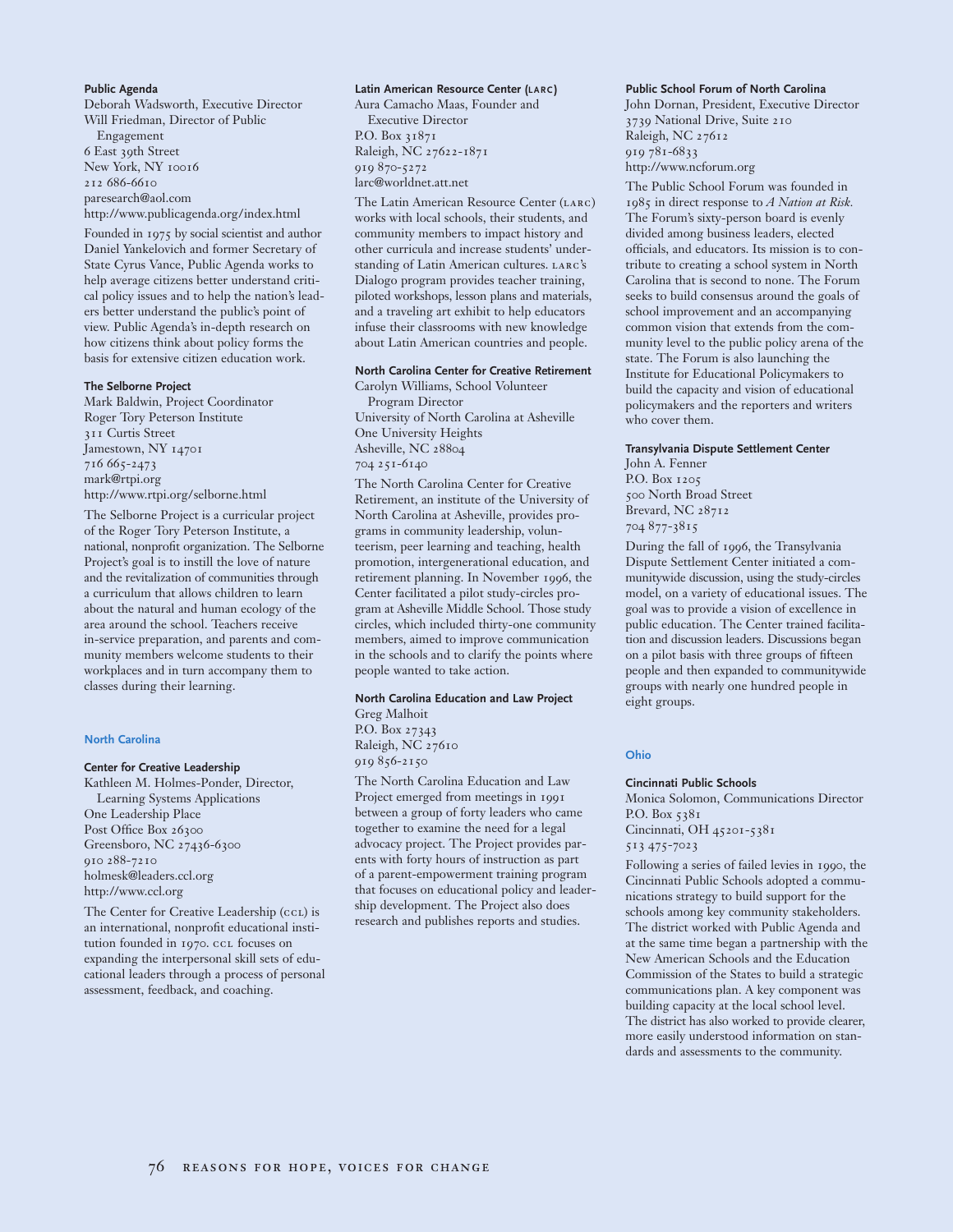#### **Citizen's League of Lorain County**

**Lisa Stofan, Executive Director P.O. Box** 243 1875 **North Ridge Road East, Suite B Lorain, OH** 44055 216 240**-**1980

**The Citizen's League publishes voter guides and hosts forums to help citizens better understand local candidates. The work of the Citizen's League in education this year has focused on leading a series of study circles around a range of educational issues, following a successful study-circles program on race.**

#### **Defiance City Schools/Defiance 2000**

**Ian MacGregor, Assistant Superintendent** 629 **Arabella Street Defiance, OH** 43512 419 782**-**0070

**Defiance** 2000 **was a collaboration between the Defiance and Ayersville schools to establish and work toward a set of goals based on the national Goals** 2000 **plan. The Defiance** 2000 **Committee comprised local education, civic, and business leaders. Six goals were originally chosen; a seventh – to increase parent involvement in schools – was added later. Programs that have grown out of this work include three neighborhood learning centers, a social group that organizes family activities at the middle school level, and a growing mentoring program.** 

#### **Harmony Empowerment Center**

**David Nordyke** 1730 **Section Road P.O. Box** 37763 **Cincinnati, OH** 45222 513 761**-**9700

**The Harmony Empowerment Center is a consumer-oriented education group that provides information and helps parents to get what is best for their children. The Center helps parents and citizens access information, formulate questions, and take action for their children.**

#### **The Kettering Foundation**

**David Mathews, President** 200 **Commons Road Dayton, OH** 45459**-**2799 513 434**-**7300 800 221**-**3657 **http://www.kettering.org**

**The Kettering Foundation is a nonprofit research institution, dedicated to improving the practice of democratic politics. It works in the U.S. and in emerging democracies throughout the world for the development of healthy civil societies, communities able to manage their own public business effectively, and a public voice that clearly expresses the political will of the people. It also conducts research, which is used to craft "tools," study guides, community workbooks, and other exercises that help a public act effectively and responsively on its problems.**

#### **Medina Public Schools Charles Irish, Superintendent** 120 **West Washington Medina, OH** 44256

330 725**-**9201

**When a conflict arose in Medina over a picture of Jesus displayed in an elementary school, school district officials used the opportunity to engage a broad range of school and community participants in a series of community forums. The school district has continued to use engagement strategies to develop a strategic plan and to decide whether to build a new high school.**

#### **The Mohican Institute**

**William G. O'Callaghan, Jr. William G. O'Callaghan Associates** 1201 **Virginia Avenue Lakewood, OH** 444107 216 227**-**0236 **cork@stratos.net**

**The Mohican Institute began as a group of thirty Ohio superintendents who met to discuss ways in which schools and communities could work differently in the future. The Institute was eventually incorporated in order to help other school districts in Ohio work with their publics.**

#### **Ohio's BEST – Building Excellent Schools for Today and the 21st Century**

**Donald S. Van Meter Jack Johnson** 68 **North High Street,** 4**th Floor Columbus, OH** 43215 614 469**-**1200

**Ohio's BEST** is a public education and **awareness campaign of the Ohio Education Improvement Consortium, Inc., a statewide alliance committed to improving educational opportunities and results for all Ohio school children. One program, Ohio's** best **Practices, identifies and showcases exemplary practices across the state.** 

#### **Olivehill Accelerated School**

**Roger Evans, Principal** 1250 **Olive Road Dayton, OH** 45426 513 854**-**0761

**During meetings in church basements three years ago, the Olivehill Accelerated School launched its school reform efforts by developing a vision for its dream school. Now in the third year of the process, a team of teachers, the principal, two parents, and two students meet every other week. That team reviews reports from four operational-change groups, made up of people from within the school, that look at curriculum and instruction, parent and community involvement, physical plan and school safety, and school discipline and climate.**

#### **Olmstead Falls School District**

**Robert Kreiner, Superintendent P.O. Box** 38010 **Olmstead Falls, OH** 44138 216 235**-**7979

**School districts in Ohio are continually required to go back to their constituents to ask for levy approval to finance school improvement projects. Olmstead Falls engaged citizens as part of a process to garner support for a levy to build classrooms and increase the operating budget. The district has continued to work with a core group of thirtyto-forty community members.**

#### **Reaching Heights**

**Susie Kaeser** 3130 **Mayfield Road, Suite E-**239 **Cleveland Heights, OH** 44118 216 932**-**5110

**Reaching Heights is a small, communitybased organization founded in** 1989**. A dialogue, "Public Schools for the** 21**st Century," based on the study-circles model, convened community members around increasing community involvement and collaboration with educators and redesigning schools.** 

#### **SchoolMatch**

**Jeffrey Glaze, Manager for Consulting Services Blendonview Office Park** 5027 **Pine Creek Drive Westerville, OH** 43081**-**4849 614 890**-**1573 **glaze@schoolmatch.com http://schoolmatch.com**

**SchoolMatch started in** 1986 **to help provide relocating families with information on schools. They maintain a national database of information on every public school and each accredited private school in the country. SchoolMatch has also completed over** 650 **audits of school systems to date.**

#### **Wauseon Exempted Village Schools**

**Neil Weber, Superintendent** 120 **East Chestnut Street Wauseon, OH** 43567 419 335**-**6616

**A boom in the projected growth of the student population prompted district officials to convene an engagement process to build support for a \$**7**.**2**-million bond issue to construct a new school. Administrators began meeting in** 1995 **to discuss their options to accommodate the growth. Meetings with parents were scheduled, and a committee perused voting lists to find potential supporters. A communitywide "state of the schools" meeting drew more than** 550 **people. The bond issue was subsequently passed with** 63 **percent of the vote.**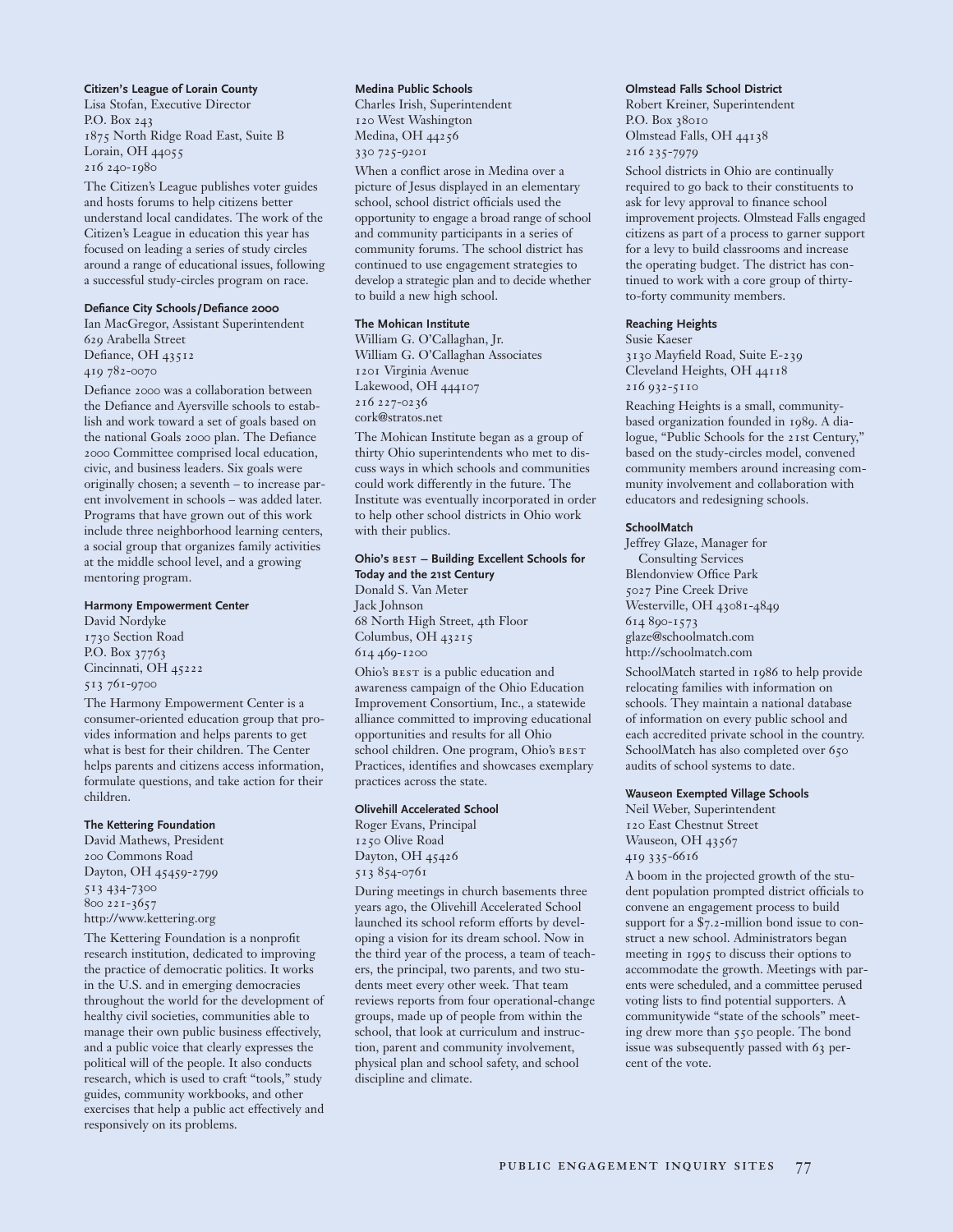#### **West Holmes Consolidated Schools**

**Dean Wurtzler, Former Superintendent P.O. Box** 897 **Kilbuck, OH** 44637 330 722**-**4513

**Faced with serious overcrowding in their schools, administrators and principals went to teachers and parents to discuss the problem and to begin to build support for a major bond issue. A committee of school and community members formed to devise alternate plans to build a new high school and eleven new classrooms at the elementary level or to commit to a year-round scheduling plan with split-sessions. These plans were presented to** 300 **community members at a "state of the schools" meeting, and the Board decided to place a \$**16**.**8**-million bond issue on the ballot. That bond issue eventually passed with** 58 **percent of the vote.**

#### **Oregon**

**Northwest Regional Educational Laboratory Robert E. Blum** 101 **S.W. Main, Suite** 500

**Portland, OR** 97204**-**3297 **blumb@nwrel.org http://www.nwrel.org**

**The mission of the Northwest Regional Educational Laboratory (**nwrel**) is to improve educational results for children, youth, and adults by providing research and development assistance in delivering equitable, high-quality educational programs.** nwrel **provides research and development assistance to education, government, community agencies, business, and labor.** nwrel**'s primary service area is the Northwest states of Alaska, Idaho, Montana, Oregon, and Washington.** 

#### **Pennsylvania**

#### **Alliance Organizing Project**

**Gary Rodwell** 152 **West Lehigh Avenue Philadelphia, PA** 19133 215 739**-**5702

**Founded in** 1995**, the Alliance Organizing Project (**aop**) educates and funds professional community organizers to train parents to be able to hold all parts of the community accountable for maintaining and improving a quality public education system.** aop **believes that parent and community organizing is the key component to creating and sustaining deep parental involvement in schools.**

#### **Asian Americans United**

**Ellen Somekawa, Executive Director** 801 **Arch Street Philadelphia, PA** 19107 215 925**-**1538

**Asian Americans United (**aau**) formed in** 1985 **when small groups of like-minded individuals came together to build a broad base to support Asian American communities in Philadelphia. In** 1986**,** aau **began a pilot summer program to provide an alternate education to Southeast Asian children in West Philadelphia and to train youth and organize parents.** aau**'s goal is to get more parents involved in the education of their children by providing them with information and organizing them around issues such as the creation of English as a Second Language programs and ensuring bilingual staff in schools.**

#### **Central Elementary School**

**Christopher Yeager, Principal** 829 **Turner Street Allentown, PA** 18102 610 820**-**2123

**To solve an overcrowding problem, the district in March** 1996 **selected Central Elementary School to pilot year-round schooling. As part of a three-year study and planning process, the district reached out to community members, businesses, and day-care providers. The school also contacted parents through invitations, phone calls, and surveys to inform them about the new program. Early indicators of success are a higher daily attendance level, a focus on positive discipline, and a stronger relationship with the community.**

#### **Children Achieving Challenge**

**Vicki Phillips, Executive Director** 1818 **Market Street, Suite** 3510 **Philadelphia, PA** 19103 215 575**-**2200 **http://www.philsch.k**12**.pa.us**

**The Children Achieving Challenge is a public-private partnership, created with a \$**50**-million grant from the Annenberg Foundation, to support Philadelphia's school improvement plan. Public engagement is one component of the Philadelphia Public Schools' ten-part Children Achieving plan. The Challenge has promoted the development of school councils to enable parents to take part in site-based management. Recently, parents, teachers, and community members participated in a process to craft districtwide content standards.** 

#### **Communities in Schools**

**Martin Nock, Executive Director** jfk **Center, Room** 450 734 **Schuylkill Avenue Philadelphia, PA** 19146 215 875**-**3171

**Ten years old and chartered by the Philadelphia school district, Communities in Schools (**cis**) is a stay-in-school, drop-out prevention program aimed at at-risk youth.** cis**, which is housed in seventeen high schools, including nine Small Learning Communities, works to help at-risk youth graduate and find employment.** cis **develops curricula, such as health management, that are career-skills oriented.**

#### **Eastside Alliance**

**Jennifer O'Donnell, Project Coordinator RD** 44808 **Liberty Avenue Pittsburgh, PA** 15224 412 621**-**0644 **Eastside Alliance is a parent-advocacy initia-**

**tive based on the Alliance Organizing Project in Philadelphia. The goal of Eastside Alliance is to assemble an organized group of parents who are focused on student achievement.**

#### **Mon Valley Education Consortium**

**Linda Croushore, Co-Executive Director Carmen Sarnicola, Co-Executive Director** 336 **Shaw Avenue McKeesport, PA** 15132**-**2917 412 678**-**9215 **mvec@mvec.org http://www.mvec.org Founded in** 1987**, the Mon Valley Education**

**Consortium (**mvec**) is a member of the Public Education Network and is dedicated to achieving high-quality public education for every child.** mvec **works in twenty-five school districts and their constituent communities in southwestern Pennsylvania to restore and build public confidence in the schools and to create strong linkages between the community and the schools. During the** 1995**–**96 **school year,** mvec **brought together educators and the public in those communities where the Consortium works in a Community Summit to address concerns in their schools and communities.**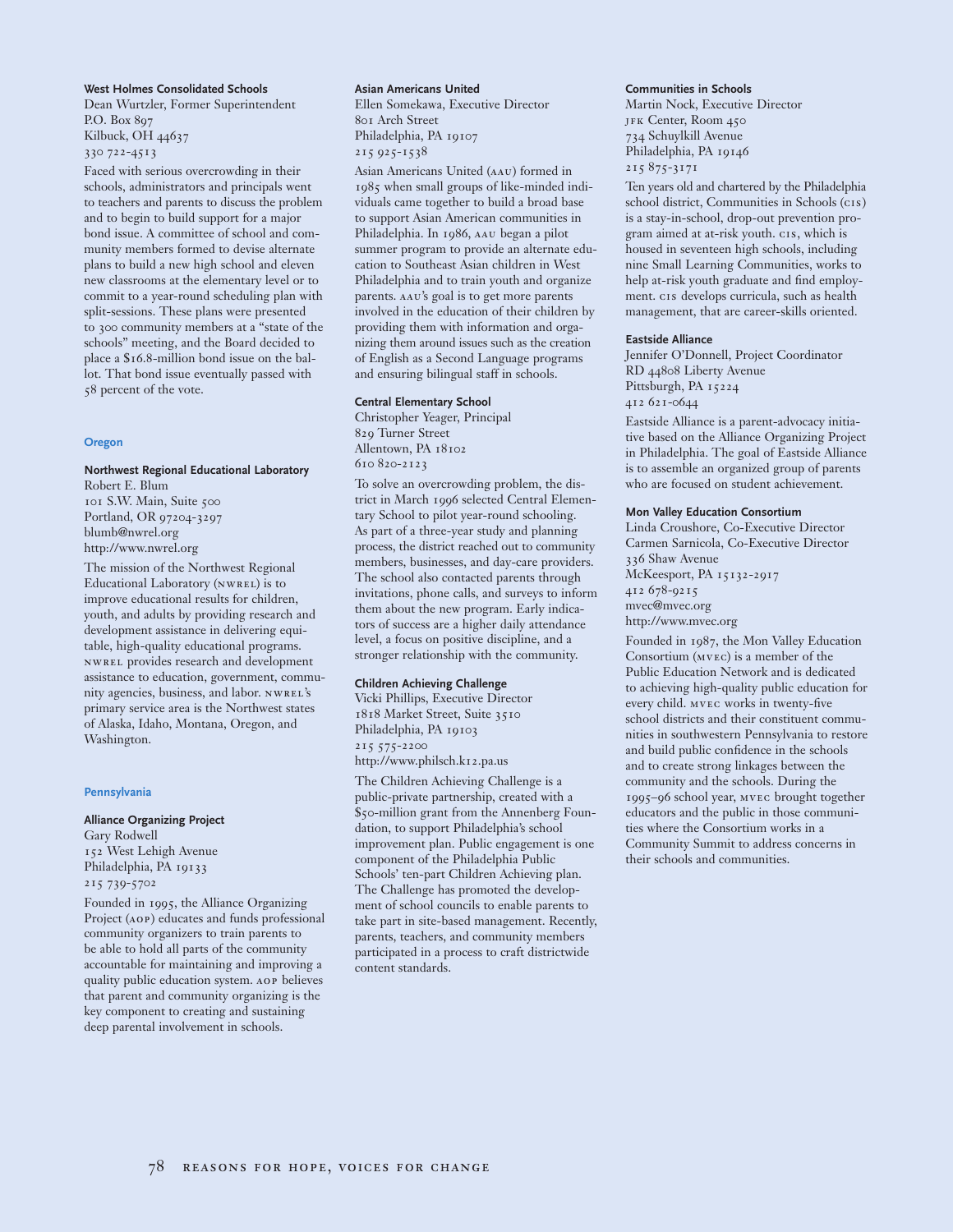#### **Parents Union for Public Schools Sarah Gilliam** 311 **S. Juniper Street, Suite** 602 **Philadelphia, PA** 19107 215 546**-**1166

**ParentU@aol.com**

**Parents Union for Public Schools (**pups**) is a citywide, multiracial parents' group formed in** 1972 **to serve as an informational resource for parents. They maintain a comprehensive library of fiscal and organizational information, such as test scores and attendance rates, on each of the** 257 **schools in the Philadelphia public school system.** pups**' goal is to provide parents with meaningful and adequate information to be able to have direct conversations with school officials.**

#### **Pennsylvania School Reform Network**

**Timothy Potts, Director** 317 **North Front Street Harrisburg, PA** 17101 717 238**-**7171 **psrn@elc-pa.org**

**The Pennsylvania School Reform Network (**psrn**) is an independent, nonpartisan organization that works to build public engagement in school reform in Pennsylvania.** psrn **works to inform and engage Network members with respect to legislative, regulatory, and other initiatives at the state level that have an impact on students' rights and the quality of education they receive.**

#### **Rhode Island**

#### **Providence Blueprint for Education (PROBE)**

**Edward D. Eddy, Chair Daniel D. Challener, Director** 15 **Westminster Street, Suite** 824 **Providence, RI** 02903 401 454**-**1056 **eddy@edgenet.net dchall@aol.com**

**The Providence Blueprint for Education (**probe**) began in the early** 1990**s with a twoyear study of the Providence public schools. Thirty-nine recommendations emerged from the report.** probe **is an independent community-advocacy group whose mission is to try to get those recommendations adopted, including changes in the teachers' contract and establishment of parent centers in schools.** probe **is developing a public accountability project to allow six schools initially (on a voluntary basis) to prepare school report cards that contain qualitative and quantitative information; the program is to expand in** 1998 **to twelve schools.**

#### **Tiogue Elementary School**

**Barbara Werchadlo, Principal** 170 **Shore Drive Coventry, RI** 02816 401 822**-**9460

**After members of the steering committee attended an informational meeting with the Foundation for Excellent Schools, the Tiogue Elementary School formed a core team of the principal, three teachers, and two parents to begin a goal-setting process. The three goals that the team established were to achieve** 100 **percent family involvement, to initiate a town beautification project, and to have each grade level take on a service-learning project.**

#### **South Carolina**

**Charleston County School District Meg Howle** 75 **Calhoun Street Charleston, SC** 29401 803 937**-**6302

**With a task force of community representatives, Charleston created elected, widely representative school governance councils for every school, which are in charge of staff and principal selection and budget and curriculum decisions. The district also is reaching out more to the local business community, African American civic and church leaders, and parents.** 

#### **South Dakota**

#### **Belle Fourche School District**

**John Swanson** 1113 **National Street Belle Fourche, SD** 57717**-**1900 605 892**-**2138 **jswanson@iw.net**

**The roughly** 1**,**450 **students in the Belle Fourche School District, which is part of the Annenberg Rural Challenge, use the community as a focus of study. At each grade level, students research and write on the cultural and historical components of the community. High school students who take a popular historiography course research and interview local elderly citizens and write stories on their lives and experiences. The final documents prepared by students are archived and made available for use by other students, members of the community, and local historians. Sixth-graders study the local government, infrastructure, and economy to create mock towns. These projects are assessed, not by teachers, but by parents, civic, and business leaders, and community members.** 

**Elm Valley School District Cindy Rall P.O. Box** 6 **Barnard, SD** 57426**-**0006 605 329**-**2145 **rallcbti@gate.com**

**Educators in the Elm Valley School District, which is part of the Annenberg Rural Challenge, are developing a communityvisioning process to engage community members around the strengths and weaknesses of their schools. A variety of ideas, including the renovation of classrooms and addressing housing and elderly needs, emerged from conversations to improve the schools and the towns in the district. Students have been active participants in looking at changes to parts of the curriculum.**

#### **Howard School District**

**Jim Lentz, Principal Howard High School P.O. Box E Howard, SD** 57349**-**0210 605 772**-**5515 **howhisch@santel.net**

**The Howard, South Dakota, district, which is part of the Annenberg Rural Challenge, has focused on four ideas: place, demographics, sustainability, and social justice. Students at Howard High School developed a cashflow project that, after examining how much revenues would increase if residents spent more money in their county, led to a** 27 **percent increase in revenues the following year. Howard High School has also opened a Rural Resource Center that serves as a hub for community activities and interaction. Directed readings by students, parents, and community members have also sparked conversations on the future needs of the area.**

#### **Pollock School District**

**John LaFave P.O. Box** 207 **Pollock, SD** 57648**-**0207 605 889**-**2831 **jlafave@sioux.sodac.net**

**Students in Pollock, a small town of** 400 **people and part of the Annenberg Rural Challenge, have spearheaded an effort to address a shortage of housing and a disconnect with senior citizens. After the school developed a Life Skills curriculum, students worked to refurbish a mobile home as assisted housing for elderly residents. The creation of a community center adjacent to the school will also enable school and community members to access a variety of resources and programs.**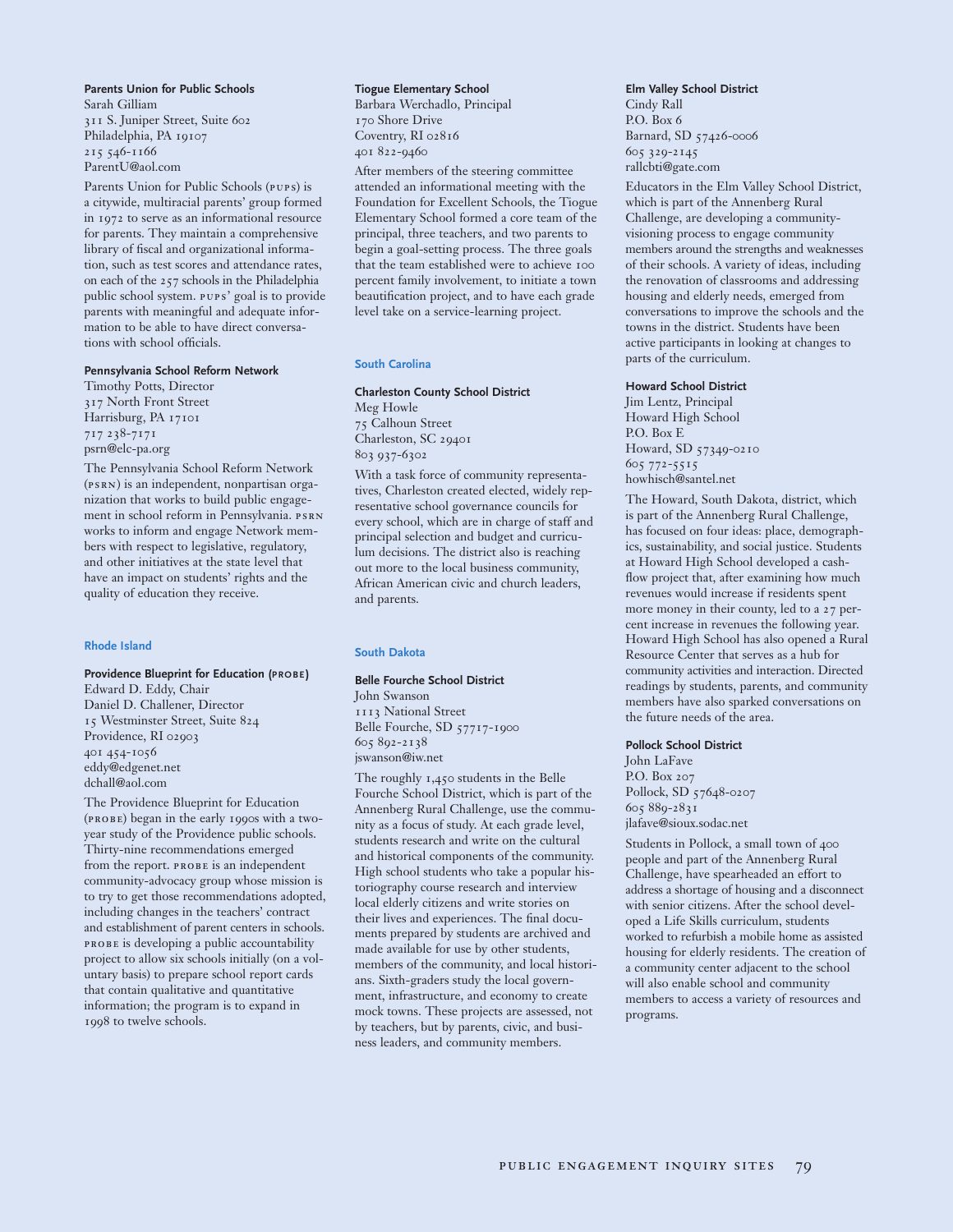# **Program for Rural School**

**and Community Renewal Mike Johnson, Director Box** 507**, Wenona Hall** 219 **South Dakota State University Brookings, SD** 57005**-**0095 605 688**-**4198 **JohnsonM@ur.sdstate.edu**

**The Program for Rural School and Community Renewal was started at South Dakota State University. It is part of the Annenberg Rural Challenge and works with eighteen communities. Schools use the community as a focus of study. Educators, students, parents, and community members, as part of a six-to-ten-person core team, ask themselves questions such as "Why are the schools there?" and "What should kids know?" Students are involved in decision making.** 

#### **Shannon County School District**

**Terry Albers P.O. Box** 109 **Batesland, SD** 57716**-**0109 605 288**-**1921

**The past two U.S. census reports have identified Shannon County, home to the Pine Ridge Indian Reservation and the small community of Batesland, as the poorest county in the country. With funding from the National Academy of Sciences and the Annenberg Rural Challenge, the district has provided computers and training throughout the school. The school, managed by a leadership team, has opened up by implementing school-based management and making the community an integral part of its activities.**

#### **Tennessee**

#### **Betty Phillips Center for Parenthood Education Jerold P. Bauch, Director**

**Box** 81 **Peabody College of Vanderbilt University Nashville, TN** 37203 615 322**-**8080 **jerry.bauch@vanderbilt.edu**

**The Betty Phillips Center for Parenthood Education is a research, development, and training center of Peabody College at Vanderbilt University. The Bridge Project, developed in** 1994**, is a national effort with the American Business Collaboration for Quality Dependent Care to improve and expand involvement in the schools. Families receive vital information, through voicemessaging technology, from school each day so they can provide a supportive environment for their children. During the** 1995**–**96 **school year, more than a hundred schools in eleven school districts qualified as the first Bridge Project schools.**

#### **Partners for Academic Excellence, Inc. (PACE)**

**Anne Hall, Executive Director P.O. Box** 4212 **Chattanooga, TN** 37405 423 886**-**9849 **hall\_annie@a**1**.cps.k**12**.tn.us**

**Founded in** 1986**,** pace **is a nonprofit organization whose mission is to generate and facilitate parental and community involvement in the public schools of Chattanooga and Hamilton counties.**

#### **Public Education Fund**

**Steve Prighozy, Executive Director** 100 **East** 10**th Street, Suite** 500 **Chattanooga, TN** 37402 423 265**-**9403

**The Public Education Fund (**pef**) helped the Chattanooga Public Schools gather support for a referendum to merge the city schools with the surrounding Hamilton County school system. The** pef **undertook a get-out-the-vote campaign, emphasizing the need for high standards for students. After city voters overwhelmingly voted to merge, the** pef **helped to craft a new plan for the merged district. Through community hearings, surveys,** 120 **town meetings, and a media campaign,** 35**,**000 **people were involved in the process.** 

#### **Texas**

# **Hispanic Education Committee**

**Sister Bernadine Reyes** 216 **W. Highland Boulevard Boerne, TX** 78006 830 816**-**8470

**A group of parents in Boerne formed the Hispanic Education Committee to address the plight of Hispanic students. In** 1992**, for instance, while** 73 **percent of white students in the tenth grade took and passed all three of the state's exit exams, only** 22 **percent of Hispanic students did. Listening to the Committee's concerns, the School Board subsequently incorporated a goal in its** 1994 **and** 1995 **annual plans to work with parents and community members to narrow this achievement gap. Since then, the gap has been reduced, and both groups are performing at higher levels. In** 1997**,** 55 **percent of Hispanic students and** 87 **percent of white students in the tenth grade took and passed the exams.**

#### **Industrial Areas Foundation**

**Carrie Loughlin Texas Interfaith Education Fund** 1106 **Clayton Lane, Suite** 120**W Austin, TX** 78723 512 459**-**6551

**Founded in the** 1940**s, the Industrial Areas Foundation (**iaf**) is a national network of more than forty umbrella groups of organizations that work to improve the quality of life in disadvantaged communities. The Alliance Schools Project, established in** 1992 **as an outgrowth of** iaf**'s work, aims to increase parent and community involvement in schools. Alliance Schools focus on fostering and building parental leadership, making student achievement the top goal of school restructuring, and building community relationships around education reform.**

#### **Intercultural Development Research Association**

**Aurelio Montemayor** 5835 **Callaghan Road, Suite** 350 **San Antonio, TX** 78228**-**1190 210 684**-**8180 idra**@idra.org http://www.idra.org**

**Founded in** 1973**, the Intercultural Develop**ment and Research Association ( $IDRA$ ) is an **independent, nonprofit advocacy organization dedicated to improving educational opportunity. IDRA conducts research and development activities; creates, implements, and administers innovative education programs; and provides teacher, administrator, and parent training and technical assistance.** 

#### **Just for the Kids**

**Brad Duggan, Executive Director** 301 **Congress Avenue, Suite** 375 **Austin, TX** 78701 800 762**-**4645 512 320**-**4150 jftk**@just**4**kids.org http://www.just**4**kids.org**

Founded in 1995, Just for the Kids (JFTK) is a **nonprofit, nonpartisan organization that educates, engages, and energizes individuals in every community in Texas to provide the opportunity for all children to maximize their** potential in the public school system. **JFTK**'s **Community Engagement Chapters brings together parents, educators, and business and community leaders to set clear and measurable goals, to use student achievement data to evaluate where a community stands relative to the goals, and to form partnerships to hold all stakeholders accountable for their roles to reach these goals and to sustain improvements over time.**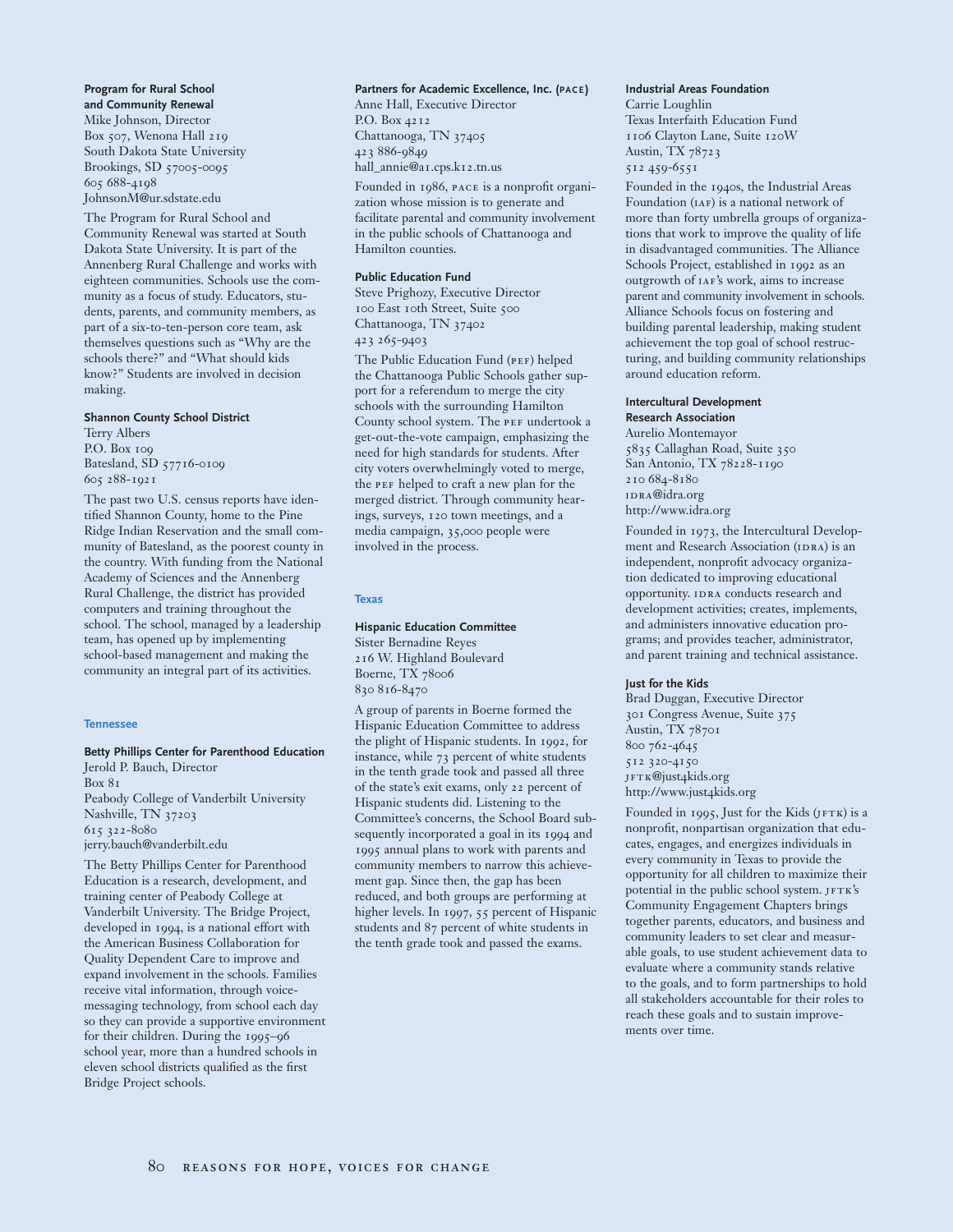# **Sam Houston Elementary School (Lower Rio Grande Valley)**

**Connie Maheshwari, Principal** 2000 **North** 23**rd** McAllen, TX 78501 210 971**-**4484

**Shortly after becoming a member of the Industrial Areas Foundation's Alliance School Project about three years ago, teachers and staff from Sam Houston Elementary School began to visit parents' homes. They soon learned that safety was a major concern, along with a desire to see cleaner alleys around the school building. The school worked with the local police to assign two more police officers to the area outside of the school, and with parents who now have cleaned up and monitor the school's alleys. These new relationships with parents have led to the development of a contract of expectations signed by teachers, parents, and students and to the creation of report-card nights where parents visit the school every six weeks.**

#### **Zavala Elementary School**

**Loretta Caro, Principal** 310 **Robert Martinez Jr. Street Austin, TX** 78702**-**4536 512 414**-**2318 **http://www.austin.isd.tenet.edu/schools/elem/ zavala.html**

**In** 1990**, Zavala initiated a partnership with the Industrial Areas Foundation (**iaf**) to build and strengthen relationships with the community. The school began to restructure itself by organizing teachers to begin a visioning process, mainstreaming all students, and introducing a gifted reading program. Zavala's focus has always been to improve student achievement which, along with increased student attendance, has soared to where** 93 **percent of fourth-graders now pass the state's writing-proficiency test.**

#### **Vermont**

#### **First Day Foundation**

**Terry Elrich P.O. Box** 10 **Bennington, VT** 05201 802 447**-**9625 **http://www.firstday.org**

**Nearly** 1**,**200 **parents and "parent equivalents" in five Vermont towns kicked off the** 1997**–**98 **school year by visiting eleven schools. Participating schools have the flexibility to design their own programs to welcome parents, discuss the upcoming school year, and to help parents understand the integral role they can play in their children's academic success. One hundred twenty-four area businesses signed onto this partnership by pledging to give their employees time off to visit their children's schools.**

## **Foundation for Excellent Schools**

**Rick Dalton, President RD** 4**, Box** 480 **Middlebury, VT** 05753 802 462**-**3170 **fes@panther.middlebury.edu http://www.fesnet.org**

**Founded in** 1991**, the Foundation for Excellent Schools (**fes**) is a nonprofit organization dedicated to improving the quality of American public education (K–**12**).** fes **sponsors programs designed to increase the opportunities and improve the academic performance of all students by bringing together educators, students, parents, and the local business community.**

#### **Virginia**

#### **Gloucester Department of Community Education**

**Christi Lewis, Director of Community Education Gloucester County Government P.O. Box** 1306 **Gloucester, VA** 23601 804 693**-**5730

**The Department of Community Education, founded in** 1976**, coordinates school programs that are geared toward involving the community in schools. The Department coordinates volunteer activities and partnerships for civic associations, individuals, and businesses. In addition, the Department directs after-school enrichment programs and publishes newsletters for all of the schools.** 

#### **Knowledge Network**

**Dr. Kent Lloyd, Chairman and President Dr. Diane Ramsey, Vice President** 1511 **Lincoln Way, Suite** 304 **McLean, VA** 22102 703 356-5009

**In the spring of** 1997, **the Knowledge Network published a resource book,** *Reclaiming Our Nation At Risk: Lessons Learned for Reforming Our Elementary Schools,* **to kick off a nationwide public engagement campaign. The information, strategies and models of successful reform contained in the book were drawn from interviews with forty-four nationally recognized school reformers and educational leaders. The idea for this guide came from an April** 1995 **summit, sponsored by the Network, with** 150 **educational, political, business, parent, and community leaders.**

#### **National Association of Partners in Education, Inc. (NAPE)**

**Sara Melnick, Director of Development** 901 **N. Pitt Street, Suite** 320 **Alexandria, VA** 22314 703 836**-**4880 **napehq@napehq.org http://www.napehq.org**

**Formed in** 1988**,** nape **provides leadership in the growth and formation of educational partnerships between businesses, schools, and the community to ensure success for all students.** nape**'s Ambassadors for Education program aims to raise the level of awareness around education.** nape **trains people at the national level who, in turn, train "ambassadors" in their state and locality to get involved with schools and the issues facing them.**

#### **Washington**

#### **Alliance for Education**

**Joel Groen** 500 **Union Street, Suite** 320 **Seattle, WA** 98101**-**2332 206 343**-**0449 **joel@alliance**4**ed.org http://www.alliance**4**ed.org**

**Formed in** 1995**, the Alliance for Education works in partnership with the Seattle Public Schools to ensure that the district has the essential resources and leadership to prepare Seattle students for success in postsecondary education and the world of work.**

#### **Cascade Consortium**

**Tom Reese, Superintendent Lake Chelan School District #**129 **P.O. Box** 369 **Chelan, WA** 98816 509 682**-**3515 **treese@esd**171**.wednet.edu**

**The Cascade Consortium is a partnership between five Washington rural school districts. Its goal is to examine ways that the districts can work together, expand collaborative opportunities, and share resources.**

#### **Methow Valley School District**

**Suellen White, Superintendent Box** 126 **Twisp, WA** 98856 509 996**-**9205

**Methow Valley School District, with** 800 **students, strives to engage the public by increasing student involvement in the community, providing adult role models and mentors, strengthening the relationship between the schools and the community, and emphasizing that students can build a successful life and career by staying locally upon graduation. The district's Methow Valley As a Classroom program enables every high school student to take part in an apprenticeship program half a week for each of fifteen weeks.**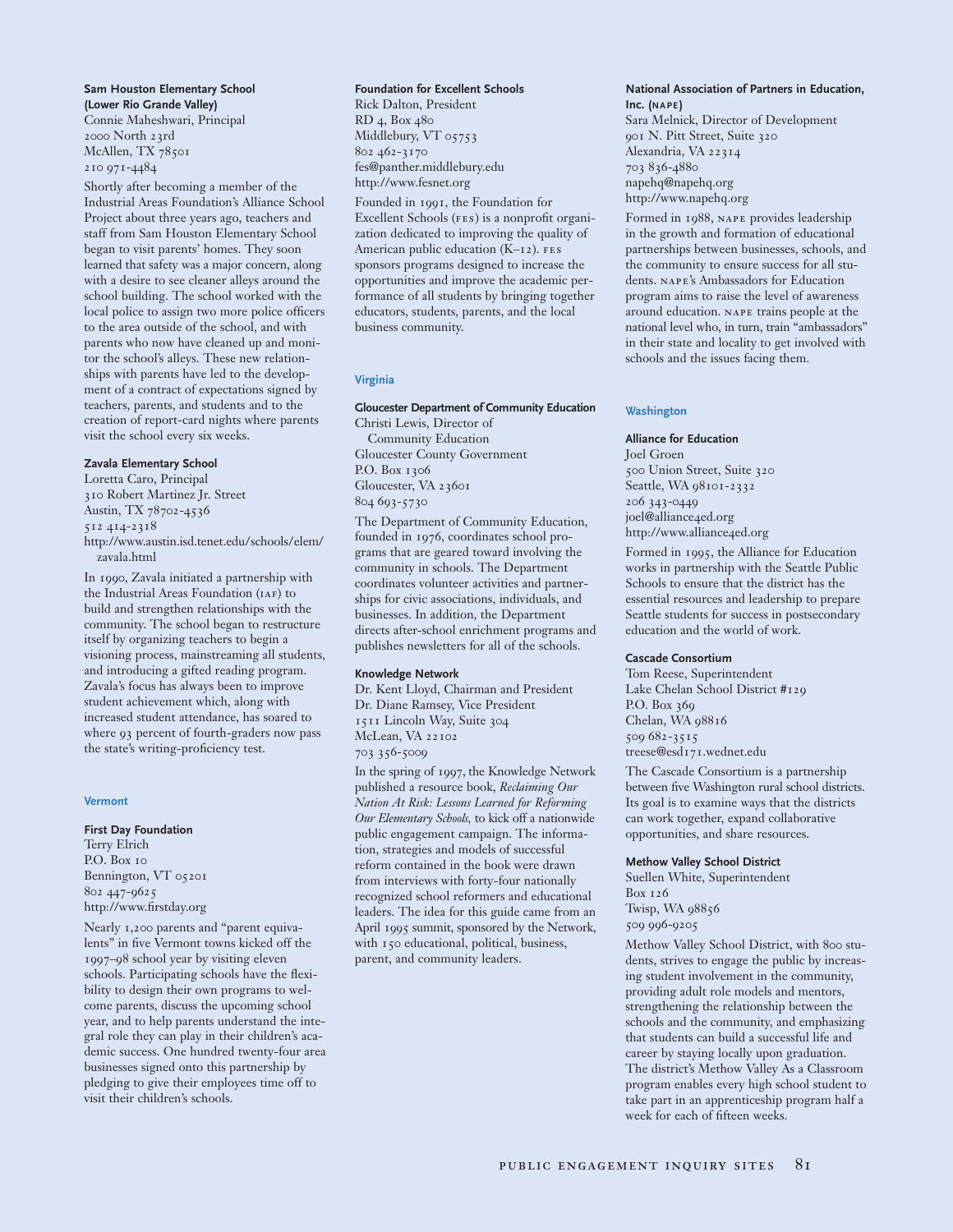#### **Parent Organizing Project**

**Joe Chrastil, Lead Organizer Joe Gaffney-Brown, School Community Organizer** 1526 **E.** 11**th Avenue Spokane, WA** 99202 509 532**-**1688 **ParentOrg@aol.com**

**The Parent Organizing Project (**pop**) has helped to create and sustain site councils in seventeen schools in eastern Washington.** pop **works to engage parents in conversations about public education. Parent organizing within each school is initiated by a team of the principal, three-to-four teachers, and six-to-ten parents.** pop **provides training to members of site councils and to members of the school's organizing team.**

#### **Partnership for Learning**

**William Porter, Executive Director Washington Mutual Bank** 1201 3**rd Avenue,** 12**th Floor Seattle, WA** 98161**-**1007 206 625**-**9655 **pfl@eskimo.com**

**After the Washington school improvement act passed in** 1993**, the Washington Business Roundtable helped to form the Partnership** for Learning (PFL). PFL's main goal is to pro**mote public awareness about the state's efforts to raise student standards and enhance** student achievement. PFL works primarily **with opinion leaders and policymakers and develops print materials for a database of** 20**,**000**-to-**25**,**000 **people.**

#### **Powerful Schools**

**Greg Tuke, Executive Director** 3301 **South Horton** Seattle, WA 98144 206 722**-**5543 **gtuke@cks.ssd.k**12**.wa.us http://www.seattleantioch.edu/students/jdob meier.p**

**Begun in** 1989**, Powerful Schools is a coalition of elementary schools in Seattle that is partnered with two community organizations. Its mission is to improve student performance for all children, strengthen the community by establishing schools that serve as community hubs, and create an effective and cost-efficient model for school-reform that is replicated elsewhere. A parent-incentive program has hired twenty-five to thirty low-income parents to work in schools and classrooms as tutors and aides or in other positions.**

# **Seattle Young People's Project**

**Laura Timme** 1265 **South Main Street, #**310 **Seattle, WA** 98144 206 860**-**9606

**Seattle Young People's Project is a youthempowerment organization made up of** 620 **members, all under nineteen-years-old. Its mission is to provide youth with a chance to speak out on issues that affect them and to work toward positive social change in their schools and communities.**

#### **Wenatchee School District #246**

**John W. Gordon, Superintendent** 235 **Sunset Avenue P.O. Box** 1767 **Wenatchee, WA** 98807**-**1767 509 663**-**8161 **jgordon@internet.wsd.wednet.edu**

**Following the buy-out of the former superintendent's contract and a failed bond levy during the** 1995**–**96 **school year, the new superintendent initiated community forums to dialogue about the school district. Three hundred twenty people took part in five public forums. This outreach to the community led to the passage of a major bond levy in March** 1997**. The district has continued to engage the public through a strategic planning process with community members, the initiation of a "**ceo **dialogue," and the creation of parent advisory committees.** 

#### **West Virginia**

#### **Atenville Elementary School**

**Darlene Dalton Atenville, WV** 304 855**-**3173

**About six years ago, Atenville, one of the communities involved in the Responsive Schools Project, began working to increase family involvement in the schools. Atenville Elementary School hired a parent coordinator, opened a family center, coordinated home visits, and established tutoring centers in local churches. Parents were given more decision-making authority through serving on school committees that set short-term and year-long goals. Both students and families now develop portfolios to track their progress.**

#### **West Virginia Local Education Fund Emily Papadopoulos, Director P.O. Box** 3071 **Charleston, WV** 25331**-**3071

304 342**-**7850

**Started in** 1983 **by state business, civic, and educational leaders, the West Virginia Local Education Fund is a catalyst for business and community involvement, leading to enhanced educational opportunities and student achievement. The Education Fund has three primary goals: to provide grants and awards to schools for innovation and recognition of achievement; to foster community and business involvement in schools; and to provide research for policy makers.** 

#### **Wisconsin**

#### **Arts in Community Education**

**Mary Wayne Fritzsche, Director of Education and Outreach Milwaukee Symphony Orchestra** 330 **East Kilbourn Avenue, Suite** 900 **Milwaukee, WI** 53202 414 291**-**6010**, ext.** 265 **http://www.milwaukeesymphony.org**

**Arts in Community Education (**ace**), a program of the Milwaukee Symphony Orchestra, is an education partnership that seeks to advance a child's overall learning and development by integrating music and arts into the daily school curriculum.** ace **begins in kindergarten and is designed to follow children sequentially through each grade level. An ensemble presentation at the end of each year brings children and their families together at school, and an** ace **newsletter keeps parents informed about activities and ideas for involvement at school and at home.**

#### **New Paradigm Partners**

**Chuck Ericksen, Coordinator P.O. Box** 86 **Tony, WI** 54563 715 532**-**7760 **ericksen@centuryinter.net**

**New Paradigm Partners is a consortium of six rural school districts. Their goal is to build social capital and to make students more enterprising and entrepreneurial. They coordinate apprenticeships, tutoring, and service learning for students.**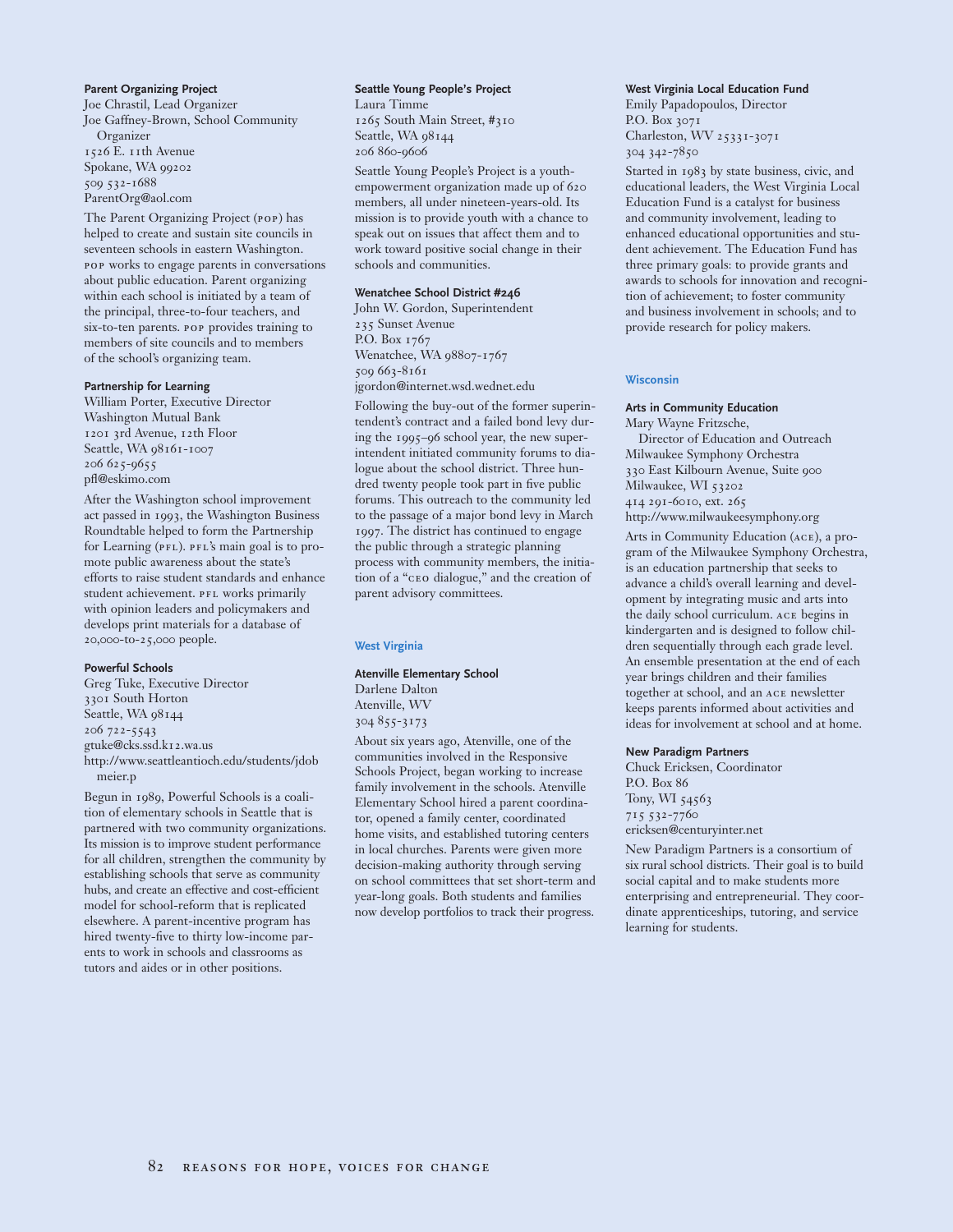#### **Parent Project**

**Jim Vopat English Department Carroll College** 100 **N. East Avenue Waukesha, WI** 53186 414 347**-**0368

**The Parent Project began in the late** 1980**s as an outgrowth of an initiative between the Milwaukee Writing Project and the Joyce Foundation. Parents meet two hours each week for six weeks to build agendas around their own concerns and, after interviewing them, the interests of their children. Parents discuss the literacy work that their children are focusing on during the day and then develop an application to work with their children at home.** 

#### **Wausau School District**

**Mary Ellen Marnholtz** 415 **Seymour Street P.O. Box** 359 **Wausau, WI** 54402**-**0359 715 261**-**2502 **memarnhz@wausau.k**12**.wi.us http://wausau.k**12**.wi.us**

**The school board has embarked on a longterm strategic planning process that will develop community understanding and capitalize on public input. A Community Resource Committee, comprising twenty-nine individuals from the community, synthesized information gathered from a community survey and two public forums. The Committee chose six strategic directions for the school board to consider as it begins its planning process.**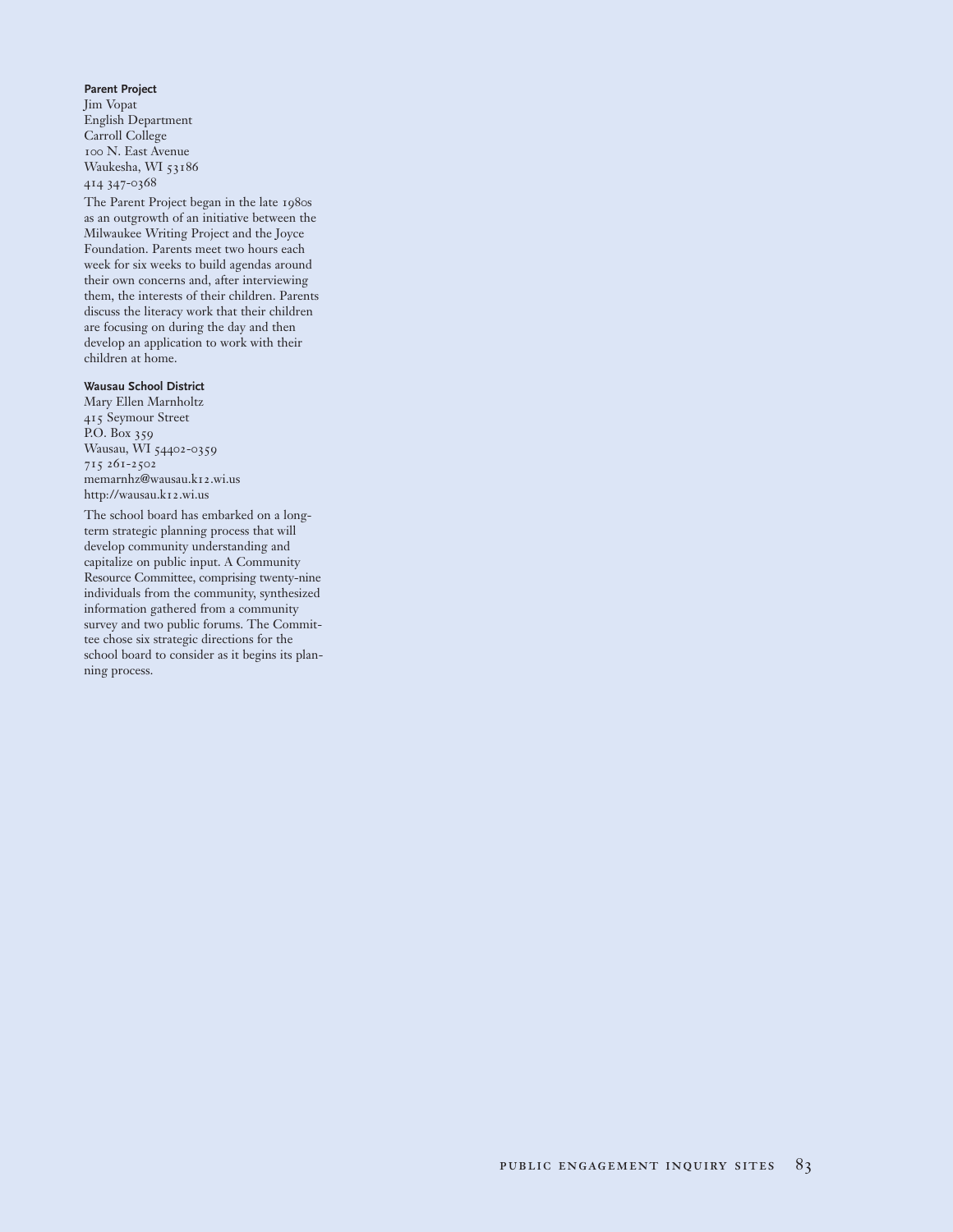# appendix c types of public engagement activities

| <b>Types</b>              | <b>Parent</b><br>Participation                                                                                                                                                                        | Community/<br><b>Parent Organizing</b>                                                                                                                                                                                                                                                    | <b>Standards Development/</b><br>Implementation                                                                                                                                                                                                                                                                                                      | <b>Strategic Planning/</b><br><b>Community Visioning</b>                                                                                                                                                                        |
|---------------------------|-------------------------------------------------------------------------------------------------------------------------------------------------------------------------------------------------------|-------------------------------------------------------------------------------------------------------------------------------------------------------------------------------------------------------------------------------------------------------------------------------------------|------------------------------------------------------------------------------------------------------------------------------------------------------------------------------------------------------------------------------------------------------------------------------------------------------------------------------------------------------|---------------------------------------------------------------------------------------------------------------------------------------------------------------------------------------------------------------------------------|
| <b>Motivations</b>        | · strengthen parents'<br>ability to serve as<br>critical partner in<br>student success<br>• enable parents to<br>serve as important<br>link to community                                              | • foster improvements in<br>schools<br>• create parent and community<br>constituencies for schools<br>• develop community capacity<br>to identify concerns, demand<br>change<br>• develop stronger sense of<br>community while improving<br>schools                                       | • reach common agreement<br>on what all students should<br>know and be able to do<br>• increase expectations for<br>student performance<br>• create more highly skilled<br>workforce<br>• forge stronger relationships<br>among schools, families<br>and communities                                                                                 | • create a community-<br>supported plan<br>for the future of<br>schools, districts or<br>communities<br>• examine role of<br>schools in achieving<br>preferred community<br>future                                              |
| Actors/<br><b>Drivers</b> | • parents<br>• community agencies<br>• administrators<br>• teachers                                                                                                                                   | • community organizers<br>• churches<br>• parents<br>• social service and<br>community organizations                                                                                                                                                                                      | • policymakers<br>• administrators, teachers<br>• business people<br>• community members<br>• parents<br>• coalitions of these groups<br>· students                                                                                                                                                                                                  | • community residents<br>• community-based<br>organizations<br>· school administrators,<br>teachers<br>• students                                                                                                               |
| <b>Strategies</b>         | • training/workshops<br>• access to information<br>• inclusion on school<br>management teams<br>• access to information<br>and tools/know-how<br>to interpret and use it                              | • grassroots organizing<br>• use of data to identify needs<br>• face-to-face meetings<br>· door-to-door canvassing<br>· public, house, church meetings<br>· develop parents' leadership<br>skills                                                                                         | • public opinion research<br>(surveys, focus groups)<br>• public hearings, deliberation<br>• inclusive process that<br>enables people to weigh in<br>on contents of standards<br>• media, public information<br>• materials that explain complex<br>concepts in simple terms                                                                         | • open, deliberative<br>forums, supported<br>by smaller meetings<br>around particular<br>issues<br>• creation of strategic<br>plans<br>• citizen task forces                                                                    |
|                           | Achievements • improved student<br>performance, behavior,<br>attendance<br>• improved self-esteem<br>of parents<br>· improved communi-<br>cation between<br>parents and schools                       | • better communications<br>• collaboration between parents<br>and schools<br>• improved services for<br>parents/families<br>• additional resources for<br>schools, communities<br>• improved student achievement<br>• regular sharing of school<br>and student achievement<br>information | • dialogue has taken place on<br>what students should know<br>· improved understanding<br>and support of common<br>expectations for student,<br>school performance<br>· political consensus for<br>student, school performance<br>• benchmarks for progress<br>toward them                                                                           | • improved services<br>for residents<br>• collaborative decisions<br>• process that enables<br>new community<br>alliances and civic<br>capacity (a "place"<br>where other decisions<br>can be made)                             |
| <b>Challenges</b>         | • developing resources<br>for ongoing support<br>• overcoming<br>perception of school<br>authorities<br>• balancing insider/<br>outsider roles<br>• reaching diverse<br>audiences<br>• building trust | • limiting perceptions of<br>confrontation<br>• creating collaboration among<br>once-divided groups<br>• building capacity of disenfran-<br>chised groups to participate<br>powerfully<br>• gaining access to information                                                                 | • describing standards in<br>meaningful language<br>• sustaining support over time<br>• overcoming fears/concerns<br>about "gatekeeper" tests<br>• generate subsequent<br>support for professional<br>development or reconsti-<br>tution required when schools<br>fail to meet standards<br>• dealing with public anger<br>when standards aren't met | • moving from plan-<br>ning to action<br>• including all stake-<br>holders in the process<br>• mediating competing<br>and deeply held<br>beliefs and vision for<br>school<br>• integrating plans into<br>district/schools' work |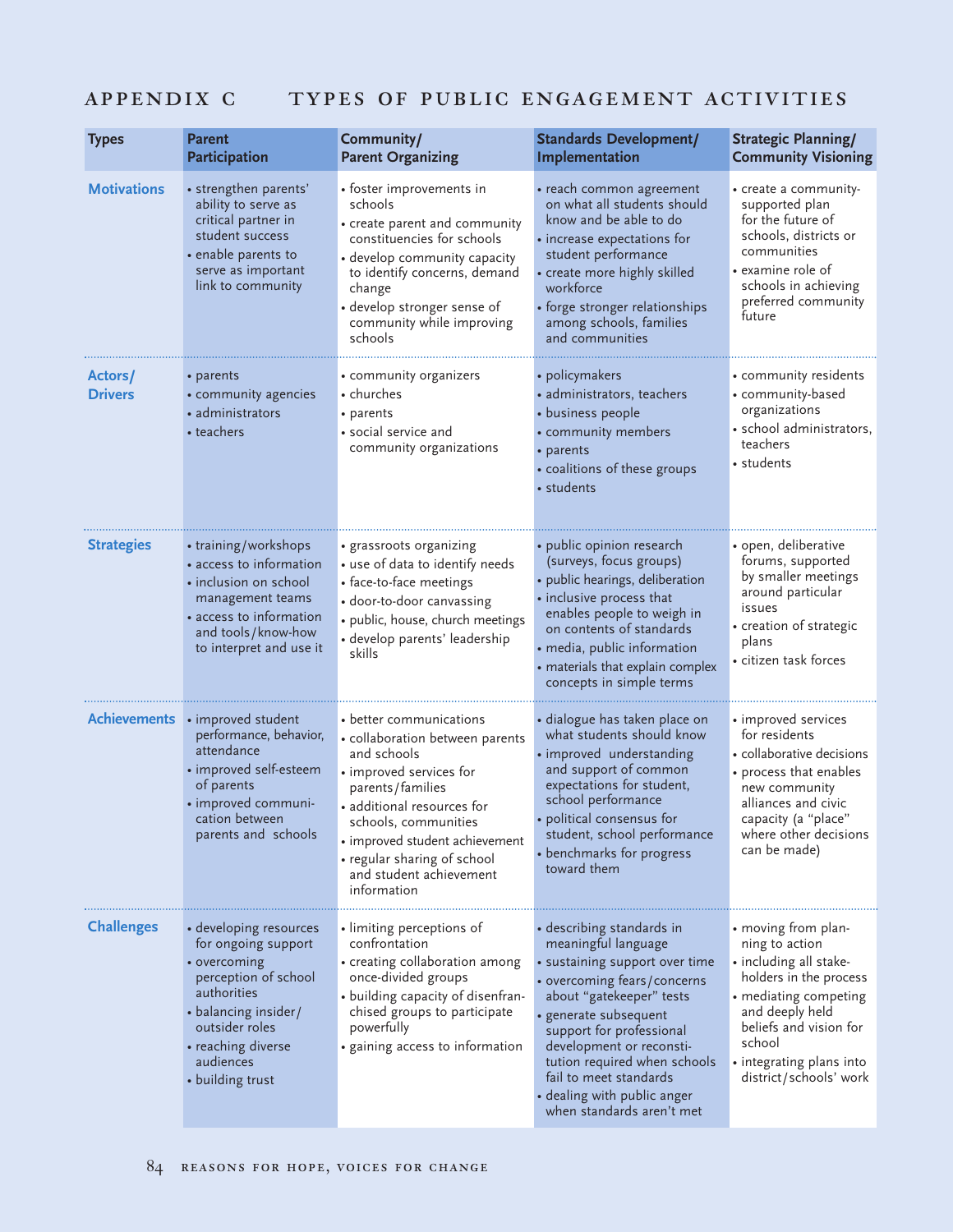| <b>Public Conversation</b><br>and Deliberation                                                                                                                                                                                                                  | Governance/<br><b>Shared-Decision-Making</b>                                                                                                                                                                                                                                       | <b>Legislation and</b><br><b>Policy Development</b>                                                                                                                                                                                                                                                                                                                                                         | <b>Types</b>          |
|-----------------------------------------------------------------------------------------------------------------------------------------------------------------------------------------------------------------------------------------------------------------|------------------------------------------------------------------------------------------------------------------------------------------------------------------------------------------------------------------------------------------------------------------------------------|-------------------------------------------------------------------------------------------------------------------------------------------------------------------------------------------------------------------------------------------------------------------------------------------------------------------------------------------------------------------------------------------------------------|-----------------------|
| • connect citizens to each<br>other<br>• bring members of the<br>community together to talk<br>about tough issues<br>• build effective partnerships<br>among churches, non-profit<br>agencies, elected officials,<br>citizens                                   | • enable parents and community<br>members to have a voice<br>in education decisions, such<br>as hiring, budgeting and<br>curriculum<br>• devolve responsibility from<br>central bureaucracies to schools<br>and communities<br>• respond to mandates from state<br>or local policy | · develop and pass new legislation<br>to improve education practices,<br>resources, and environments<br>· increase awareness and understanding<br>of public policy affecting schools<br>· resolve desegregation and equity<br>lawsuits                                                                                                                                                                      | <b>Motivations</b>    |
| • community,<br>school district leaders<br>• trained facilitators<br>• community residents<br>• students                                                                                                                                                        | • parents<br>• teachers<br>• administrators<br>• community members<br>• students                                                                                                                                                                                                   | $\bullet$ education leaders<br>• community-based organizations<br>• business leaders<br>• parents<br>• policymakers<br>· legislators<br>· elected and appointed officials<br>· state education department                                                                                                                                                                                                   | <b>Actors/Drivers</b> |
| • strategic planning process<br>• town meetings<br>· education roundtables                                                                                                                                                                                      | • creation and development of<br>collaborative school site councils<br>$\cdot$ training<br>• collaborative decisions<br>concerning staff and principal<br>selection, budgeting and<br>curriculum                                                                                   | • advocacy for legislation<br>• training<br>• parent training institutes<br>· local meetings and forums<br>· drafting legislation                                                                                                                                                                                                                                                                           | <b>Strategies</b>     |
| • community consensus<br>on the purposes of public<br>education<br>• respond to new education<br>policies<br>• resolution of specific com-<br>munity problems or concerns<br>• renewed commitment<br>to partnerships within<br>communities<br>• broad inclusion | • increased representation of<br>parents and other community<br>members<br>• leadership development<br>• improved relationships<br>between schools and their<br>communities                                                                                                        | • increased support for reform<br>legislation in some states<br>· improved climate for reform<br>· resolution of equity and desegregation<br>lawsuits                                                                                                                                                                                                                                                       | <b>Achievements</b>   |
| • moving from talk to action<br>• connecting to actual work<br>of the district<br>• including all stakeholders<br>• mediating divisive<br>beliefs/issues                                                                                                        | • ensuring truly representative<br>participation on site-based and<br>other councils<br>• securing representation of<br>traditionally disenfranchised<br>groups<br>• building capacity of participants<br>(parents, teachers, others) to<br>create level playing field             | • ensuring ongoing citizen comment/<br>input after policy/legislation is passed<br>• evaluating results over time<br>· sustaining support for legislation/<br>policy as administrations change<br>· maintaining support through policy<br>implementation<br>· role of state education department in<br>implementation and monitoring<br>• Responsiveness of legislative/<br>policy leaders to equity issues | <b>Challenges</b>     |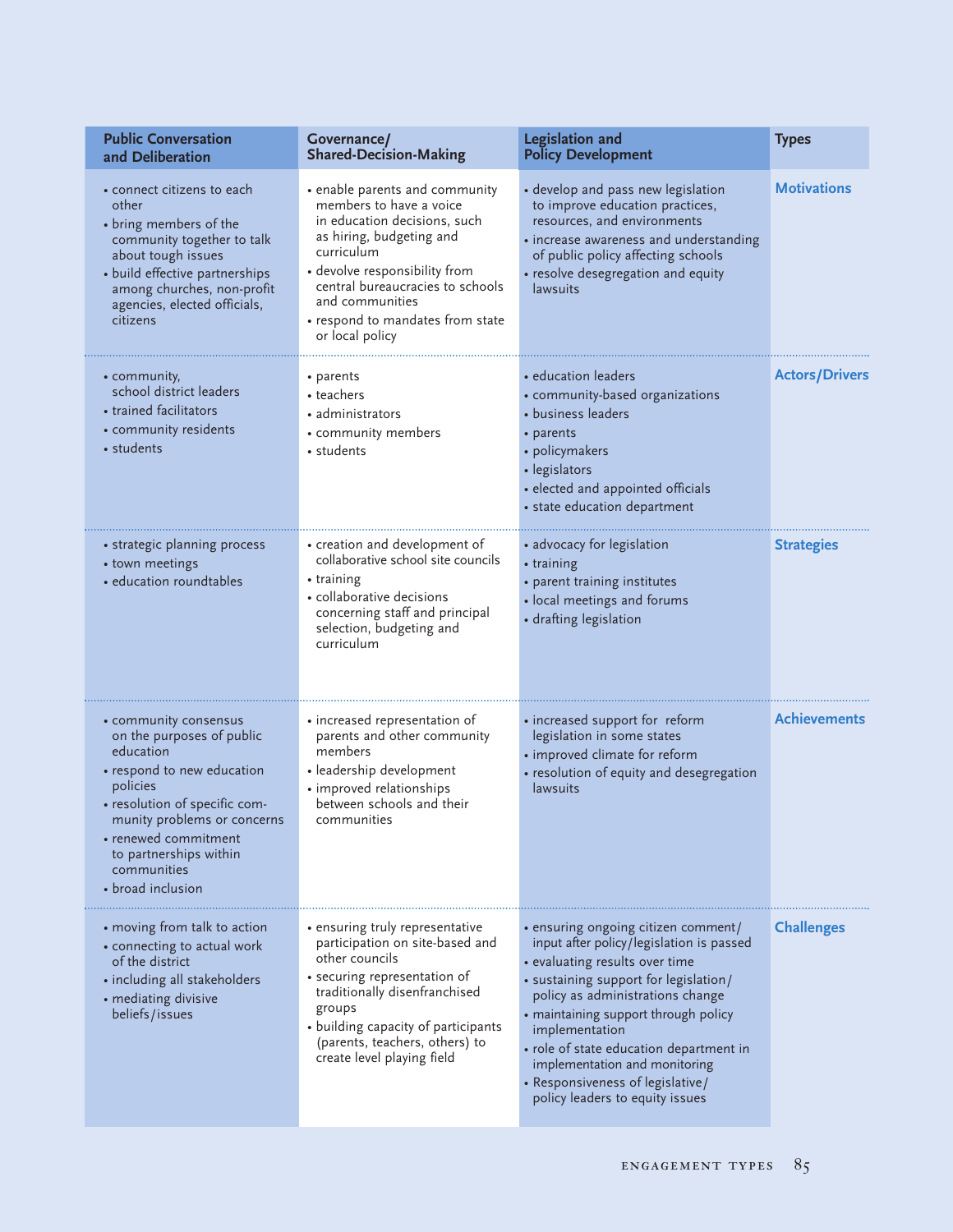# works consulted or researched

# in the course of this inquiry

*American Public Schools: A Facts-at-a-Glance Resource Guide.* **Washington, DC: National Education Association, Spring** 1997**.**

*Back to School: Getting Your Community Involved.* **A Satellite Town Meeting. Videotape. U.S. Department of Education, September** 17**,** 1996**.**

**"Better Public Schools Focus of New Alliance,"** *USA Today,* **September** 29**,** 1997**.**

**Blum, Robert E., and Anthony W. Kneidek. "Strategic Improvement that Focuses on Student Achievement,"** *Educational Leadership,* **April** 1991**.**

**Bracey, Gerald W. "The Sixth Bracey Report on the Condition of Education,"** *Phi Delta Kappan,* **October** 1996**.**

**Bryan, Jerry L. "**21**st-Century Leadership: Pushing from Behind: An Alternative Viewpoint on Public Engagement for School Reform." Keynote address to the Schools by Design Conference, St. Louis, March** 14**,** 1997**.**

*Children in the States 1997.* **Washington, DC: Children's Defense Fund,** 1997**.**

**"Comer Broadens Debate on Improving Schools,"** *Boston Globe,* **December** 21**,** 1997**.**

*Communicating about Restructuring.* **Denver: Education Commission of the States,** 1991**.**

*Communicating with the Public about Education Reform.* **Washington, DC: National Governors' Association,** 1994**.**

**"Communications as Engagement." Report by Millennium Communications Group to the Rockefeller Foundation, October** 1994**.**

**"Community Reactions to New Standards of Educational Performance." Unpublished manuscript. Research/Strategy/Management, Inc., Lanham, MD; May** 1995**, July** 1995**.**

*Contested Values: Tug-of-War in the School Yard.* **Prepared by Public Agenda for the National Issues Forums Institute. Dubuque: Kendall/ Hunt Publishing Company,** 1994**.**

**Cortes, Ernesto, Jr. "Making the Public the Leaders in Education Reform,"** *Education Week,* **November** 22**,** 1995**.**

**Cremin, Lawrence A.** *American Education: The National Experience, 1793–1976.* **New York: Harper & Row,** 1990**.**

**Curti, Merle,** *The Social Ideas of American Educators: With New Chapter on the Last Twenty-Five Years.* **Paterson, NJ: Littlefield, Adams,** 1974**.**

*Divided Within, Besieged Without: The Politics of Education in Four American School Districts.* **Report from the Public Agenda Foundation prepared for the Charles F. Kettering Foundation,** 1993**.**

**Danzberger, Jacqueline P., and Will Friedman. "Public Conversations about the Public's Schools,"** *Phi Delta Kappan,* **June** 1997**.**

**"Dialogue, Action, and Deliberation,"** *Focus on Study Circles,* **The Newsletter of the Study Circles Resource Center, Winter** 1998**.** 

**Dilley, Beth. "Building a Broad Constituency for Change,"** *Education Week,* **November** 22**,** 1995**.**

**"Divided We Stand," an occasional series of articles in** *Education Week,* **March – December** 1997**.**

**"Philadelphia Story," February** 19**. "Drawing on Diversity, Ohio Coalition Seeks Common Ground," March** 12**.**

**"Educated Consumers," March** 26**.**

**"Civic Journalism Putting Spotlight on School Issues," April** 9**.**

**"Parents, Educators Make New Connections with the Internet," April** 23**.**

**"What Has Come between the Public and its Schools?" November** 6**.**

**"A Lesson in Winning Back an Estranged Public," November** 20**.**

**"Polling Techniques Help Districts to Get Closer to their Customers," December** 11**.**

*Do We Still Need Public Schools?* **Bloomington, IN: Phi Delta Kappa, Center on National Education Policy,** 1996**.**

**Drucker, Peter F. "The Age of Social Transformation,"** *Atlantic Monthly,* **November** 1994**.**

**Dykstra, Joan, and Arnold F. Fege. "Not Without Parents,"** *Education Week,* **March** 19**,** 1997**.**

*Education: How Do We Get the Results We Want?* **Dayton, OH: Kettering Foundation,** 1992**.**

**Elmore, Richard F. "Getting to Scale with Good Educational Practice,"** *Harvard Educational Review,* **Spring** 1996**.**

**Erickson, Ansley, "The Clash of Two World-Views: The Radical Right and Progressive School Reform." Senior Thesis, Brown University, April** 1995**.**

**Etzioni, Amitai,** *The New Golden Rule: Community and Morality in a Democratic Society.* **New York: Basic Books,** 1996**.**

*Exchanging Views on Public Education: Town Meeting Participant's Guide.* **Washington, DC: Institute for Education Leadership, and New York: Public Agenda,** 1996**.**

**Farkas, Steve.** *Effective Public Engagement.* **Report prepared by the Public Agenda Foundation for the New Standards Project,** 1993**.**

**"Faculty and Parents Join Forces to Make School Councils Work,"** *Boston Globe,* **December** 21**,** 1997**.**

**"Fourth 'R': Reaching Out to Parents,"** *Providence Journal-Bulletin,* **October** 29**,** 1996**.**

**"From Communities of Wealth to Communities of Meaning,"** *Inferential Focus Briefing,* **October** 28**,** 1994**.**

**Fullan, Michael G. "Turning Systemic Thinking on its Head,"** *Phi Delta Kappan,* **February** 1996**.**

**Gibboney, Richard A.** *The Stone Trumpet: A Story of Practical School Reform, 1960–1990.* **Albany: State University of New York Press,** 1994**.**

**Gladwell, Malcolm, "The Tipping Point,"** *New Yorker,* **June** 3**,** 1996**.**

*The Good – and the Not-So-Good – News about American Schools.* **Phi Delta Kappa, Center on National Education Policy,** 1996**.**

**"Good-Neighbor Policies: More Colleges Working to Better their Hometown,"** *Boston Globe,* **December** 21**,** 1997**.**

**"Good News, Bad News: What People Really Think about the Education Press." Presentation by Public Agenda for the Fiftieth Anniversary Seminar of the Education Writers Association, Washington, DC, May** 1**–**3**,** 1997**.**

*Holding Ground: The Rebirth of Dudley Street.* **Videotape. Boston: Holding Ground Productions,** 1996**.**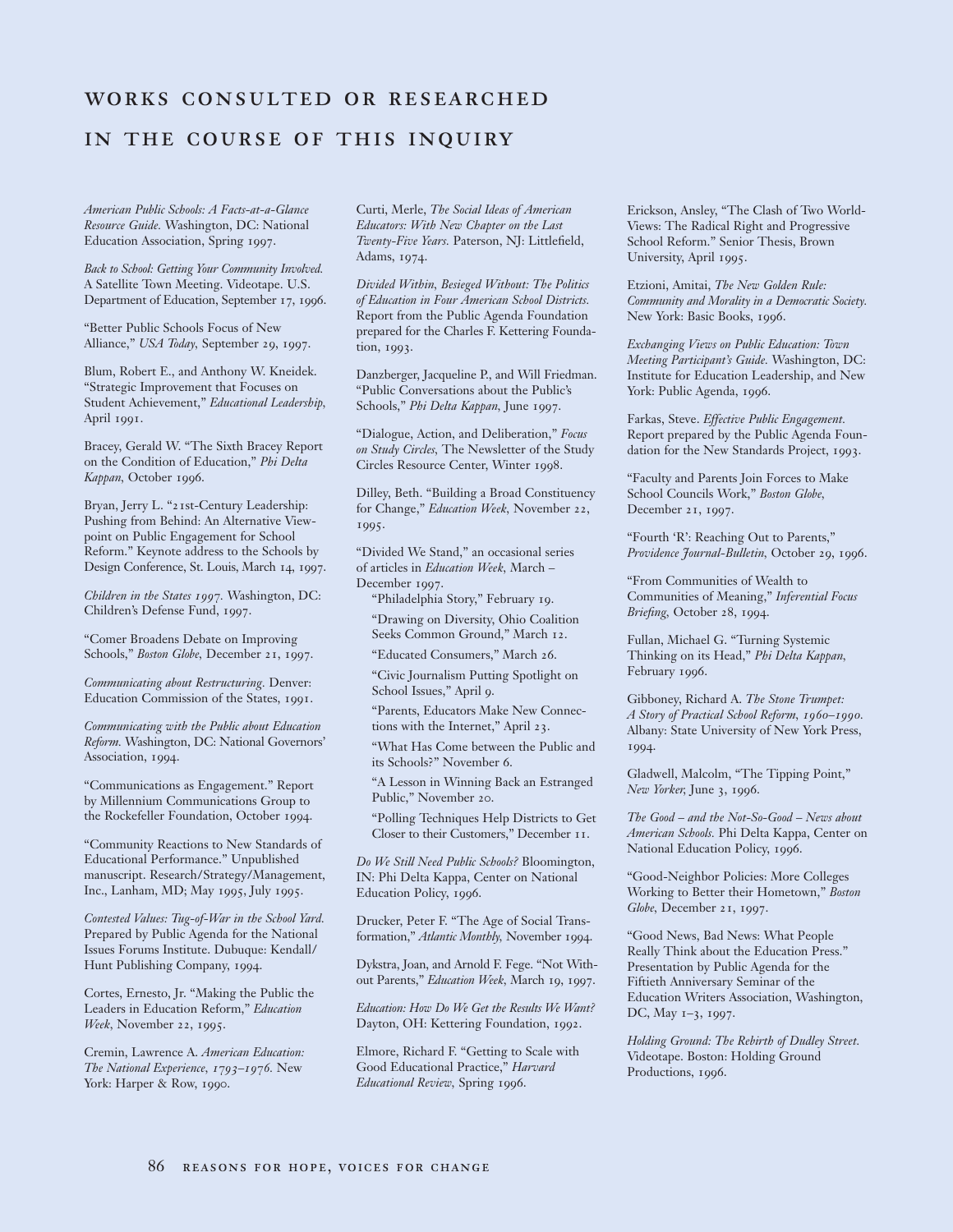**Houston, Paul, and Anne Bryant. "The Roles of Superintendents and School Boards in Engaging the Public with the Public Schools,"** *Phi Delta Kappan,* **June** 1997**.**

**Igo, Shirley. "Continuing a Commitment,"** *Phi Delta Kappan,* **June** 1997**.**

**Immerwahr, John.** *The Broken Contract: Connecticut Citizens Look at Public Education.*  **A Report from Public Agenda prepared for the William Casper Graustein Memorial Fund,** 1994**.**

*In Schools We Trust: A History of School Reform.* **The Merrow Report. Videotape. New York: Learning Matters, Inc.,** 1996**.**

**"Investing in Civic Engagement." Report by** mdc**, Inc., to the Z. Smith Reynolds Foundation, July** 1996**.** 

**Jennings, John F. "An Experiment in Democracy,"** *Phi Delta Kappan,* **June** 1997**.**

**Kaestle, Carl F.** *Pillars of the Republic: Common Schools and American Society, 1780–1860.* **New York: Hill and Wang,** 1983**.**

**Katznelson, Ira, and Margaret Weir.** *Schooling for All: Class, Race, and the Decline of the Democratic Ideal.* **New York: Basic Books,** 1985**.**

**Kretzmann, John P. "Vital Schools, Vibrant Communities." Paper prepared for Cross City Campaign for Urban School Reform conference, Building Bridges: Funders and Community-based School Reformers, Chicago, September** 28**–**30**,** 1997**.**

**"Laboratories for Democracy,"** *Focus on Study Circles,* **The Newsletter of the Study Circles Resource Center, Fall** 1997**.**

**Lawton, Millicent. "Chicago Study Credits School-based Reforms,"** *Education Week,* **November** 5**,** 1997**.**

*Learn & Live.* **Videotape. Nicasio, CA: The George Lucas Educational Foundation,** 1997**.**

**Ledell, Marjorie A.** *How to Avoid Crossfire and Seek Common Ground: A Journey for the Sake of Children.* **Arlington, VA: American Association of School Administrators,** 1995**.**

**LeMahieu, Paul G. "From Accountability Assessment to Authentic Accountability." In** *Standards-based Reform: A Roadmap for Change,* **briefing book prepared by the Education Commission of the States for the Education Summit,** 1996**.**

**Lemann, Nicholas. "Kicking in Groups,"** *Atlantic Monthly,* **April** 1996**.**

*Let's Talk about Education Improvement.* **Denver: Education Commission of the States, December** 1996**.**

**Lewis, Anne. "Building Bridges: Eight Case Studies of Schools and Communities Working Together." Paper prepared for Cross City Campaign for Urban School Reform conference, Building Bridges: Funders and Community-based School Reformers, Chicago, September** 28**–**30**,** 1997**.**

**Lewis, Anne C., and Anne T. Henderson.** *Urgent Message: Families Crucial to School Reform.* **Washington, DC: Center for Law and Education,** 1997**.**

*Listen, Discuss and Act: Parents' and Teachers' Views on Education Reform.* **Denver: Education Commission of the States, June** 1996**.**

**Massell, Diane, Michael Kirst and Margaret Hoppe. "Persistence and Change: Standardsbased Systemic Reform in Nine States,"** *CPRE Policy Briefs,* **Consortium for Policy Research in Education, March** 1997**.**

**Mathews, David. "Elements of a Strong Civil Society and Healthy Public Life." Kettering Foundation, Dayton, OH, April** 1996**.**

**Mathews, David,** *Is There a Public for Public Schools?* **Dayton, OH: Kettering Foundation Press,** 1996**.**

**Mathews, David, "The Lack of a Public for Public Schools,"** *Phi Delta Kappan,* **June** 1997**.**

**Monson, Robert J., and Michael D. Usdan. "Engaging Americans in Education Reform." Unpublished manuscript, Institute for Educational Leadership, Washington, DC,** 1996**.**

**Moore, David W. "Education Push by Clinton Reflects Americans' Top Priority." A Gallup Poll, www.gallup.com/poll/news/**970217**.html, February** 11**,** 1997**.**

**Murnane, Richard J., and Frank Levy. "What General Motors Can Teach U.S. Schools about the Proper Role of Markets in Education Reform,"** *Phi Delta Kappan,* **October** 1996**.**

**Murnane, Richard J., and Frank Levy. "Why Money Matters Sometimes,"** *Education Week,* **September** 11**,** 1996**.**

**"Neighborhoods Work on Power Connection,"** *Boston Globe,* **September** 14**,** 1997**.**

**"Parents Push for Technology at Georgia Elementary School,"** *USA Today,* **December** 17**,** 1997**.**

**"Parents, Taxpayers, and Community Groups," Annenberg Institute for School Reform Focus Group. Transcript. Brown University, Taubman Center for Public Policy, October** 14**,** 1995**.**

**Providence Blueprint for Education.** *Imagine…* **The Report of the** probe **Commission. Providence: Providence Blueprint for Education, May** 1993**.**

**Public Agenda, Reports prepared by Public Agenda, New York:** 

*Accomplishing Reform with Public Engagement: A Map of the Process* **(**1995**)** *Assignment Incomplete: The Unfinished Business of School Reform* **(**1995**)**

*First Things First: What Americans Expect from Public Schools* **(**1994**)**

*Getting By: What American Teenagers Really Think about their Schools* **(**1997**)**

*Given the Circumstances* **(**1996**)**

*Kids These Days: What Americans Really Think about the Next Generation* **(**1997**)**

*The Public Reaction? Yes.* **Videotape. Washington, DC: New Standards Project,** 1995**.**

**Putnam, Robert D. "Bowling Alone: America's Declining Social Capital,"** *Journal of Democracy,* **January** 1995**.**

**Rebell, Michael A., and Robert L. Hughes. "Efficacy and Engagement: The Remedies Problem Posed by** *Sheff v. O'Neill* **– and a Proposed Solution,"** *Connecticut Law Review* 29**:**3 **(Spring** 1997**).**

**Rebell, Michael A., and Robert L. Hughes. "Schools, Communities, and the Courts: A Dialogic Approach to Education Reform,"** *Yale Law and Policy Review* 14**:**1 **(**1996**).**

**"Reality Check: The Politics of Mistrust," a series in the** *Washington Post* **(January – February** 1996**).**

**"Americans Losing Trust in Each Other and Institutions," January** 28**.**

**"Who's in Control? Many Don't Know or Care," January** 29**.**

**"Angry Female Voters a Growing Force," January** 30**.**

**"Public Grows More Receptive to Anti-Government Message," January** 31**.**

**"Fading American Dream Haunts** wwii **Generation," February** 1**.**

*Restructuring the Education System: A Consumer's Guide,* **Volume I. Denver: Education Commission of the States,** 1991**.**

**Reville, S. Paul. "Beyond Public Engagement: Four Points the Overzealous Enthusiast Should Keep in Mind,"** *Education Week,* **March** 27**,** 1996**.**

**"Rewards of Engaging Families in Children's Education,"** *Boston Globe,* **December** 7**,** 1997**.**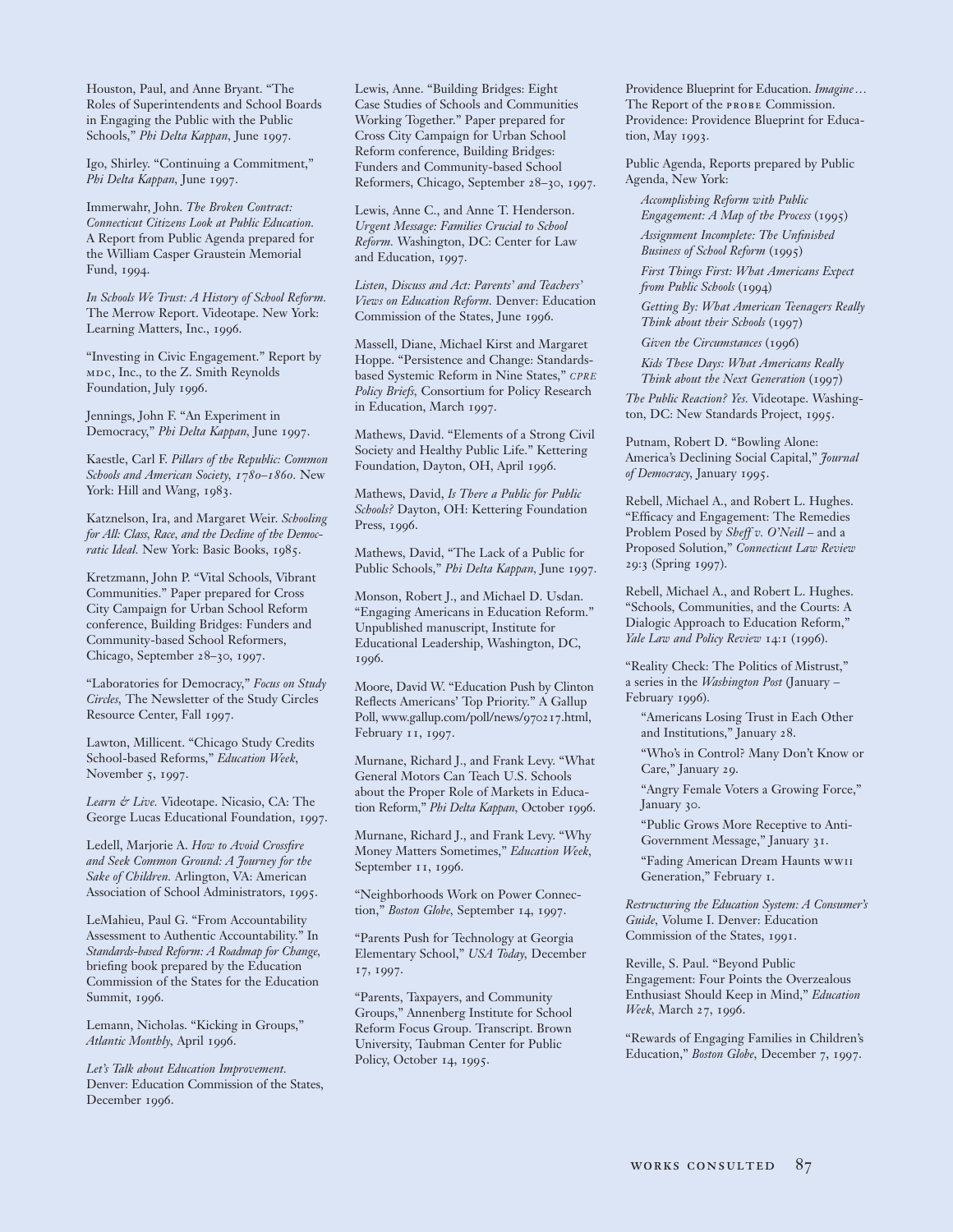**Rice, Tom W., and Alexander F. Sumberg. "Civic Culture and Government Performance in the American States." Unpublished manuscript. Iowa State University,** 1997**.**

**Rose, Lowell C., and Dana Rapp. "The Future of the Public Schools,"** *Phi Delta Kappan,* **June** 1997**.**

**Rosen, Jay, Davis "Buzz" Merritt and Lisa Austin.** *Public Journalism: Theory and Practice – Lessons from Experience.* **Occasional Paper Series. Dayton, OH: Kettering Foundation,** 1997**.**

**Sexton, Robert F. "The Politics of Endurance,"** *Education Week,* **November** 22**,** 1995**.**

**Sizer, Theodore R. "How Gridlock Stymies School Reform in Rhode Island,"** *Providence Journal-Bulletin,* **December** 13**,** 1997**.**

**Spring, Joel H.** *The American School, 1642–1990: Varieties of Historical Interpretation of the Foundations and Development of American Education.* **New York: Longman,** 1990**.**

**Steiny, Julia. "Parent Volunteers Can't Help Schools If No One Is Listening,"** *Providence Journal-Bulletin,* **October** 19**,** 1997**.**

**Stunard, E. Arthur. "The Chicago Forum,"** *Phi Delta Kappan,* **June** 1997**.**

**"Teaching Matters," an occasional series in the** *Providence Journal-Bulletin* **(June – December** 1997**).**

**"Rhode Islanders Value their Teachers, Poll Finds," June** 8**.**

**"Rhode Islanders Happy with Public Schools," June** 9**.**

**"Majority in Poll Say School Discipline a Problem," June** 10**.**

**"On Learning's Frontline: Teachers Say their Work Brings Joy, Frustration," June** 11**.** 

**"After the Poll: Reactions Are in the Eye of the Beholder," June** 15**.**

**"Students: Challenge Us," August** 31**.**

**"Lessons from Room** 224**," September** 21**.**

**"Fighting the Odds at Central," September** 22**.**

**"His Version of Success," September** 23**.**

**"Linda Spies Was Born to Teach," September** 24**.**

**"'Getting Real' at the Met School," September** 25**.**

**"A Teacher with Great Expectations," September** 29**.**

**"R.I. Is Not Getting its Money's Worth," October** 5**.**

**"An Education Gap that Separates Rich from Poor," October** 6**.**

**"Opening the Books on Rhode Island's Schools," October** 7**.**

**"Educators Identify Issues Key to Better Test Scores," October** 8**.**

**"Fixing Our Schools: A Lively Debate," October** 12**.**

**"Most R.I. Students Fail to Meet Standards," October** 19**.**

**"Bearing Down in Central Falls," October** 20**.**

**"R.I. Test Scores: Average, But That's 'Not Good Enough'," October** 21**.**

**"Computers in the Classroom," December** 28**.**

**"Ten Keys for Creating Top High Schools,"** *Chicago,* **February** 1995**.**

**Tyack, David. B.** *The One Best System: A History of American Urban Education.* **Cambridge, MA: Harvard University Press,** 1974**.**

**Van Slyke, Sue. "Building Community for Public Schools,"** *Phi Delta Kappan,* **June** 1997**.**

**"Voices in the Halls: A Probing Examination of Providence Schools," a series in the** *Providence Journal-Bulletin* **(January – February** 1993**).** 

**"Listening to Dreams," January** 25**. "Study Sought Inside View of City's Schools," January** 25**.**

**"Teachers Grapple with Frustration," February** 1**.**

**"Teachers Call in Sick an Average of** 9 **Days a Year," February** 1**.**

**"Principals Cite Paralyzing Trivia," February** 8**.**

**"A Day in a Principal's Life: Education Time Hard to Find," February** 8**.**

**"Study: Mistrust Plagues Schools," February** 8**.**

**"Minority Parents More Dissatisfied with Schools," February** 15**.**

**"Students Feel Cheated by Schools," February** 15**,.**

**"Students Elsewhere Face a Longer Day," February** 22**.**

**"Report Exposes 'Confused' System," February** 28**.**

**"Report's Authors Vow to Push City to Follow Recommendations," February** 28**.**

**Wadsworth, Deborah. "Building a Strategy for Successful Public Engagement,"** *Phi Delta Kappan,* **June** 1997**.**

**Wadsworth, Deborah. "The Public Will Not Blindly Follow the Experts,"** *Education Week,* **November** 22**,** 1995**.**

**Wagner, Tony. "Bringing School Reform Back Down to Earth,"** *Phi Delta Kappan,* **October** 1996**.**

**Wagner, Tony. "The New Village Commons – Improving Schools Together,"** *Educational Leadership,* **February** 1997**.**

**Weil, Rob. "The View Between a Rock and a Hard Place,"** *Phi Delta Kappan,* **June** 1997**.**

**Welber, Susan. "Innovative Methods of Effecting Public Policy through Litigation: Efforts by the Campaign for Fiscal Equity to Change Methods of Financing New York State Public Education,"** *The Common Good* **(Fordham University School of Law), April** 1997**.**

*What Communities Should Know and Be Able to Do about Education.* **From the Annenberg/**cpb **Math and Science Collection. Denver: Education Commission of the States, July** 1993**.**

*What's New in School: An Introduction for Parents.* **Videotape. Alexandria, VA: Association for Supervision and Curriculum Development,** 1994**.**

**Wolk, Ronald A. "A National Strategy of Public Engagement in the Effort to Improve America's Schools,"** *From the Annenberg Institute* **(Annenberg Institute for School Reform), Fall/Winter** 1996**.**

**"Working Towards Excellence: Early Indicators from Schools Implementing New American Schools Designs." Report of New American Schools, Washington, DC, June** 1996**.**